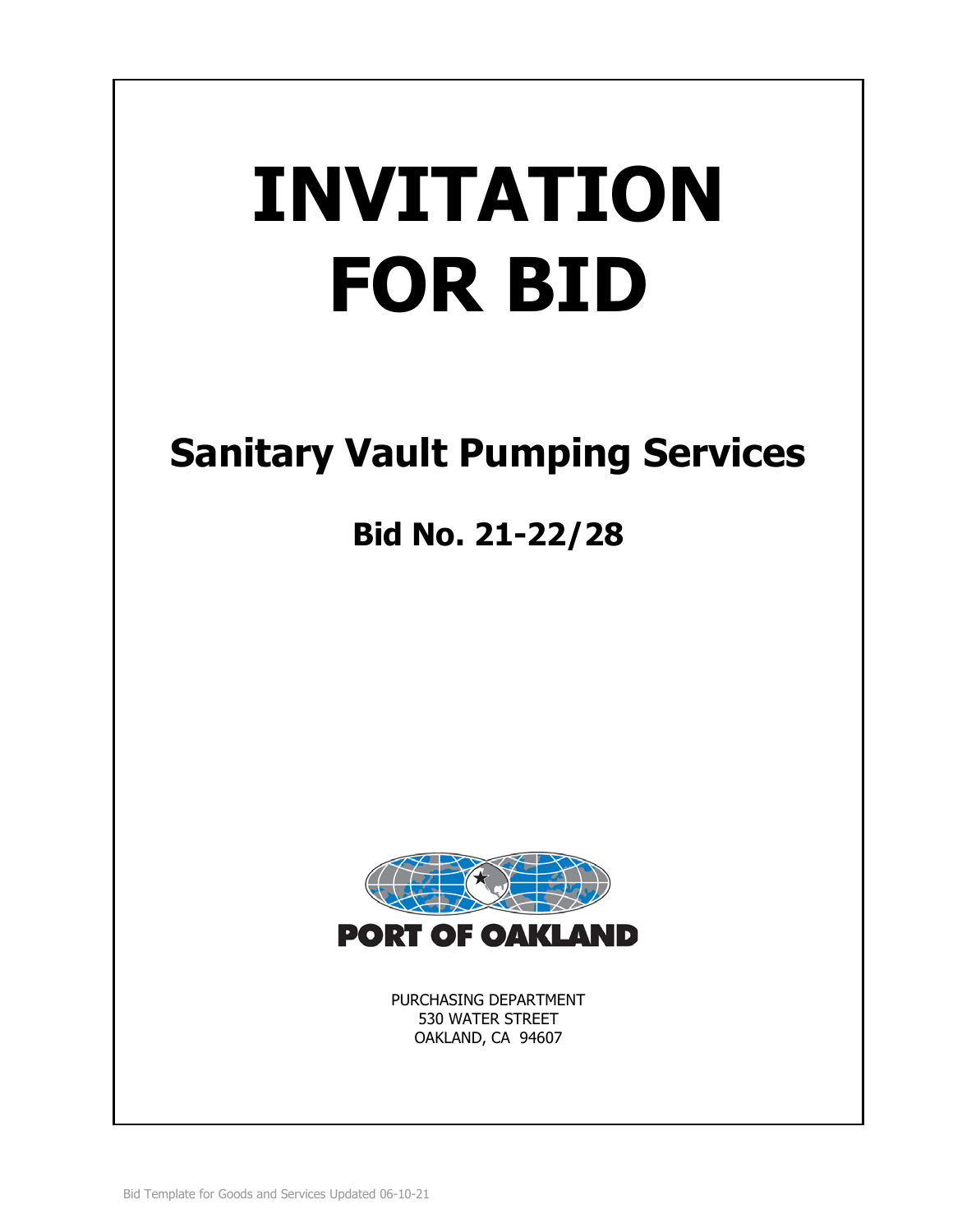

# **INVITATION FOR BID**

#### **Bid No.: 21-22/28 - Sanitary Vault Pumping Services**

The Port of Oakland ("Port"), Oakland, California, through the Purchasing Department, is hereby soliciting competitive bids for the above-mentioned project. The successful bidder ("Bidder") will be required to furnish all labor, material, equipment, supplies, applicable taxes, insurance, bonding (if applicable), permits, and licenses to complete this project.

# **General Bid Information**

| <b>Bid Title</b>                  | <b>Sanitary Vault Pumping Services</b>                                                                                                                                                                                        |  |
|-----------------------------------|-------------------------------------------------------------------------------------------------------------------------------------------------------------------------------------------------------------------------------|--|
| <b>Bid Type</b>                   | <b>Goods and Services</b>                                                                                                                                                                                                     |  |
| <b>Bid Number</b>                 | $21 - 22/28$                                                                                                                                                                                                                  |  |
| <b>Bid Issued</b>                 | <b>January 12, 2022</b>                                                                                                                                                                                                       |  |
| <b>Issuing Department</b>         | <b>Purchasing Department</b>                                                                                                                                                                                                  |  |
| <b>Pre-bid Meeting</b>            | <b>None</b>                                                                                                                                                                                                                   |  |
| <b>Scheduled Publication Date</b> | <b>January 14, 2022</b>                                                                                                                                                                                                       |  |
| <b>Bid Due Date</b>               | February 3, 2022 until 2:00 p.m. Bids received after the<br>time and date stated shall be returned unopened to the Bidder.<br>All timely submitted Bids are opened at the Submittal Address 15<br>minutes after they are due. |  |

# **Instructions for Submitting Bids**

| <b>Submittal Address</b>                         | Port of Oakland-(Second Floor, Purchasing Department)<br>Attn: Rebecca Gibson<br>530 Water Street<br>Oakland, CA 94607                                                                                                                                            |  |
|--------------------------------------------------|-------------------------------------------------------------------------------------------------------------------------------------------------------------------------------------------------------------------------------------------------------------------|--|
| <b>Submittal Copies</b>                          | One (1) Original                                                                                                                                                                                                                                                  |  |
| <b>Submittal Envelope</b><br><b>Requirements</b> | Bids must be sealed and have the following information clearly<br>marked and visible on the outside of the envelope:<br><b>Bid Number and Title</b><br>$\bullet$<br>Name of Your Company<br>$\bullet$<br>Address<br>$\bullet$<br><b>Phone Number</b><br>$\bullet$ |  |
| <b>Late Submittals</b>                           | Bids received after the time and date stated in the Bid Due Date<br>section shall be returned unopened to the Bidder.                                                                                                                                             |  |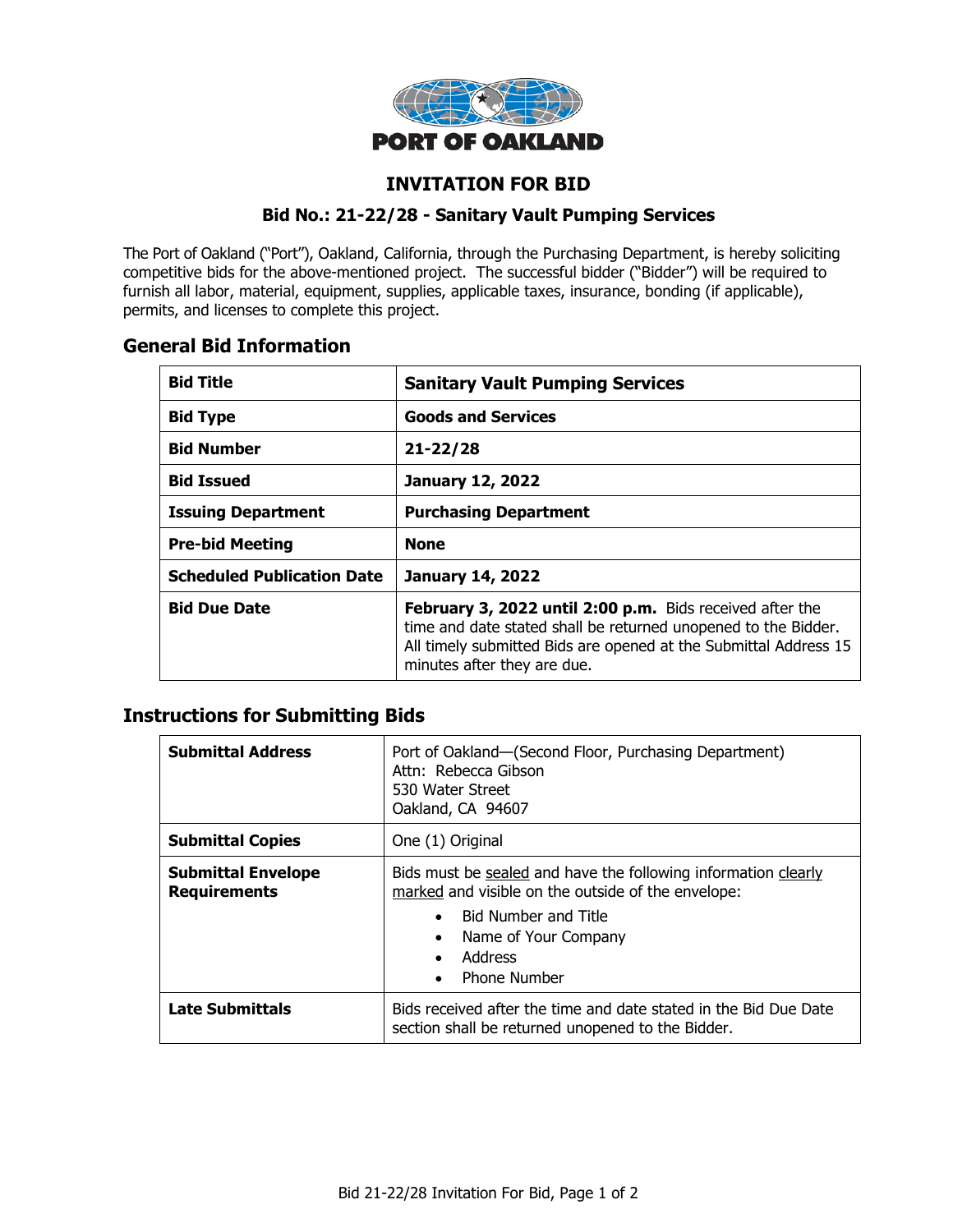# **How to Obtain Bid Documents**

| Location | <b>Address</b>                                                                                                                                                                                                                                                |
|----------|---------------------------------------------------------------------------------------------------------------------------------------------------------------------------------------------------------------------------------------------------------------|
| Website  | http://www.portofoakland.com/business/bids-rfps/<br>Or navigate to the Port of Oakland's main website at:<br>http://www.portofoakland.com/, then click on "Bids/RFPs" from<br>the banner on the top of the page, and then scroll down to<br>download the Bid. |

Bid documents may be obtained from the location(s) indicated in the table below:

# **Questions about the Bid or Request for Information**

Questions and or Requests for Information (RFI) must be submitted in writing and can be submitted by fax or email as follows:

| <b>Primary Contact</b>       | Rebecca Gibson<br>Email: rgibson@portoakland.com                                                                                                                                                                                                                                                                                                                                                    |  |
|------------------------------|-----------------------------------------------------------------------------------------------------------------------------------------------------------------------------------------------------------------------------------------------------------------------------------------------------------------------------------------------------------------------------------------------------|--|
| <b>Question/RFI Due Date</b> | January 20, 2022 until 4:00 p.m.<br>Please submit questions as soon as possible. No questions<br>regarding the specifications will be responded to after the above<br>date. All pertinent questions will be responded to and answered<br>in writing no later than the Response Date listed below.                                                                                                   |  |
| <b>Response Date</b>         | <b>January 24, 2022</b><br>All pertinent questions will be responded to <b>via addendum</b><br>emailed to all prospective Bidders and placed on the Port's<br>website. Bidders who did not receive a copy of the addendum<br>should download it from the Port's website. See the "How to<br>Obtain Bid Documents" section for our web address. All addenda<br>must be acknowledged on the Bid Form. |  |

# **Full Opportunity**

The Port's policy prohibits discrimination or preferential treatment because of race, color, religion, sex, national origin, ancestry, age (over 40), physical or mental disability, cancer-related medical condition, a known genetic pre-disposition to a disease or disorder, veteran status, marital status, or sexual orientation. It is the policy of the Port of Oakland to encourage and facilitate full and equitable opportunities for small local businesses to participate in its contracts for the provision of goods and services. It is further the Port's policy that no discrimination shall be permitted in small local business participation in Port contracts or in the subcontracting of Port contracts. The successful Bidder shall comply with the Port's Non-Discrimination and Small Local Business Utilization Policy.

**Title VI Solicitation Notice:** The Port of Oakland, in accordance with the provisions of Title VI of the Civil Rights Act of 1964 (78 Stat. 252, 42 U.S.C. §§ 2000d to 2000d-4) and the Regulations, hereby notifies all bidders that it will affirmatively ensure that any contract entered into pursuant to this advertisement, disadvantaged business enterprises will be afforded full and fair opportunity to submit bids in response to this invitation and will not be discriminated against on the grounds of race, color, or national origin in consideration for an award.

The Port reserves the right to reject any or all Bids, to waive any irregularities or informalities not affected by law, to evaluate the Bids submitted, and to award the Contract (or Purchase Order) according to the Bid which best serves the interests of the Port.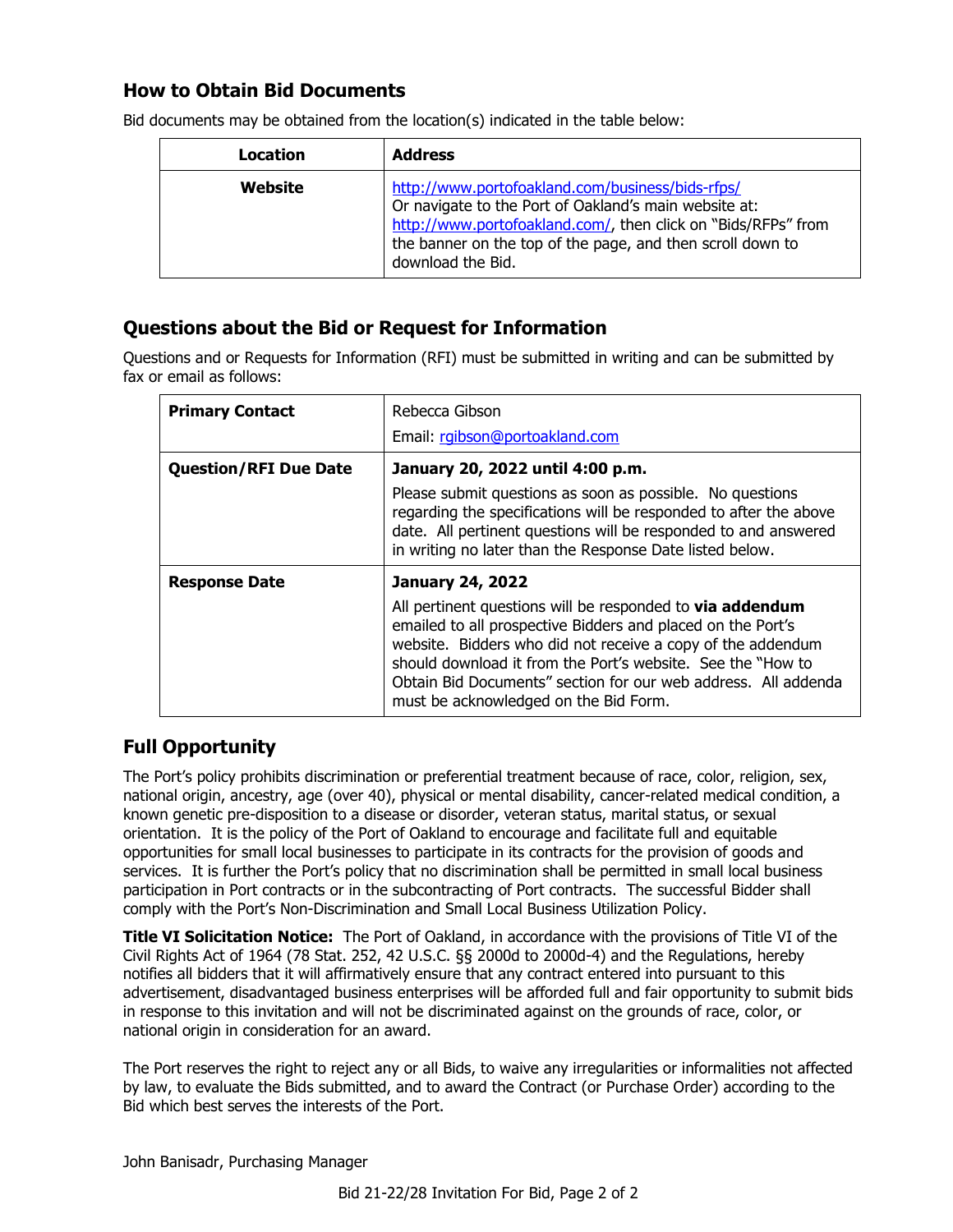# **Attachments:**

|                | Title                                                                                                                                                                                | Must Be Returned with Your<br><b>Bid</b> |
|----------------|--------------------------------------------------------------------------------------------------------------------------------------------------------------------------------------|------------------------------------------|
| 1              | <b>Instruction to Bidders</b>                                                                                                                                                        | No.                                      |
| $\overline{2}$ | <b>Bid Form</b>                                                                                                                                                                      | Yes                                      |
| 3              | Standard Purchase Order Terms and Conditions                                                                                                                                         | No                                       |
| 4              | Supplier Insurance Requirements                                                                                                                                                      | No                                       |
| 5              | Non-Collusion Declaration                                                                                                                                                            | Yes                                      |
| 6              | City of Oakland City Charter §728 Living Wage<br><b>Information</b><br>A. Employer Self-Evaluation for Port of<br>Oakland Living Wage<br>Certificate of Compliance-Living Wage<br>B. | No.<br>(Required after award.)           |
| 7              | Statement of Living Wage Requirements                                                                                                                                                | Yes                                      |
| 8              | Statement of Equal Employment Opportunity                                                                                                                                            | Yes                                      |

# **Enclosures**

|   | Title                |
|---|----------------------|
| А | Scope of Work        |
| B | Vault Location - Map |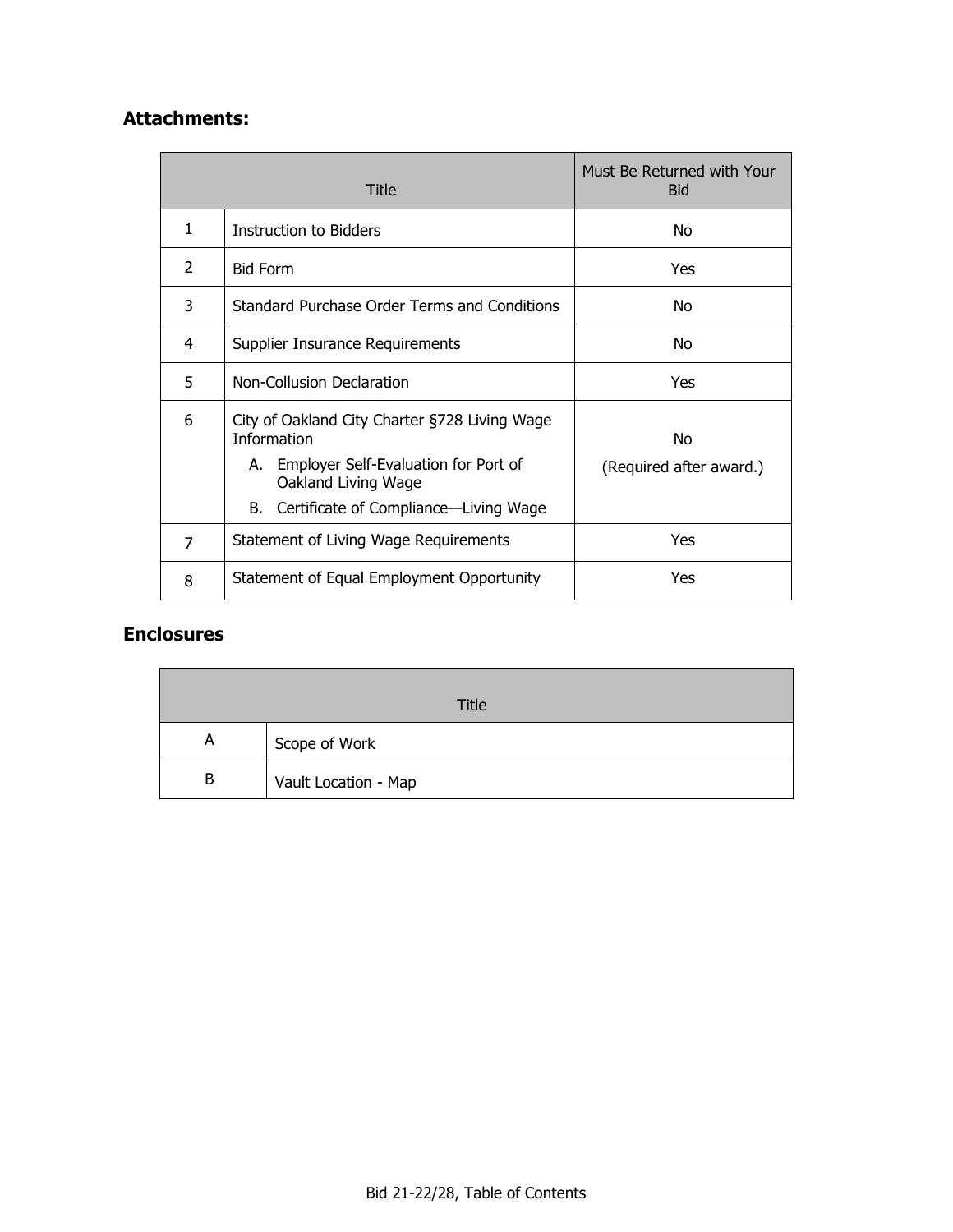

#### **Bid Submission:**

The submission of a Bid shall be considered conclusive evidence that the Bidder has fully investigated and understands all conditions related to the Bid. The Bidder has read and become familiar with all of the Bid Documents, Attachments, Enclosures, and any Contract or Agreements. No claim for adjustment of the provisions of the Agreement shall be honored on the grounds that the Bidder was not fully informed as to its terms or any of these conditions. No verbal interpretation provided to any Bidder as to the meaning or consequence of any portion of the Bid, the Bid Documents or the Contract or Agreement shall be considered binding on the Port. No Bids shall receive consideration by the Port unless made in accordance with the following instructions:

- 1. Port's Legal Name and Jurisdiction: The Port of Oakland (the "Port") is legally known as the **City of Oakland, a Municipal Corporation, Acting by and through its Board of Port Commissioners**. The Port is an independent department of the City of Oakland. The Port has exclusive control and management of all Port facilities and properties. Port facilities and properties consist of marine terminals, a railway intermodal terminal and container storage areas (collectively, the "Seaport"); the Oakland International Airport (the "Airport"); and commercial and industrial land and properties (collectively, "Commercial Real Estate"); and other recreational land, other land, undeveloped land, and water areas, all located in Oakland, CA. The Port issues Purchase Orders under the name Port of Oakland.
- 2. Definition of Bidder: The terms "Bidder", "Consultant", "Contractor", "Respondent", "Seller", "Supplier", and "Vendor" whenever appearing in this Invitation for Bid or any attachments, are used interchangeably to refer to the company or firm submitting a Bid in response to this Invitation for Bid.
- 3. Deadline for Receipt of Bids and Multiple Bids: Bids must be sealed and delivered to the Submittal Address listed in the Invitation to Bid no later than the time specified in the invitation. The Port will place a clock ("Clock") in a conspicuous location at the place designated for submittal of Bids. For purposes of determining the time that a Bid is submitted, the Clock shall be controlling (unless at the time of the receipt the Clock malfunctions, then the Port's clock on its network phone system shall be controlling). The Port suggests that Bids be hand delivered to the Submittal Address in order to ensure their timely receipt. Any Bids mailed via an express mail service, US Postal Service, or other courier service shall not be considered timely received until date and time stamped by the controlling Clock. Any Bids received after the time stated (regardless of the cause of the delay, including whether caused by the express mail service, US Postal Services, other courier service, or the Port's mail handling personnel) shall not be opened and shall be returned, sealed, to the Bidder. No person, Bidder, firm, or corporation shall be allowed to make or file or be interested in more than one Bid unless alternate Bids are specifically called for. A person, firm, or corporation that has submitted a sub-proposal to a Bidder, or that has quoted prices of materials to a Bidder, is not thereby disqualified from submitting a sub-proposal or quoting prices to other Bidders or make a Prime Bid.
- 4. Bidder's Conference: If applicable, a mandatory bidder's conference (Pre-bid Meeting) will be held on the date specified in the Invitation for Bid, for the purpose of acquainting all prospective Bidders with the bid documents. It is imperative that all prospective Bidders attend this conference. The Pre-bid Meeting is mandatory (when indicated) for any party submitting a Bid. If a Bidder fails to attend the Pre-bid Meeting, any Bid submitted by that Bidder will be rejected and returned unopened by the Port. Following this meeting, a site review may be conducted to acquaint Bidders with the site.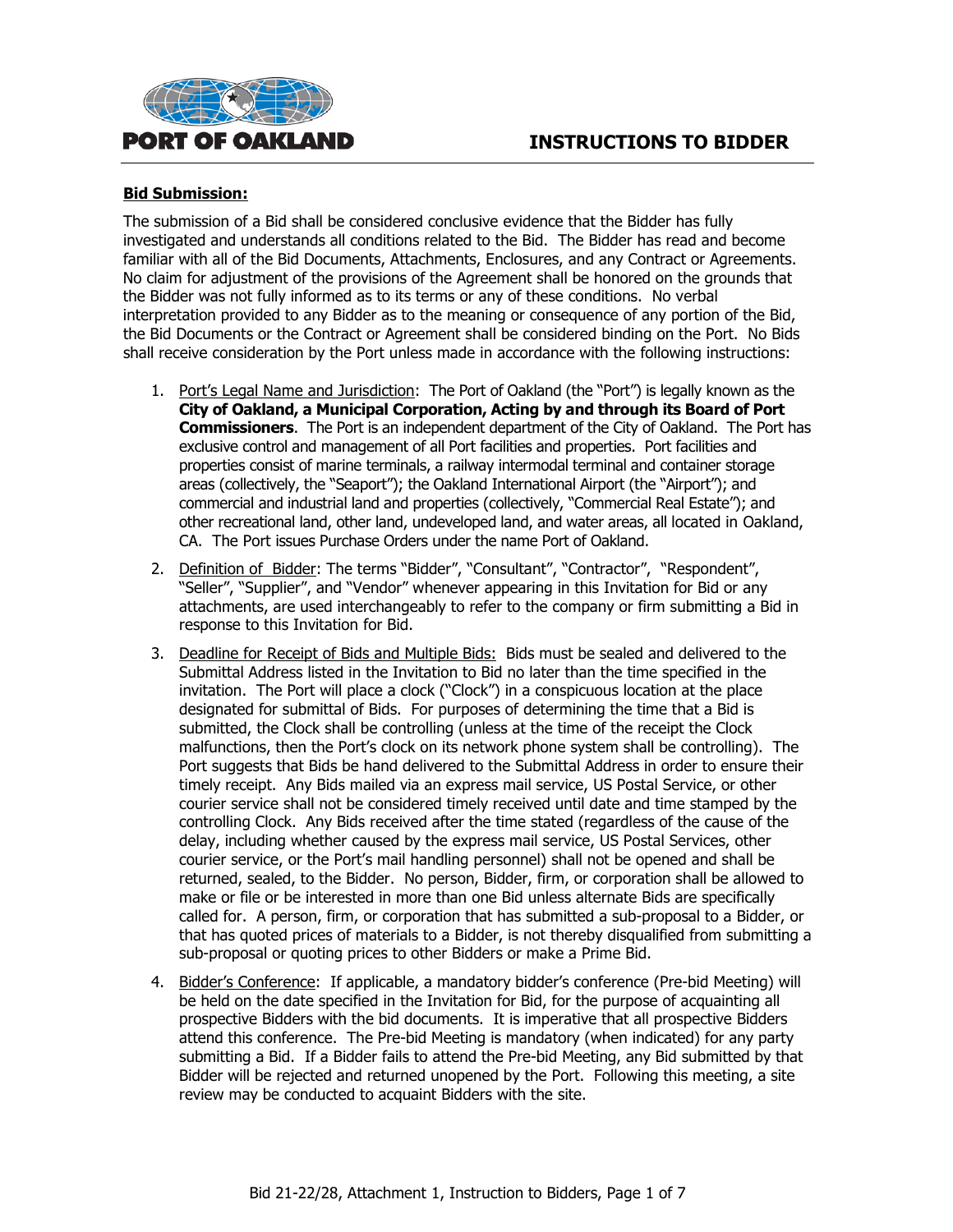- 5. Requests for Information: Any questions relative to the Bid should be in writing and directed to the designee specified in the Invitation for Bid and by the deadline for receipt of questions.
- 6. Bid Information: The information contained in this Bid is provided for the convenience of the Bidders. The Port does not represent or warrant the accuracy of any financial or statistical information contained in this Bid. In addition, any information contained in any other documents issued by the Port, about the Port, may only be relied upon by a Bidder at its sole risk. It is the responsibility of the Bidder and other interested parties to assure themselves that the information in this Bid packet is accurate and complete. The Port and the Board of Port Commissioners, and its employees and advisors, will have no liability arising out of the inaccuracy of any such information.
- 7. Bid Forms: Bids must be made on forms provided by the Port, unless otherwise specified. All items on the form should be filled out. Numbers should be stated in figures and written, and the signatures of all individuals must be in long hand. The completed form should be without interlineations, alterations, or erasures. Discrepancies between multiplication of units of work and unit prices will be resolved in favor of the unit prices. Discrepancies between the indicated sum of any column of numerals and the correct sum thereof will be resolved in favor of the correct sum. In case of conflict between words and numerals, the words shall govern.
- 8. Execution of Forms: Each Bid must give the full business address of the Bidder and must be signed by the Bidder with his or her usual signature. Bids by partnerships must furnish the full names of all partners and must be signed in the partnership name by a general partner with authority to bind the partnership in such matters. Bids by corporations must be signed with the legal name of the corporation, followed by the signature and designation of the president, secretary, or other person authorized to bind the corporation in this matter. The name of each person signing shall also be typed or printed below the signature. When requested by the Port, satisfactory evidence of the authority of the officer signing on behalf of the corporation or partnership shall be furnished. A Bidder's failure to properly sign required forms may result in rejection of the Bid. When applicable, Bids must include the Bidder's California State Contractor's license number and expiration date.
- 9. Joint Venture Agreements: Any Bidder that is a Joint Venture shall include, as part of its Bid, a copy of the Bidder's Joint Venture Agreement, executed and in force, and the Joint Venture agreement may not be modified after the submission to the Port, prior to selection of the Bidder by the Port or thereafter without the written consent of the Port. Any Joint Venture acknowledges that each of the partners of the joint venture is jointly and severally liable under this Agreement, and has provided the Port with a true and accurate copy of the Bidder's Joint Venture Agreement.
- 10. Bid Bond/Bid Security: If this box  $\Box$  is checked, a Bid Security (or Bid Bond) is required with your Bid. The Bid should be accompanied by a Cashier's Check or Bidder's Bond for an amount not less than ten percent (10%) of the Total Bid Price. The cashier's check shall be made payable to the "Port of Oakland" or Bid Bond shall be made payable to the "City of Oakland, a Municipal Corporation Acting by and through its Board of Port Commissioners ("Port")". The Bid Bond accompanying the Bid shall be secured by an admitted surety company, licensed in the State of California, satisfactory to the Port. The Cashier's Check or Bond shall be given as a guarantee that the Bidder will enter into the Contract (or Purchase Order) if awarded the work, and in the case of refusal or failure to enter into the Contract (or Purchase Order) within twenty (20) calendar days after notification of the award of the Contract (or Purchase Order), the Port shall have the right to award to another Bidder. If the Bidder fails or refuses to timely enter into the Contract (or Purchase Order), the Port reserves the right to declare the Bid Bond forfeited and to pursue all other remedies in law or equity relating to such breach including, but not limited to, seeking recovery of damages for Breach of Contract. Failure to provide Bid Security, or Bid Security in the proper amount, will result in rejection of the Bid.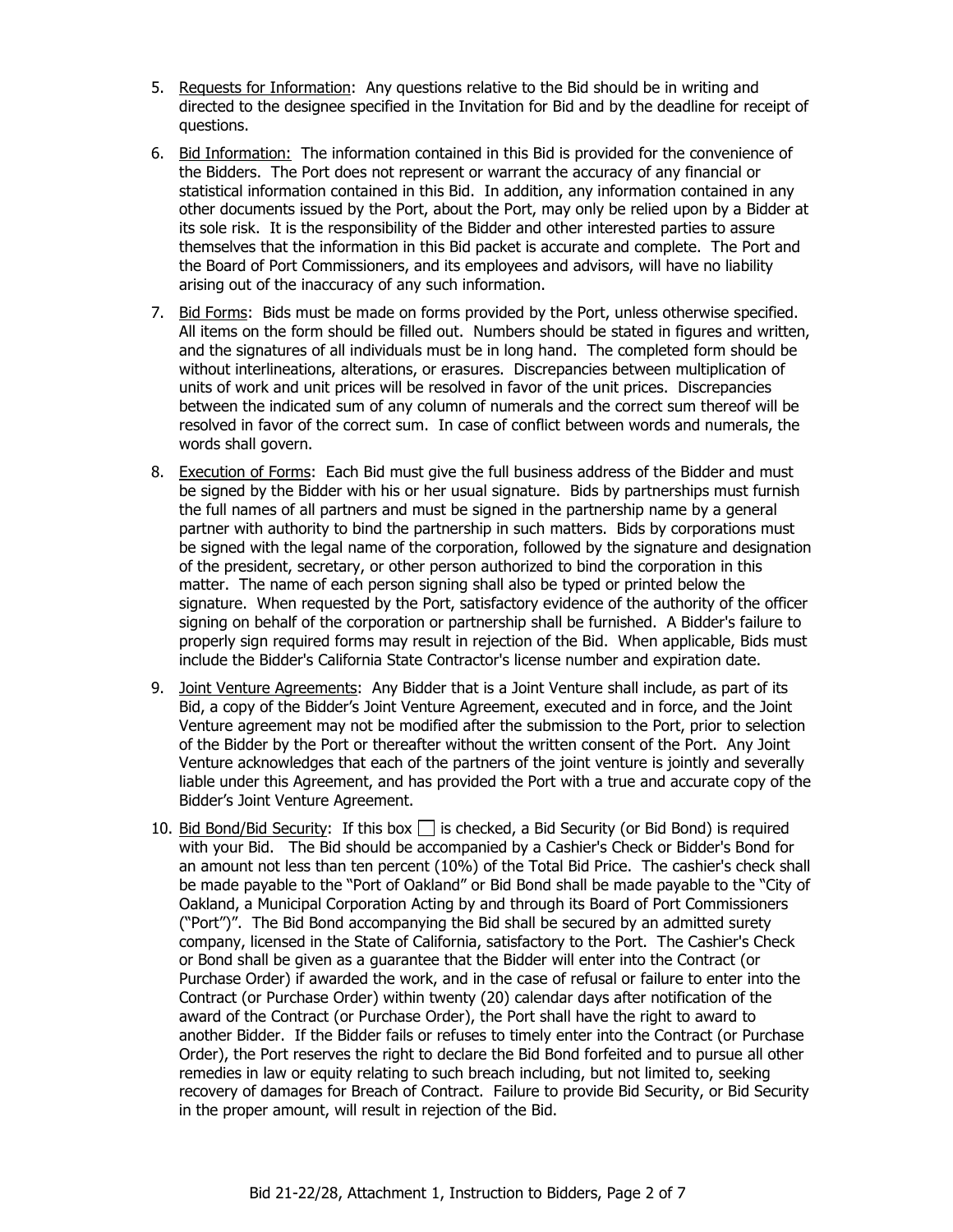- 11. Withdrawal of Bid: Bids may be withdrawn by the Bidders prior to the time fixed for the opening of Bids, but may not be withdrawn after the opening of Bids.
- 12. Responsible Bidder: A Responsible Bidder is defined as a Bidder who has demonstrated the attribute of trustworthiness, as well as quality, fitness, capacity, and experience to satisfactorily perform the work or provide the goods. The Port may conduct such investigation as the Port deems necessary to assist in the evaluation of any Bid and to establish the responsibility, qualifications, and financial ability of Bidders. The Port shall have the right to communicate directly with Bidder's surety regarding Bidder's guaranty. The Port will be the sole determinate of whether a Bidder is considered a Responsible Bidder.
- 13. Evidence of Responsibility: Upon the request of the Port, a Bidder shall submit promptly to the Port satisfactory evidence showing the Bidder's financial resources, the Bidder's experience in the type of work being required (or goods needed) by the Port, the Bidder's organization and workforce available for the performance of the work and any other required evidence of the Bidder's qualifications to perform the proposed work or supply of goods. The Port may consider such evidence before making its decision awarding a Contract (or Purchase Order). Failure to submit evidence of a Bidder's responsibility to perform the proposed work (or goods needed) may result in rejection of the Bid. The Port may check any client reference provided by the Bidder to determine if the Bidder has the experience necessary to provide the goods or perform the services, and to determine the lowest responsive, responsible Bidder.
- 14. Addenda: Any addenda issued during the time of bidding shall become a part of the drawings and specifications issued to Bidders for the preparation of their Bids, and shall constitute a part of the Contract Documents. All addenda shall be numbered and dated and shall be acknowledged by the Bidder on the Bid Form. No addendum will be issued on such requests received later than five (5) calendar days before the scheduled opening of the Bids.
- 15. Minor Informalities, Rejection of Bids and Award of Contract: The Port reserves the right to waive any non-substantial or immaterial irregularities in the Bid and the right to accept or reject any and all Bids, or to accept or reject any portion or combination thereof, or award on the basis of Bid Elements or Total Bid Price, when to do so is in its own best interest. If an award is made, the Port will recommend a Contract (or Purchase Order) be awarded within sixty (60) calendar days after opening of Bids to the lowest responsive, responsible Bidder complying with the requirements of the Contract Documents, subject to the Board of Port Commissioner's approval (if required). The time for awarding the Contract (or Purchase Order) may be extended by the Port with the consent of the lowest responsible Bidder. If the Port does not recommend a Contract (or a Purchase Order) to be awarded to the lowest responsive, responsible Bidder, then the Bid will be cancelled.
- 16. Action by the Board of Port Commissioners: If action by the Board of Port Commissioners is required, the Board of Port Commissioners may approve or reject the Port's recommendation for award with the lowest responsive responsible Bidder, or may reject all Bids. If all Bids are rejected, the Board of Port Commissioners may direct staff to negotiate with any Bidder or call for new Bids.
- 17. Performance Bond: If this box  $\Box$  is checked and your Bid exceeds \$25,000, a Performance Bond is required prior to issuance of a Contract (or Purchase Order). The successful Bidder shall be required to submit the Performance Bond as specified in the Contract Documents. The required Bond shall be calculated on the maximum Total Bid Price. A Bidder's failure to submit the Bond requested shall result in rejection of their Bid and forfeit of their Bid Security.
- 18. Execution of Contract: The successful Bidder shall, within twenty (20) calendar days of Notice of Award of the contract, sign and deliver to the Port, without exception, the executed Port Contract (or Purchase Order) along with the Bonds and any evidence of insurance required by the Contract Documents. In the event the Bidder to whom an award is made fails or refuses to execute the Contract (or Purchase Order) within twenty (20)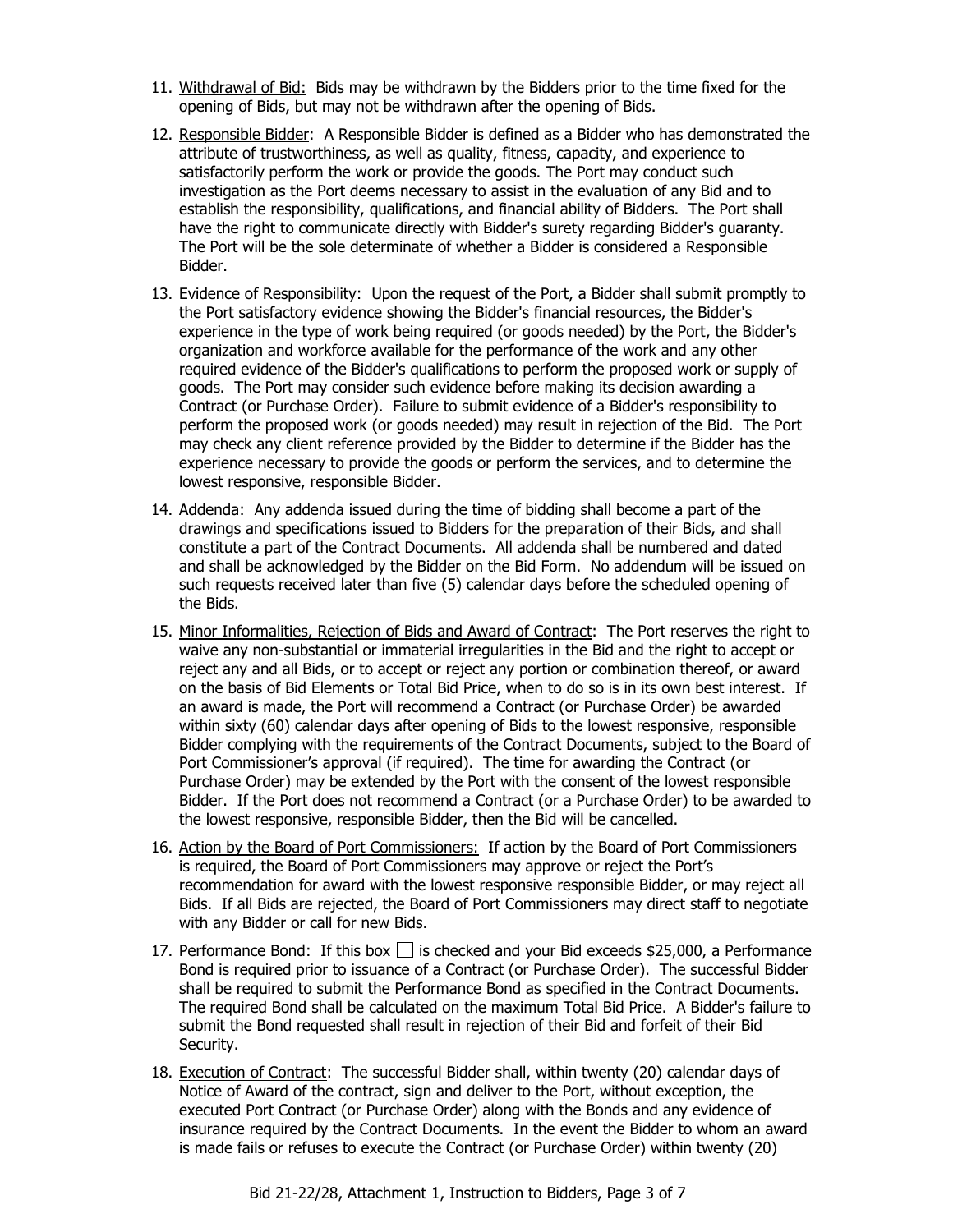calendar days from the date of receiving notification that the Contract (or Purchase Order) has been awarded to the Bidder, or fails to provide the required bond and evidence of insurance, the Port may declare the Bidder's Bid Security or bond forfeited as damages caused by the failure of the Bidder to enter into the Contract (or Purchase Order), and may award the work to the next lowest responsive, responsible Bidder, or may reject all Bids and, at its sole discretion, call for new Bids.

- 19. Form of Contract: If this box  $\Box$  is checked, the Bidder selected by the Port will be required to execute, without exception, a Contract in form and substance substantially similar to that included in the Bidding package. The Contract and other documents are subject to the approval of the Port and its legal counsel.
- 20. Standard Purchase Order Terms and Conditions: The Port's Standard Purchase Order Terms and Conditions apply to all purchases (unless specifically noted in the Bid package). A copy of the Port's Standard Purchase Order Terms and Conditions is included in this Bid package. By submitting a Bid, Bidder agrees to the Port's Standard Purchase Order Terms and Conditions.
- 21. Drawings and Specifications: If this box  $\Box$  is checked, each Bidder shall be required to return to the Port all drawings and specifications in an un-mutilated condition and without any marks or annotations. All drawings, specifications and other documents used or prepared during the project shall be the exclusive property of the Port.
- 22. Taxes: Taxes shall be included in the Total Bid Price at the current Alameda County uniform local sales and use tax rate.
- 23. Bid Exceptions: All exceptions to the plans and specifications which are taken in response to this Bid must be stated clearly. The taking of Bid exceptions or providing false, incomplete or unresponsive statements may result in the disqualification of the Bid.
- 24. Discounts: Any discounts which the Bidder desires to provide the Port must be stated clearly on the Bid Form itself so that the Port can calculate properly the net cost of the Bid. Offers of discounts or additional services not delineated on the Bid Form will not be considered by the Port in the determination of the lowest responsive, responsible Bidder.
- 25. Quantities: The quantities shown are approximate. The Port reserves the right to increase or decrease quantities as desired.
- 26. Prices: Bidders must quote prices Free on Board (F.O.B). Destination; the Port, unless otherwise noted. Prices should be stated in the units specified and Bidders should quote each item separately.
- 27. Samples: On request, samples of the products being supplied shall be furnished to the Port at no cost to the Port.
- 28. Special Brand Names: In describing any item, the use of a manufacturer or special brand, except in those instances where the product is designated to match others in use on a particular public improvement either completed or in the course of completion, does not restrict bidding to that manufacturer or special brand (unless specifically noted), but is intended only to indicate quality and type of item desired. Bidders may furnish any material, product, thing or service of comparable quality or utility. If a Bidder is requesting substitution of "or equal" item, the make and grade of the article on which the Bid is submitted must be stated in the Bid Form and illustrations and catalogue information submitted. The Port has the sole right to make all decisions on products and supplier selection of "or equal" substitutes.
- 29. Container Costs and Delivery: All costs for containers shall be borne by the Bidder. All products shall conform to the provisions set forth in the Federal, County, State, and City laws for their production, handling, processing and labeling. Packages shall be so constructed to ensure safe transportation to point of delivery.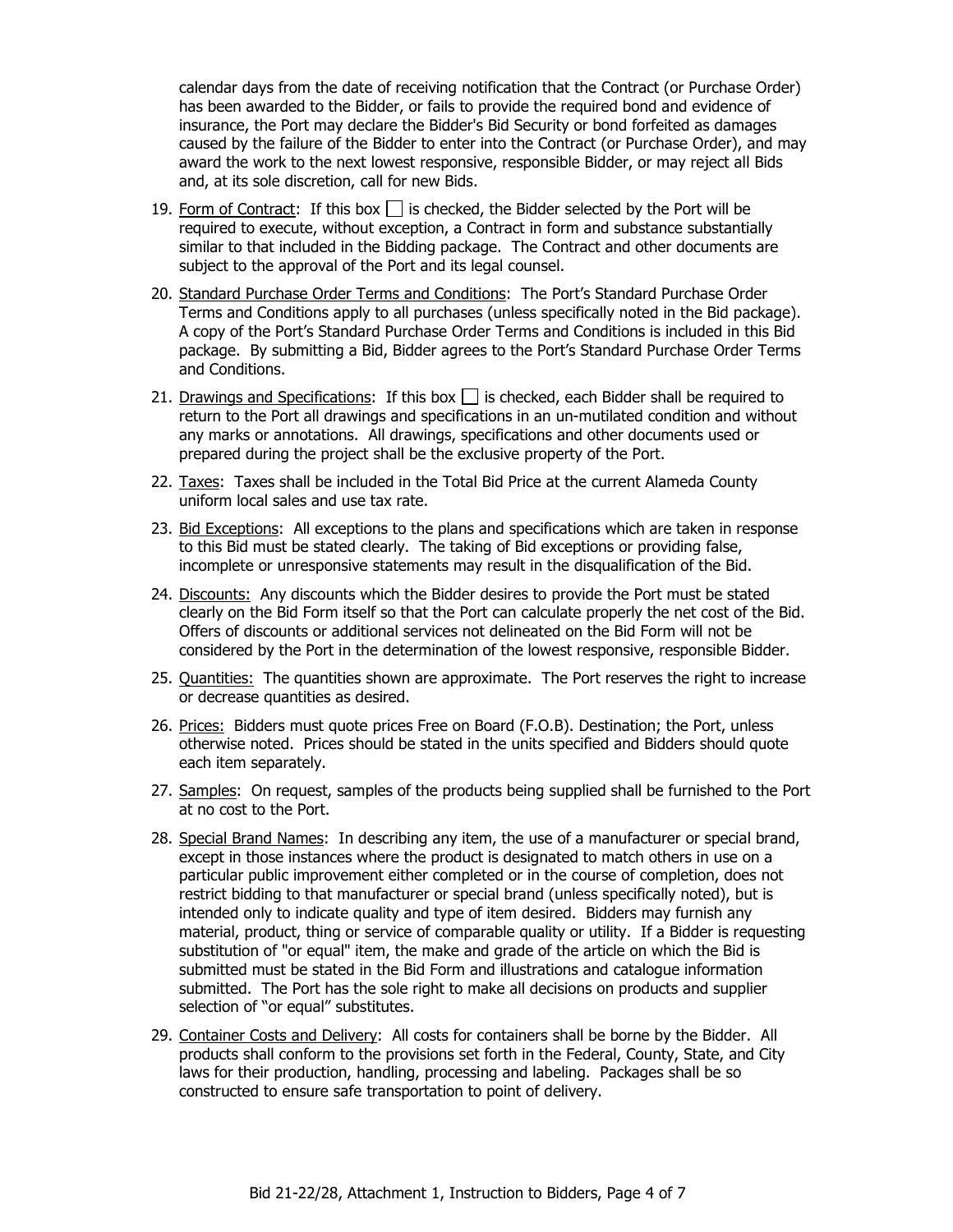- 30. Bid Negotiations: A Bid response to any specific item of this Bid Document with terms such as "negotiable", "will negotiate" or similar, will be considered as non-compliance with that specific term.
- 31. Purchases by Other Public Agencies, the Port, and Additional Quantities: Bidder agrees to extend identical prices and services under the same terms and conditions to other public agencies and the Port (known as "Piggybacking"). Other public agencies may piggyback on this contract for the goods/services and purchase directly from Bidder without additional competitive processes. Each participating agency will execute its own Contract with the Bidder for its requirement and payment will be made directly by the participating agency. Following any initial purchase(s) by the Port, additional quantities of the goods/services listed herein, may be purchased to replace or supplement existing purchases.
- 32. Prevailing Law: In the event of any conflict or ambiguity between these instructions and State or Federal law or regulations, the latter shall prevail. Additionally, all equipment to be supplied or services to be performed under the Bid shall conform to all applicable requirements of Local, State and Federal laws, including, but not limited to, California Labor Code.
- 33. Governing Law and Venue: The Bid Documents, Specifications and related matters shall be governed by and construed in accordance with the laws of the State of California. Legal actions relating to the Bid Documents, Specifications and related matters shall only be brought in the Federal or State Courts of Alameda County, California, to which jurisdiction Bidder irrevocably submits.
- 34. Living Wage Policy: On March 5, 2002, the voters in the City of Oakland passed Measure I, adding to the City Charter Section 728 ("§728") entitled "Living Wage and Labor Standards at Port-assisted Businesses." §728 requires Port Aviation and Maritime businesses that meet specified minimum threshold requirements to pay all nonexempt employees a Living Wage rate established by City Ordinance and adjusted annually based on the Consumer Price Index for the San Francisco, Oakland and San Jose area. (See the enclosed §728 for the current living wage rates.) Specifically, §728 applies to Port contractors and financial assistance recipients with the Aviation or Maritime divisions that have contracts worth more than \$50,000 and that employ more than 20 employees who spend more than 25% of their time on Port-related work. §728 also provides covered employers with incentives to provide health benefits to employees, establishes a worker retention policy, requires covered employers to submit quarterly payroll reports and requires covered employers to allow Port representatives access to payroll records in order to monitor compliance and labor organization representatives access to workforces during non-work time and on nonwork sites. Covered employers are responsible for complying with the provisions of §728 from the date the covered contract is entered into. When a Contract (or Purchase Order) is awarded, the Bidder will be required to fill out the following forms included in the Bid packet:
	- Employer Self-Evaluation for Port of Oakland Living Wage Form
	- Certificate of Compliance—Living Wage

Do not include these forms with your Bid. Only after a Contract (or Purchase Order) is issued does the successful Bidder need to return these forms to the Social Responsibility Division. Bidders shall acknowledge the Port's Living Wage Policy and compliance by submitting the "Statement Living Wage Requirements" (included in the Bid packet) with their Bid.

For more information on the Living Wage Policy, see the enclosed forms or call Connie Ng-Wong in the Port of Oakland's Social Responsibility Division at (510) 627-1390.

35. Non-Discrimination Policy: The Port of Oakland prohibits discrimination or preferential treatment because of race, color, religion, sex, national origin, ancestry, age (over 40), physical or mental disability, cancer-related medical condition, a known genetic predisposition to a disease or disorder, veteran status, marital status, or sexual orientation. Each Bidder must adhere to the Port's Non-Discrimination Policy by providing the enclosed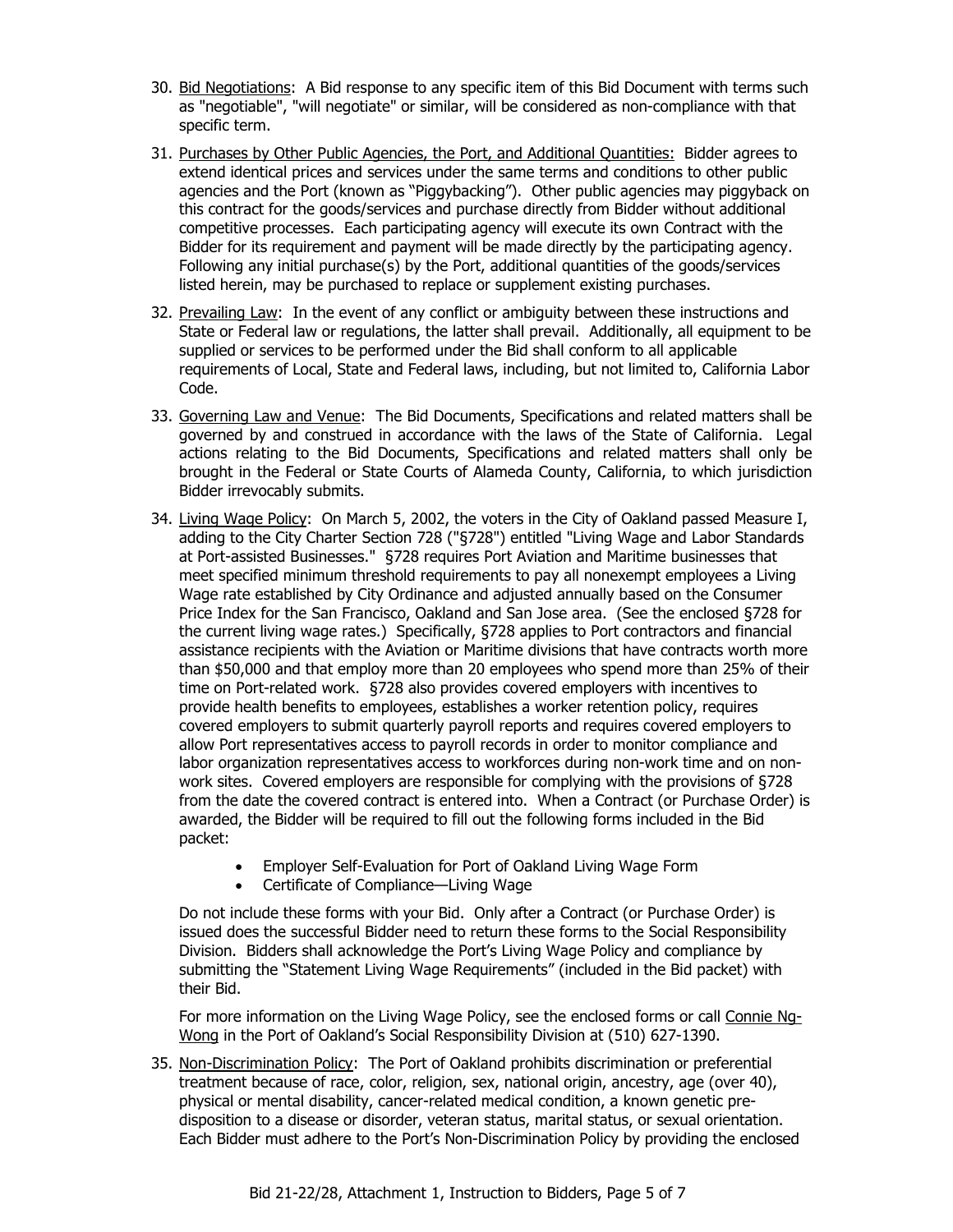"Statement of Equal Employment Opportunity" with their Bid.

In addition, the Port has a Non-Discrimination and Small Local Business Utilization Policy to encourage the use of small and local business. The entire Non-Discrimination and Small Local Business Utilization Policy is available at:

[http://www.portofoakland.com/files/PDF/responsibility/NDSLBUP\\_00810.pdf](http://www.portofoakland.com/files/PDF/responsibility/NDSLBUP_00810.pdf)

A copy of the Port-certified Small and Local Business Enterprises can also be downloaded at:

[http://srd.portofoakland.com/.](http://srd.portofoakland.com/)

- 36. Examination of Work Site: If applicable, before submitting a Bid, Bidders shall visit the site of the proposed work and shall fully inform themselves of all conditions in and about the work site, the building or buildings, if any, and any work that may have been done thereon. However, no Bidder shall visit the site without prior authorization by the Port.
- 37. Licenses: Each Bidder, and their subcontractors, if any, must possess all appropriate and required licenses (including a California Contractor's License, if applicable) or other permits to perform the work or provide the goods as identified in this Bid packet. Upon request, each Bidder shall furnish the Port with evidence demonstrating possession of the required licenses or permits. Failure to submit such evidence to the Port's satisfaction may result in rejection of the Bid.
- 38. Public Records Act: Under the Public Records Act (Gov. Code § 6250 et seq.), the Port may be obligated to make available to the public the submitted Bids and all correspondence and written questions submitted during the Bid process. Any trade secrets or proprietary financial information, which a Bidder believes should be exempted from disclosure, shall be specifically identified and marked as "CONFIDENTIAL". Blanket-type identification by designating whole pages or sections shall not be permitted and shall be invalid. The specific information must be clearly identified as such. The Port reserves the right to independently determine whether any document is subject to disclosure and to make such information available to the extent required by applicable law, restriction or notice to Respondent.
- 39. Protest Procedures:Any Bidder that has timely submitted a responsive bid that contends or claims that the Port's proposed award of the subject contract fails to comply with the Port's rules and regulations or with law must file a protest in accordance with the provisions set forth below:
	- 1. Any protest must be submitted in writing to Daria Edgerly, Secretary of the Board, and received by the Port no later than 5:00 p.m. by the third (3rd) business day following the date of Bid opening.
		- 2. The protest must include the name, address and telephone number of the person representing the protesting party.
		- 3. The initial protest document must contain a complete statement of the basis for the protest, including in detail, all grounds for protest including referencing the specific portion of the solicitation document that forms the basis for the protest, and including without limitation all facts, supporting documentation, legal authorities and argument in support of the grounds for the protest. Any matters not set forth in the written protest shall be deemed waived. All factual contentions must be supported by competent, admissible and credible evidence.

Any protest not conforming to the foregoing shall be rejected by the Port without recourse.

40. Conflicts of Interest: By submitting a Bid, the Bidder represents that it is familiar with Section 1090 and Section 87100 et seq. of the California Government Code, and that it does not know of any facts that constitute a violation of said sections in connection with its Bid. Bidder also represents that its Bid has completely disclosed to the Port all facts bearing upon any possible interests, direct or indirect, which Bidder believes any member of the Port, or other officer, agent or employee of the Port or any department presently has,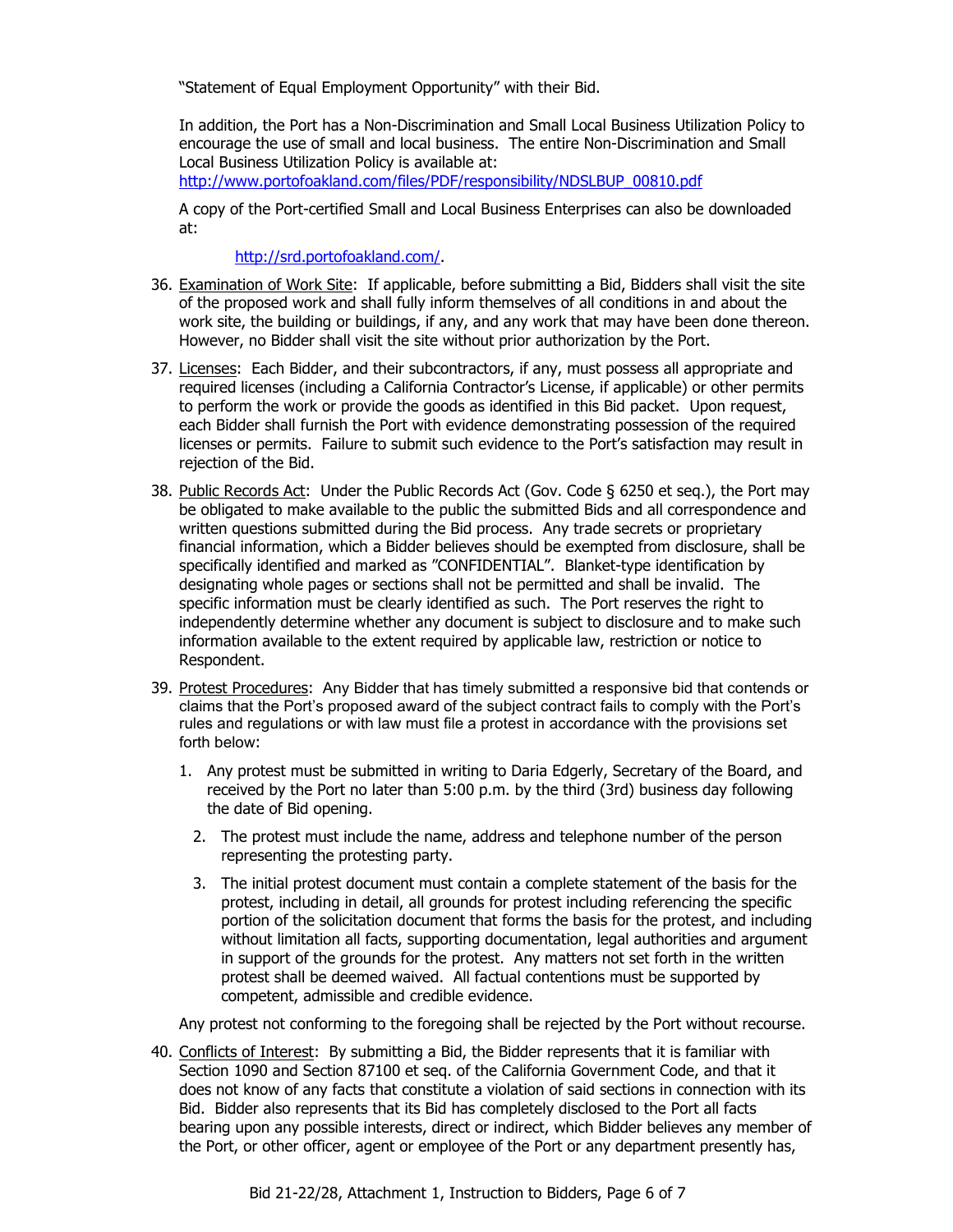or will have, in any agreement arising from this Bid, or in the performance thereof, or in any portion of the profits there under. Willful failure to make such disclosure, if any, shall constitute ground for rejection of the Bid or termination of any agreement by the Port for cause. Bidder agrees that if it enters into a Contract (or Purchase Order) with the Port, it will comply with all applicable conflict of interest codes adopted by the City of Oakland and Port of Oakland and their reporting requirements.

41. Bidder's Relationship: The Bidder's relationship to the Port shall be that of independent contractor and shall not be deemed to be that of an officer, agent, or employee of the Port.

End of Section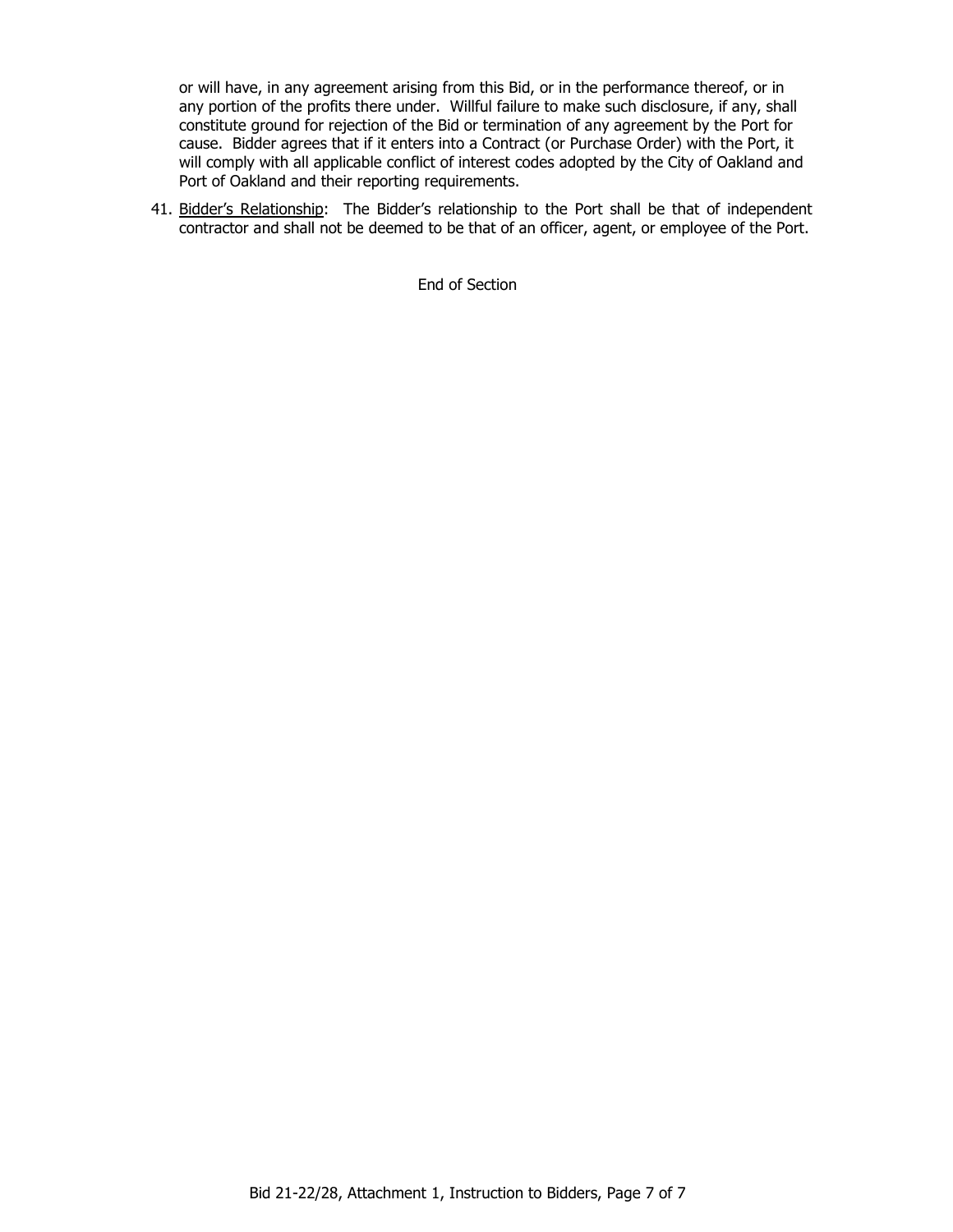

The undersigned having carefully examined the location of the proposed work, the local conditions of the place where the work or services is to be done, the Invitation for Bid, the Instructions to Bidders, the Standard Purchase Order Terms and Conditions, the Supplier Insurance Requirements, all Bid Documents, including the Specifications and all of the contract documents for this project, and any Attachments, Addenda, Enclosures, and the Port of Oakland's sample Contract (if applicable), proposes to perform the work or provide the goods, including all of its component parts, and to furnish any and all required labor, materials, equipment, insurance, permit, bonding, transportation and services required for this project or delivery of goods and services in strict conformity with the Plans and Specifications prepared, including any Addenda, within the time specified for the lump sum price (including all taxes) of:

# **Total Bid Price (Including all Taxes)**

| <b>Total Bid Price of:</b> | (Numeric amount)                                   |
|----------------------------|----------------------------------------------------|
|                            | (Written amount)                                   |
|                            | Written amount prevails if any discrepancy exists. |

#### **Bid Elements** (This Total Bid Price is composed of the following elements)

| <b>Description</b>                                                                                                              | Amount |
|---------------------------------------------------------------------------------------------------------------------------------|--------|
| <b>MH-1622</b> contractors cost for service: Once a month during<br>normal business hours (1 time a month for 6 months)         |        |
| <b>MH-1624</b> contractors cost for service: Twice a week during<br>normal business hours (2 times a week service for 26 weeks) |        |
| <b>MH-716</b> contractors cost for service: Twice a week during<br>normal business hours (2 times a week service for 26 weeks)  |        |
| <b>Total</b> (equating to the Total Bid Price value shown above)                                                                |        |

# **Agreement Terms**

1. If awarded the Contract (or Purchase Order), the undersigned hereby agrees to sign said Contract (or Purchase Order), and furnish the necessary Performance Bond (if applicable), and Insurance within twenty (20) calendar days after the Notice of the Award of this Contract (or Purchase Order) and agrees to commence work within ten (10) calendar days after any verbal or written Notice to Proceed is issued by the Port.

Bidder's Name: \_\_\_\_\_\_\_\_\_\_\_\_\_\_\_\_\_\_\_\_\_\_\_\_\_\_\_\_\_\_\_\_\_\_\_\_\_\_\_\_\_\_\_\_ Initials: \_\_\_\_\_\_\_\_\_\_\_\_\_\_\_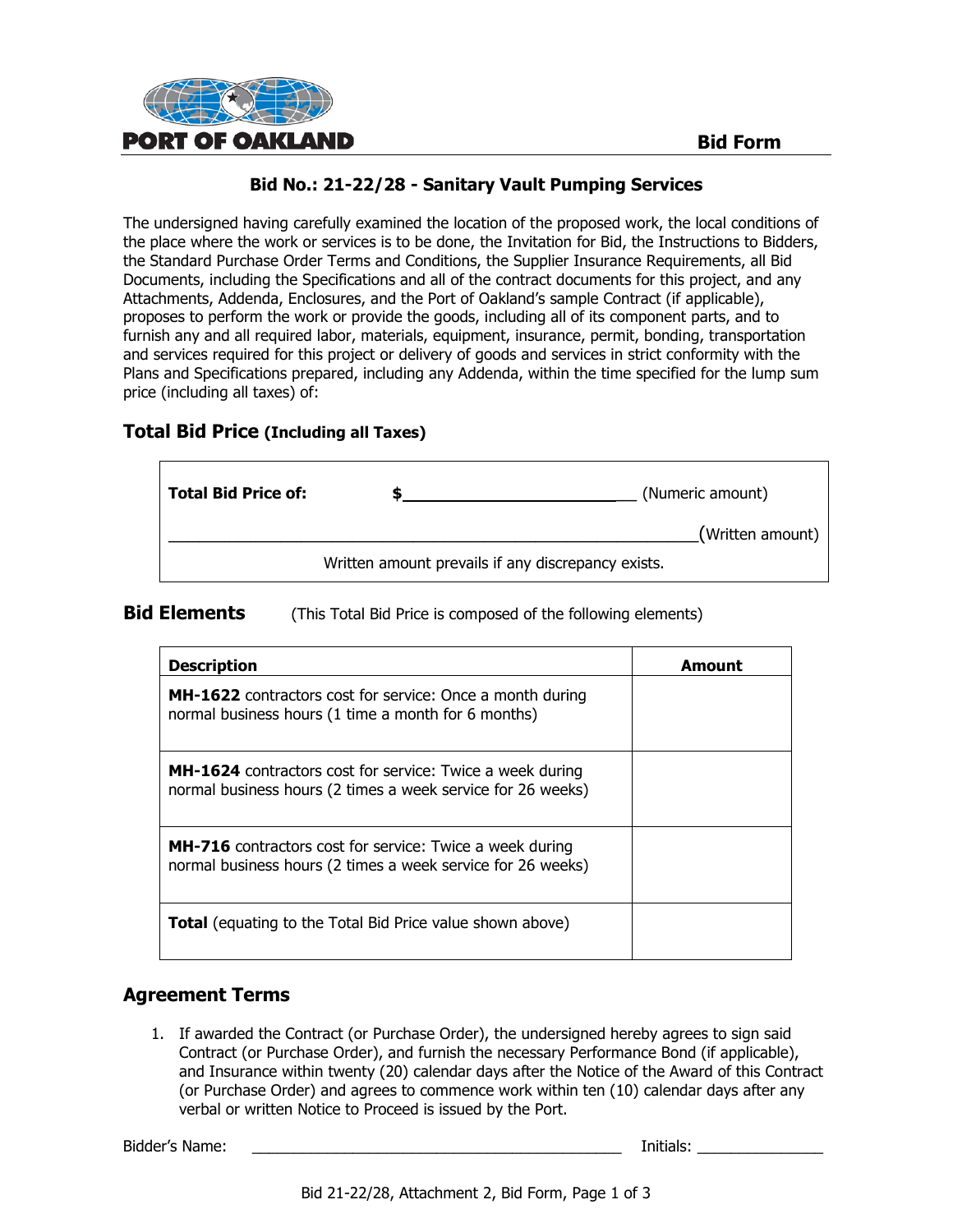#### **Agreement Terms Continued**

- 2. The undersigned has checked carefully all the above figures and understands that the Port will not be responsible for any errors or omissions on the part of the undersigned in making up this Bid.
- 3. The Port of Oakland reserves the right to reject any or all Bids, to waive any irregularities or informalities not affected by law, to evaluate the Bids submitted and to award the Contract (or Purchase Order) according to the Bid which best serves the interests of the Port.
- 4. All pages of this Bid Form must be completed and signed in ink. The Bid will be awarded to the lowest responsive, responsible Bidder(s).

# **Bid Bond/Bid Security**

If applicable (see the Instructions to Bidders), each Bid shall be accompanied by a cashier's check payable to the "Port of Oakland", or a Bidder's bond executed by an admitted surety insurer, licensed to do business in the State of California as a surety, made payable to the "City of Oakland, a Municipal Corporation Acting by and through its Board of Port Commissioners ("Port")" in an amount not less than ten percent (10%) of the maximum amount of the Total Bid Price. The check or Bid Bond shall be given as a guarantee that the Bidder to whom the Contract (or Purchase Order) is awarded shall execute the contract documents and shall provide the required Performance Bond as specified therein within twenty (20) calendar days after the Notification of the Award of the Contract (or Purchase Order).

**Amount** – Bidders must enclose an amount of not less than ten (10) percent of the entire Bid as either:

|                                                                                  | <u> Louis Communication and Communication and Communication and Communication and Communication and Communication</u>                                                                                                          |
|----------------------------------------------------------------------------------|--------------------------------------------------------------------------------------------------------------------------------------------------------------------------------------------------------------------------------|
|                                                                                  |                                                                                                                                                                                                                                |
|                                                                                  |                                                                                                                                                                                                                                |
|                                                                                  |                                                                                                                                                                                                                                |
| Addenda Acknowledgement                                                          |                                                                                                                                                                                                                                |
| The following addenda are acknowledged in this Bid: ____________________________ | (Indicate the addenda numbers that you received.)                                                                                                                                                                              |
|                                                                                  | Initials: the control of the control of the control of the control of the control of the control of the control of the control of the control of the control of the control of the control of the control of the control of th |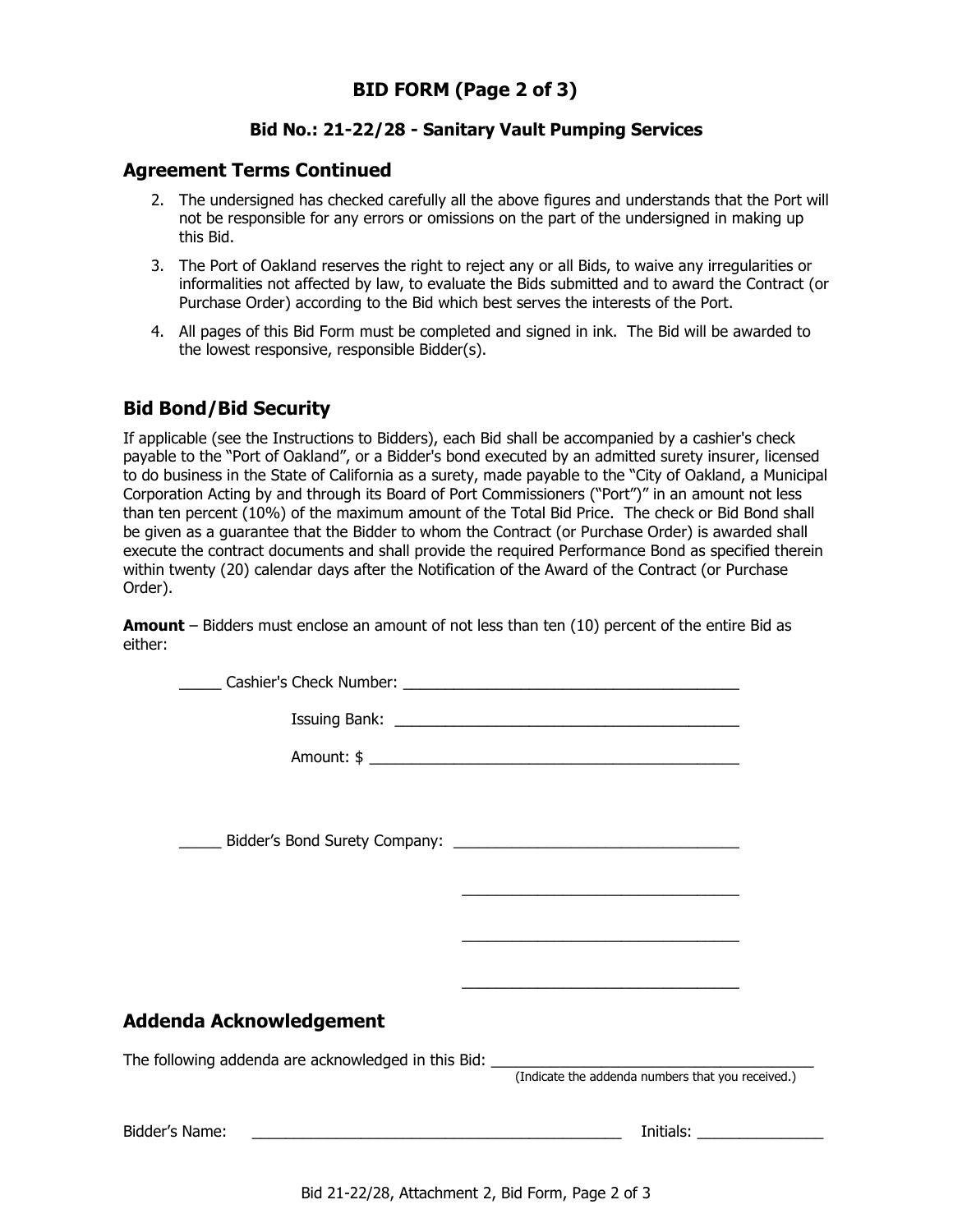# **BID FORM (Page 3 of 3)**

#### **Bid No.: 21-22/28 - Sanitary Vault Pumping Services**

#### **Client References**

In order for the Port to determine if your firm is a Responsible Bidder (see the Instructions to Bidders), Bidder is to provide the names, addresses, and contact information for three (3) current client references. Please make sure all contact information is current. By providing such information you authorize the Port to contact such clients.

| Company Name and Contact | Phone and Email |
|--------------------------|-----------------|
|                          |                 |
|                          |                 |
|                          |                 |
|                          |                 |
|                          |                 |
|                          |                 |
|                          |                 |
|                          |                 |

#### **Bidder Information and Signatures**

|                     | (If Corporation by Chairman, President or VP. If Partnership by Partner.)                                                                                                                      |
|---------------------|------------------------------------------------------------------------------------------------------------------------------------------------------------------------------------------------|
| Printed Name:       | Date:<br><u> 1990 - Johann Barbara, martin amerikan basar dan berasal dalam basa dalam basar dalam basar dalam basar dala</u>                                                                  |
| Attested By $(*)$ : | (If Corporation, by Chairman, President, Vice President, Secretary, or Treasurer. If<br>Partnership, by Partner.)                                                                              |
| Printed Name:       | Date:<br><u> 1989 - Johann Barn, fransk politik amerikansk politik (</u>                                                                                                                       |
|                     | * NOTE: If the Bidder is a corporation, set forth the legal name of the corporation together<br>with the signature(s) of the officer or officers authorized to sign Contracts on behalf of the |

with the signature(s) of the officer or officers authorized to sign Contracts on behalf of the corporation. If the Bidder is a partnership, set forth the name of the firm together with the signature(s) of the partner or partners authorized to sign Contracts on behalf of the partnership.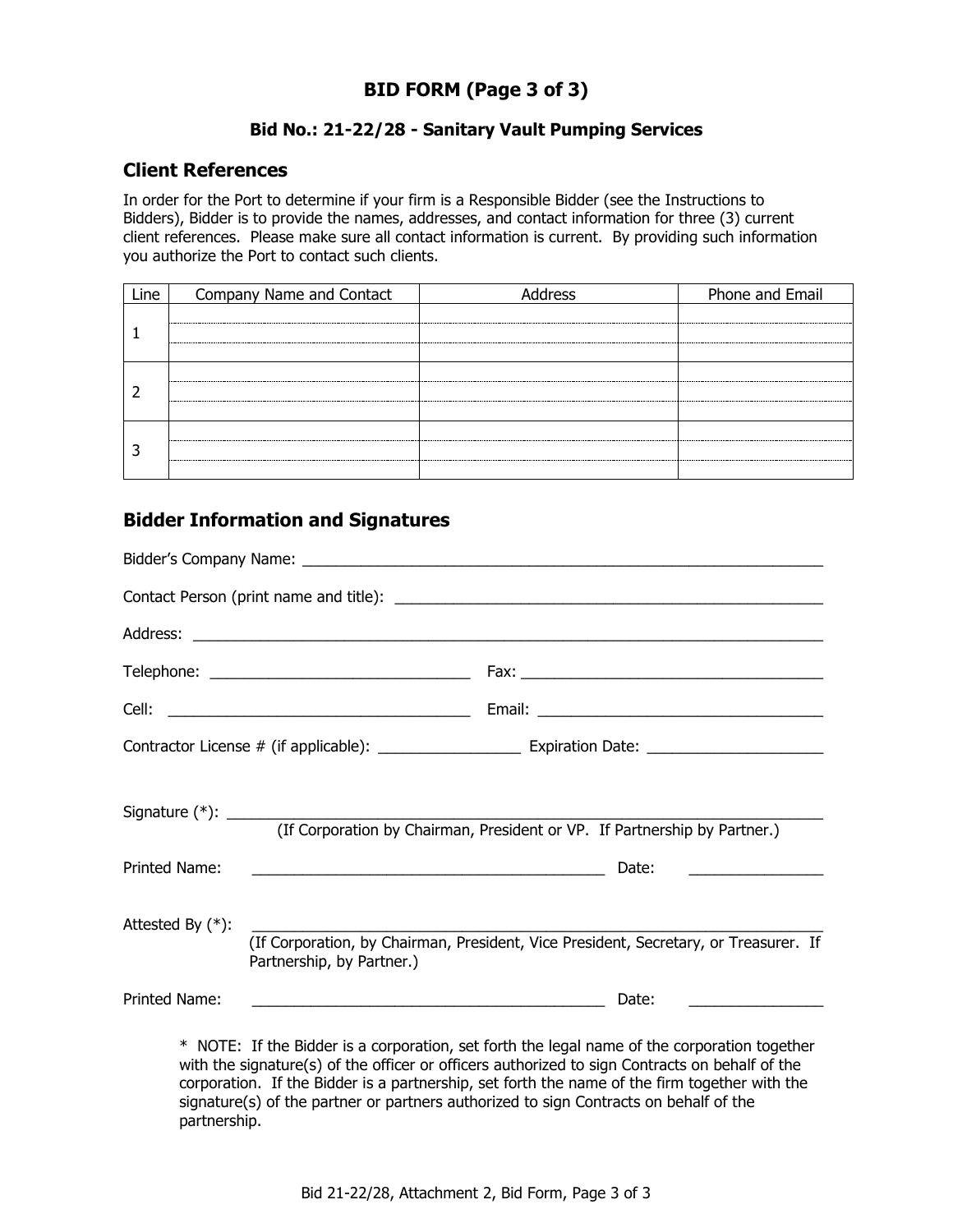

# **STANDARD PURCHASE ORDER TERMS AND CONDITIONS**

The Port of Oakland uses Purchase Orders for all purchases. Phone orders are not valid and may be subject to non-payment. In these Terms and Conditions, "the Purchase Order" refers to each Purchase Order subject to these Terms and Conditions. All Appendices described herein and/or attached hereto are part of this Purchase Order.

Any software purchased under this Purchase Order shall be subject to the more specific provisions in Appendix A-1 (Software) attached hereto. With respect to Software, Appendix A-1 shall supersede any directly conflicting provisions of these Terms and Conditions.

1. THE PORT. The Port is legally known as the City of Oakland, a Municipal Corporation, Acting by and through its Board of Port Commissioners. The Port is an independent department of the City of Oakland and issues Purchase Orders under the name "Port of Oakland." The Port has exclusive control and management of all Port facilities and properties located in Oakland, CA (including, but not limited to, marine terminals, a railway intermodal terminal, and container storage areas; the Oakland International Airport; and office, retail, and other developed property and undeveloped land), and no other agency or department of the City of Oakland may issue Purchase Orders with respect to these facilities and properties.

2. SUPPLIER. Supplier (sometimes referred to on the Port's website or in other materials related to the Purchase Order as "seller", "lessor", "vendor", "contractor", "respondent", "consultant", "service provider" or by similar terms) is an independent contractor and not an officer, employee or agent of the Port. Supplier shall provide the goods or services described on the Purchase Order (the "**Work**") using its own qualified employees or using only qualified subcontractors approved in writing by the Port. Supplier, and not the Port, shall be solely responsible for paying all compensation (including benefits), making all withholdings, paying all taxes and ensuring compliance with all laws regarding the employment of such employees or engagement of such subcontractors. Supplier may not change its subcontractors or assign, delegate or transfer, voluntarily, involuntarily or by operation of law, any of its rights or obligations under the Purchase Order (other than its interest in receivables as part of a bona fide third-party financing arrangement), without the prior written consent of the Port.

3. PERFORMANCE AND QUALITY. Supplier shall supply or perform the Work and represents and warrants that the Work performed or supplied is (i) as specified in the Purchase Order, (ii) in a good and workmanlike manner, (iii) in conformity to all applicable specifications, and (iv) in compliance with all Applicable Law (as defined below). Supplier further represents and warrants that all goods sold under the Purchase Order are new (unless otherwise specifically stated in the Purchase Order), merchantable and fit for the particular purpose specified by the Port, and all services provided under the Purchase Order conform to the standard of practice of persons specializing in performing services of similar nature and complexity. Nothing in the Purchase Order shall be construed to limit or exclude any warranties implied by law. Supplier hereby assigns to the Port all of the Supplier's rights under manufacturers', subcontractors' or other warranties or indemnities with respect to the Work.

Bid 21-22/28, Attachment 3, Standard Purchase Order Terms and Conditions, Page 1 of 11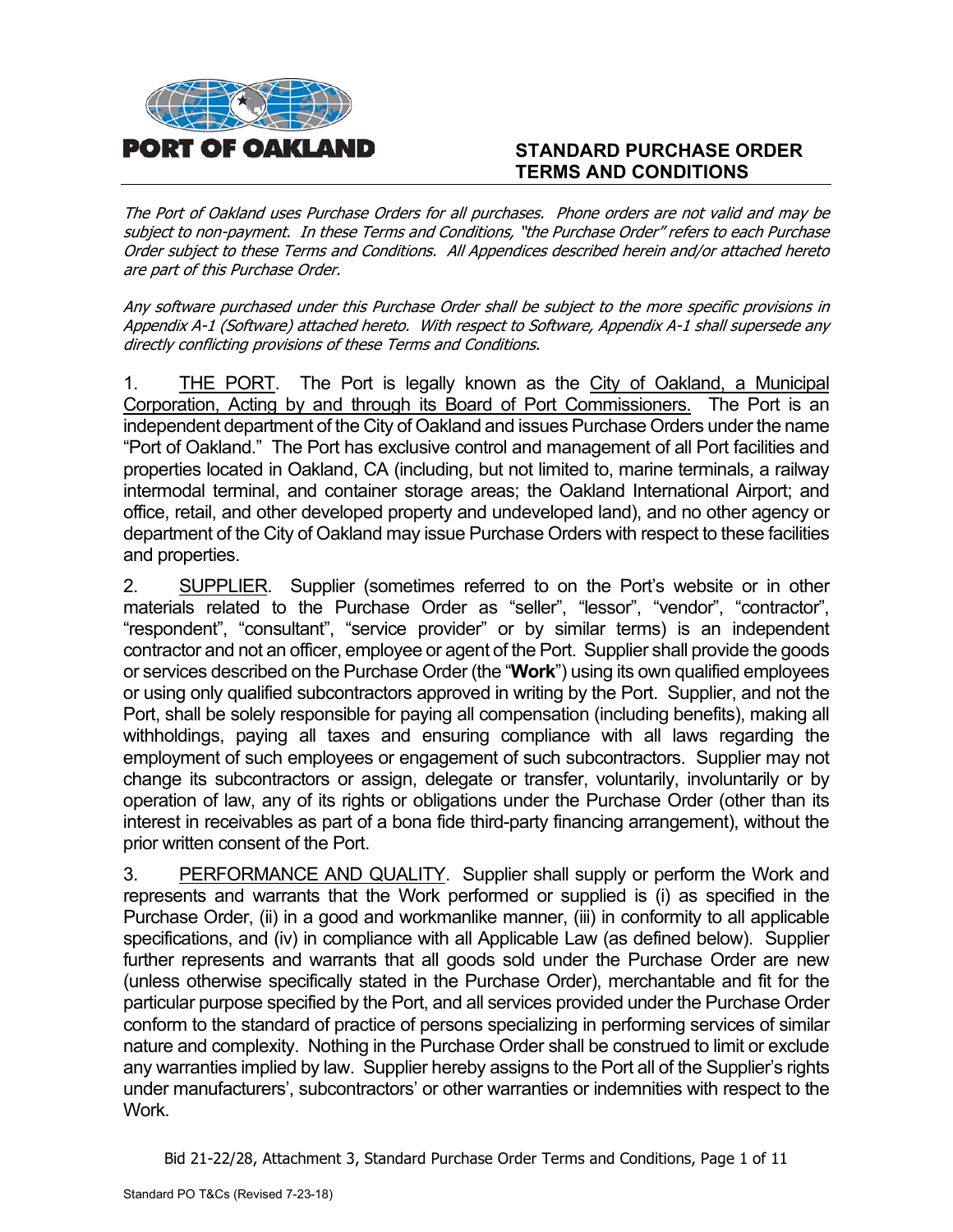4. INVOICING AND PAYMENT. All payments require a written invoice from Supplier in a form acceptable to the Port. Supplier must issue all invoices directly to the "Bill To" address set forth in the Purchase Order. Each invoice must indicate thereon whether it constitutes a "Partial Billing" or "Final Billing". Each invoice is subject to review and verification by the Port. The time for payment of invoices (and for calculating any net discounts) shall run from the date on which proper, correct and complete invoices are received by the Port. Payment for all Work shall be made by the Port within thirty (30) days of receipt of satisfactory Work by the Port, and an itemized, proper, correct and complete invoice from Supplier. Any amounts due to the Port from Supplier may be set off against any amounts due to Supplier from the Port, whether or not under the Purchase Order.

5. DELIVERY. If applicable, Supplier shall package and ship all Work consisting of goods to the Purchase Order "Ship To" address at Supplier's sole cost and expense. Packing slips must specify the quantity and description of goods shipped, the related Purchase Order number and must accompany each shipment. Supplier shall be responsible for delivery and shall prepay all related shipping costs and add them to the invoice. All goods are to be shipped F.O.B. destination: Port of Oakland, and risk of loss and title to goods shall remain with Supplier until the Port takes physical possession of the goods. The Port may change the address for shipment prior to shipment by Supplier. Goods must be suitably packed to assure against damage from weather or transportation, and in accordance with instructions of the Port.

6. REMEDIES. If Supplier breaches the Purchase Order, the Port may exercise any right or remedy available under the California Commercial Code or any other Applicable Law. Without limiting those rights and remedies, the Port may also do any of the following, in the Port's sole discretion: (i) require Supplier to repair or replace any Work, and if Supplier fails or refuses to do so, repair or replace the same at Supplier's expense; (ii) reject any delivery of non-conforming or defective Work and return the same for credit or replacement at Supplier's sole cost and risk; or (iii) cancel any outstanding deliveries and treat such breach by Supplier as Supplier's repudiation of the Purchase Order. Supplier's becoming the subject of bankruptcy or insolvency proceedings shall constitute a breach of the Purchase Order by Supplier. If the Port breaches the Purchase Order, Supplier's exclusive remedy shall be recovery of any goods shipped and the payment of the price payable for Work delivered prior to the breach. No limitation or exclusion by Supplier of any right or remedy available to the Port shall be effective unless expressly and specifically agreed to by the Port in writing. Under no circumstances shall the Port be responsible for consequential, punitive, or incidental damages.

7. LAWS, REGULATIONS, PERMITS. Supplier shall comply with all applicable laws, ordinances, rules, regulations, codes, professional standards, permits, and/or land use restrictions or limitations of any governmental authority at any time applicable to Supplier, the Work or the Purchase Order ("**Applicable Law**"). Supplier shall obtain and maintain in full force and effect all professional, contracting and other permits and licenses required to undertake or supply the Work.

8. ADA. Without limiting Supplier's obligations to comply with Applicable Laws generally, Supplier hereby warrants that all Work complies with the accessibility requirements of the American with Disabilities Act of 1990, other similar state and federal laws and their implementing regulations, as applicable. Supplier agrees to promptly respond to and resolve any complaint regarding accessibility of the Work which is brought to its attention. Supplier further agrees to indemnify, defend and hold harmless the Port and all of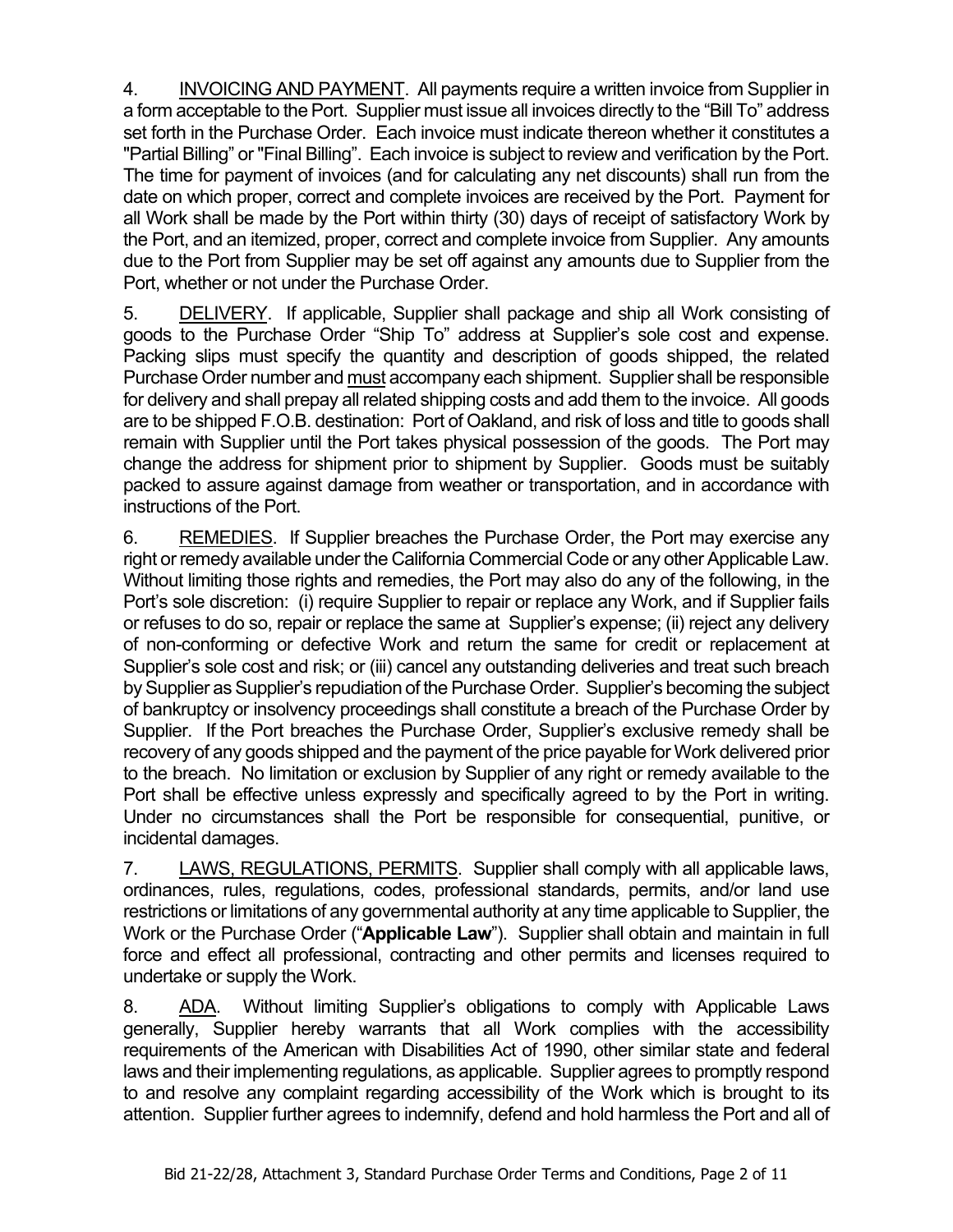its officers, commissioners, agents, departments, officials, representatives and employees using the Work from any loss, liability or claim arising out of its failure to comply with these accessibility requirements.

9. NON-DISCRIMINATION. Without limiting Supplier's obligation to comply with Applicable Laws generally, Supplier shall not discriminate against any employee or applicant for employment, nor against any subcontractor or applicant for a subcontractor contract, because of race, color, religion, sex, national origin, ancestry, age (over forty (40)), physical or mental disability, cancer-related medical condition, a known genetic pre-disposition to a disease or disorder, veteran status, marital status, or sexual orientation.

10. OWNERSHIP OF NON-SOFTWARE WORK PRODUCT. Any interest (including copyright or other interests in intellectual property) of Supplier in studies, reports, memoranda, computational sheets, designs, drawings, specifications or any other documents (including electronic media) or work product prepared by or on behalf of Supplier in connection with the Work (collectively, the "**Work Product**"), whether or not embodied therein, constitutes a work for hire and is the property of the Port. Supplier shall pay all royalties and license fees necessary for or relating to the Work and shall defend all suits of claims for infringement of any patents or other intellectual property rights and shall indemnify the Port and hold it harmless from liability or loss on account thereof.

11. INSURANCE. Supplier shall maintain all insurance required under Applicable Law or commonly maintained by similarly situated, responsible businesses and in all events will maintain insurance of the types and in the amounts applicable to Supplier and the Work as required by the Port's *Supplier Insurance Requirements* posted from time to time on the Port's website [\(www.portofoakland.com\)](http://www.portofoakland.com/) and can be accessed by clicking on "Full Menu" (or the menu icon from your mobile device), then under the Business heading, click on "Purchasing and Accounts Payable", and scroll down to find the "Supplier Insurance Requirements (PDF)" to download the document, or alternatively type in the below link into your browser: [http://www.portofoakland.com/files/PDF/supplier\\_insurance.pdf](http://www.portofoakland.com/files/PDF/supplier_insurance.pdf)

A courtesy copy of the Port's *Supplier Insurance Requirements* may be delivered to Supplier at the same time as the Purchase Order. (In the event of any conflict between any courtesy copy of the *Insurance Requirements*, and the version of the *Insurance Requirements* posted to the Port's website, the website version shall control). The type, scope and amounts of the required insurance may be increased should the scope of Work, in the opinion of the Port, warrant such increase, and Supplier shall obtain such insurance when so directed by the Port. If any portion of the Work is to be performed outside the United States, Supplier must contact the Port Risk Management Department regarding appropriate insurance. At the Port's request, Supplier shall file with the Port certificates evidencing the insurance maintained by Supplier and failure to do so shall constitute a material breach of the Purchase Order.

12. TAXES. Unless otherwise provided for in the Purchase Order, Supplier shall pay all taxes levied upon the Purchase Order or the Work performed or supplied pursuant hereto without additional compensation, regardless of which party has liability for such tax under Applicable Law, and any deficiency, interest or penalty asserted with respect thereto. The Port shall pay only California sales and use tax and Alameda County uniform local sales and use tax. Supplier must separately itemize all sales and use taxes on its invoices.

13. BOOKS AND RECORDS. Supplier shall maintain all documents and records prepared by or furnished to Supplier in connection with the Purchase Order and backup for all costs for which the Port was directly or indirectly invoiced during the course of supplying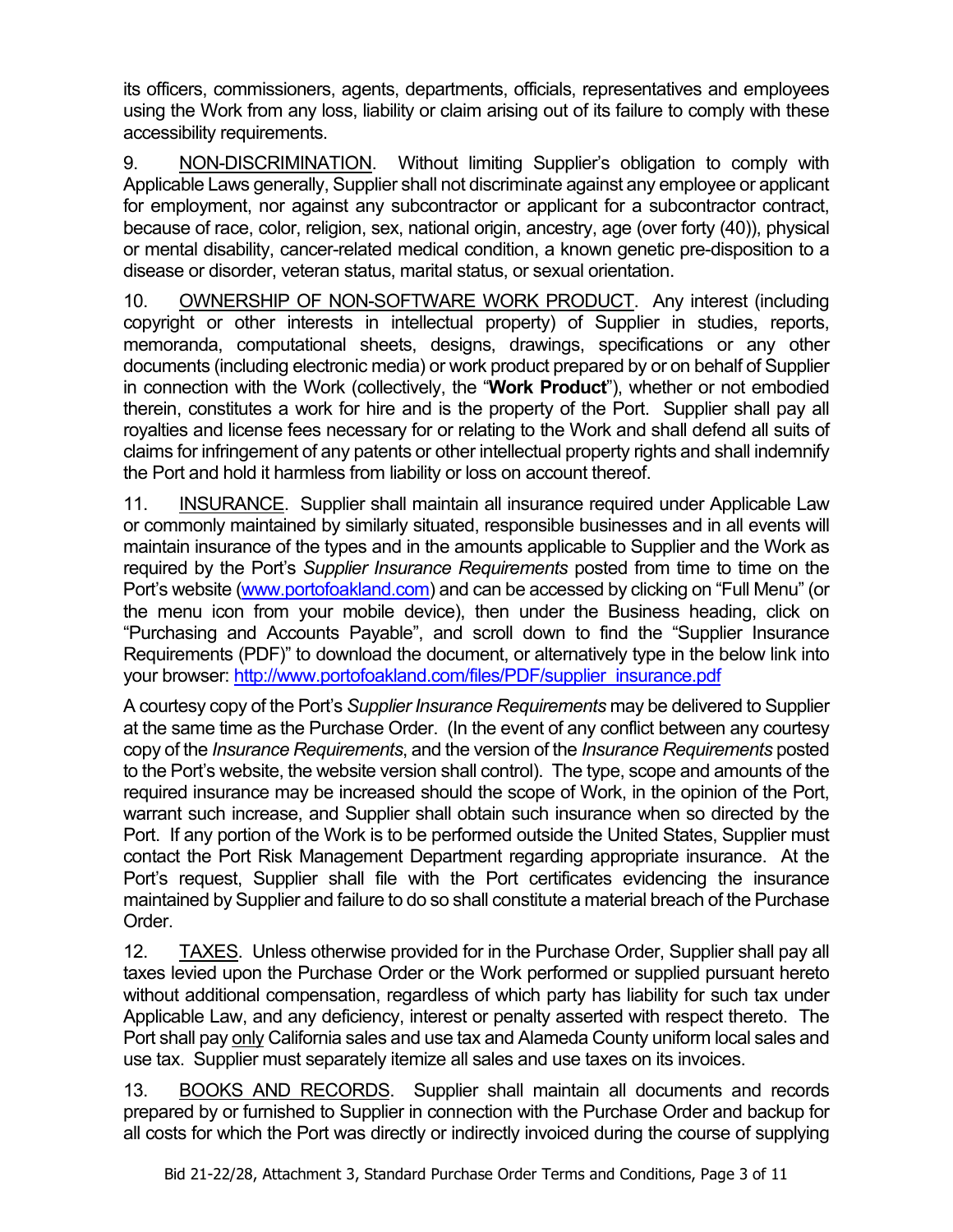or performing the Work for at least three (3) years following delivery of final payment by the Port, provided that all records relating to environmental consulting services and hazardous materials in, on or adjacent to the Port's property shall be maintained indefinitely. Supplier agrees that its books and records and facilities, or so much thereof as may be engaged in the performance of the Purchase Order, are subject to inspection and audit at all reasonable times by any authorized representative of the Port. Supplier agrees to waive, to the greatest extent permitted by Applicable Law, the defense of laches, statute of limitations, or any other defense based upon the Port's failure to timely file an action with regard to any matter arising out of the Purchase Order.

14. WAIVER AND HOLD HARMLESS. Supplier waives any and all claims, causes of action and rights to recovery, in law or in equity, against the Port for losses, liabilities, damages or injuries of any nature or kind, including injuries to Supplier's employees or subcontractors, regardless of whether such losses, damages, liabilities or injuries are covered by insurance. This provision is intended to waive fully, for the benefit of the Port, any rights or claims that might provide a right of subrogation in favor of any insurer providing insurance with respect to the Purchase Order. To the fullest extent permitted by Applicable Law (including, without limitation, California Civil Code Section 2782), Supplier shall defend (with legal counsel chosen or approved by the Port), indemnify and hold the Port and all of its officers, Commissioners, agents, departments, officials, representatives and employees harmless from and against any and all claims, loss, or liability of every kind, nature and description that arise from or relate to, directly or indirectly, in whole or in part: (i) the Work under the Purchase Order, or any part thereof; or (ii) any act or omission of Supplier, its employees, subcontractors or representatives.

15. CHANGES. The Purchase Order may not be modified, supplemented, or terminated without the Port's prior written approval. The Port may make changes to the Purchase Order at any time, and Supplier agrees to accept such changes. If such changes result in additional costs, the Port shall make an equitable adjustment to the purchase price at Supplier's request, provided that Supplier itemizes and justifies to the Port's satisfaction in writing the adjustment requested within five (5) days of delivery of the change notification.

16. SUSPENSION OR TERMINATION. Supplier must continue to perform the Work under the Purchase Order throughout the course of any dispute, and Supplier's failure to continue Work during a dispute shall itself constitute a material breach of the Purchase Order. The Port may, with or without cause, direct Supplier to suspend, delay or interrupt the execution of any Work, in whole or in part, for such periods of time as the Port may determine in its discretion; any such directives must be in writing. The Port may, at any time, terminate the Purchase Order for its own convenience with the Port's liability limited to the services or goods received by the Port prior to delivery of the Port's termination notice. Upon any termination, Supplier shall assign to the Port in the manner, at times and to the extent directed by the Port, all right, title, and interest of Supplier under procurement orders and subcontracts relating to Work so terminated and shall transfer title and possession to the Port of Work Product, completed and uncompleted designs and specifications, Work in process, completed Work, supplies, and other material produced or fabricated as part of, or acquired in connection with performance of the Work terminated by the notice of termination.

17. CONFIDENTIALITY AND PUBLICITY. All data, information, reports, plans, designs and other documents received from the Port or its employees, agents or representatives or generated by Supplier in connection with the Work (collectively, the "**Confidential Information**") are private and confidential and shall remain the sole and exclusive property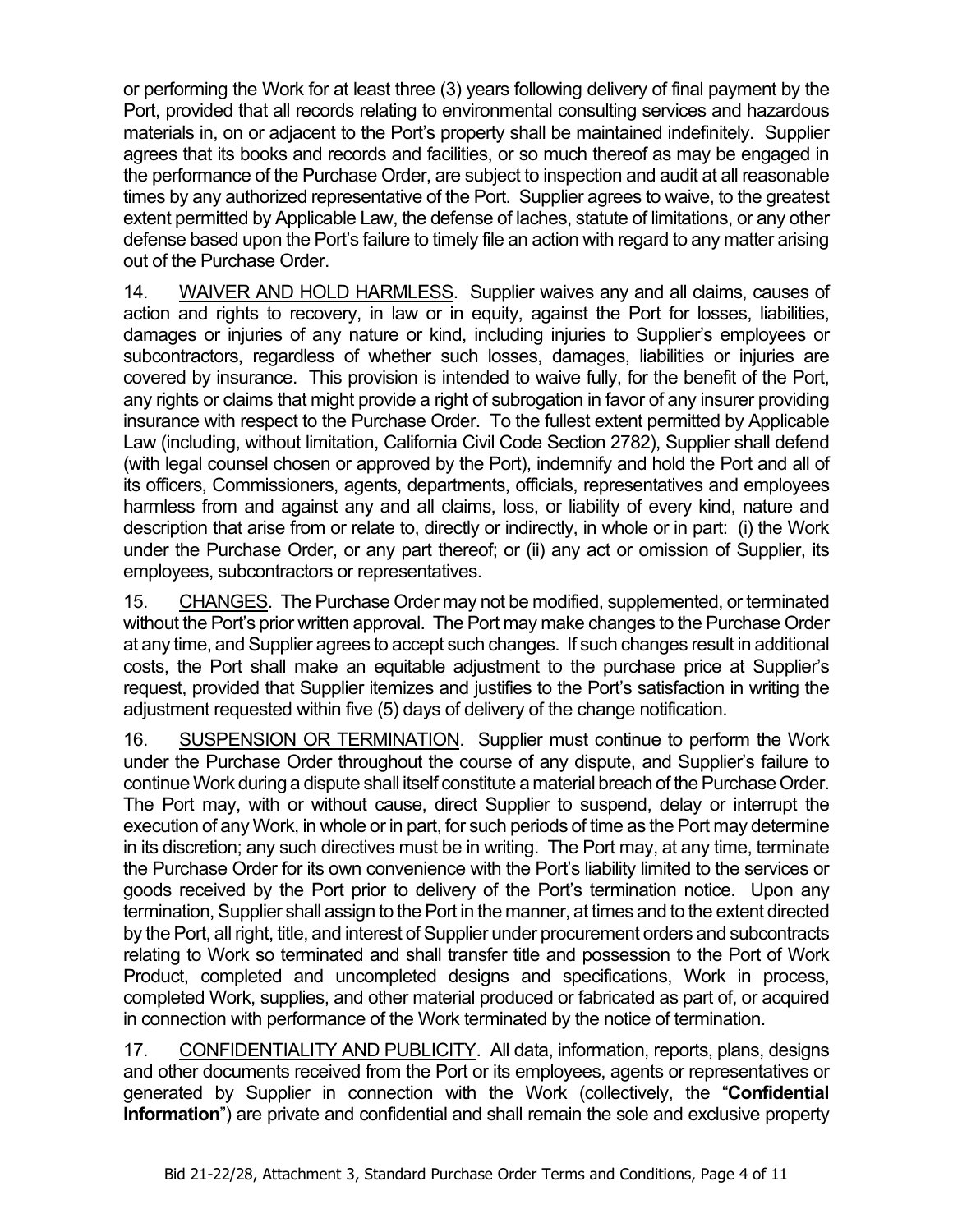of the Port. Supplier shall not disclose the identity of the Port, nor distribute or disclose Confidential Information to any third party, without prior express written authorization from the Port. All Confidential Information shall be deemed confidential and Supplier shall take all reasonable precautions to prevent its disclosure to unauthorized persons. Any publicity or press releases with respect to the Work or the Purchase Order shall be under the Port's sole discretion and control.

18. COVENANT AGAINST CONTINGENT FEES. Supplier warrants that no person or agency has been employed or retained to solicit or obtain the Contract upon an agreement or understanding for a contingent fee, except a bona fide employee or agency. For breach or violation of this warranty, the Port, at its option, may annul the Contract or deduct from the contract price or otherwise recover from Supplier the full amount of the contingent fee. As used in this Section, "bona fide agency" means an established commercial or selling agency, maintained by Supplier for the purpose of securing business, that neither exerts nor proposes to exert improper influence to solicit or obtain Port contracts nor holds itself out as being able to obtain any Port contract or contracts through improper influence. As used in this Section, "bona fide employee" means a person, employed by Supplier and subject to Supplier's supervision and control as to time, place, and manner of performance, who neither exerts nor proposes to exert improper influence to solicit or obtain Port contracts nor holds itself out as being able to obtain any Port contract or contracts through improper influence. As used in this Section, "contingent fee" means any commission, percentage, brokerage, or other fee that is contingent upon the success that a person or concern has in securing a Port contract. As used in this Section, "improper influence" means any influence that induces or tends to induce a Port Commissioner, employee or officer to give consideration or to act regarding a Port contract on any basis other than the merits of the matter.

19. FEDERAL AIP GRANT COMPLIANCE. By executing this Contract, Supplier agrees and certifies that Supplier will comply with the FAA Airport Improvement Program (AIP) provisions set forth below (Sections 20 through 24) and Supplier shall also include each of these provisions in all of its contracts and subcontracts related to this Contract. For purposes of Sections 19 through 24, Supplier is sometimes hereinafter referred to as "Contractor" and Port is sometimes hereinafter referred to as "Sponsor".

20. GENERAL CIVIL RIGHTS PROVISIONS.The Contractor agrees to comply with pertinent statutes, Executive Orders and such rules as are promulgated to ensure that no person shall, on the grounds of race, creed, color, national origin, sex, age, or disability be excluded from participating in any activity conducted with or benefiting from Federal assistance. This provision binds the Contractor and subtier contractors from the bid solicitation period through the completion of the Contract. This provision is in addition to that required of Title VI of the Civil Rights Act of 1964.

21. COMPLIANCE WITH NONDISCRIMINATION REQUIREMENTS. During the performance of this Contract, the contractor, for itself, its assignees, and successors in interest (hereinafter collectively referred to as the "Contractor") agrees as follows:

- 21.1 COMPLIANCE WITH REGULATIONS. The Contractor (hereinafter includes any and all consultants) will comply with the Title VI List of Pertinent Nondiscrimination Acts and Authorities, as they may be amended from time to time, which are herein incorporated by reference and made a part of this Contract.
- 21.2 NON-DISCRIMINATION. The Contractor, with regard to the work performed by it during the Contract, will not discriminate on the grounds of race, color, or national origin in the selection and retention of subcontractors, including procurements of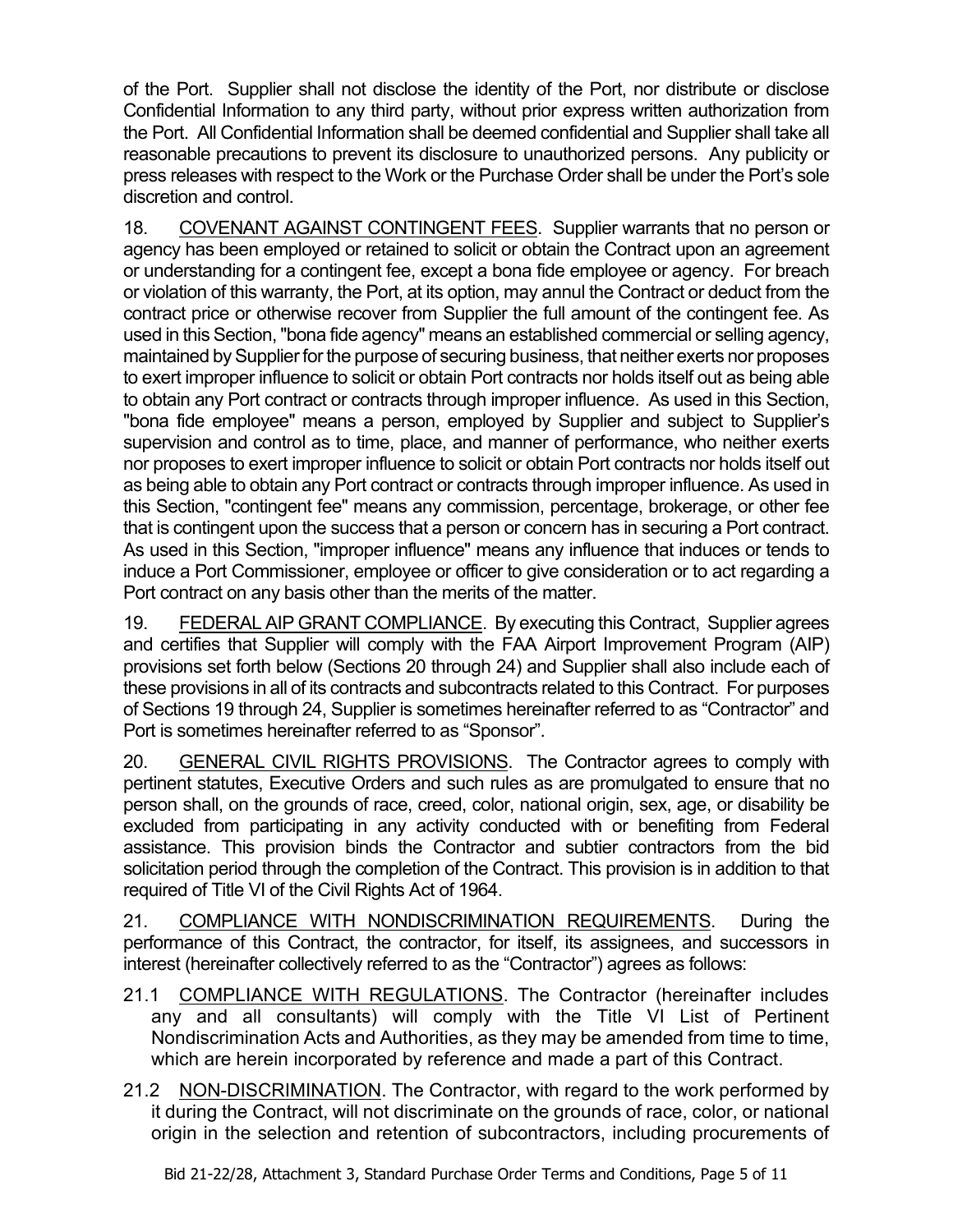materials and leases of equipment. The Contractor will not participate directly or indirectly in the discrimination prohibited by the Nondiscrimination Acts and Authorities, including employment practices when the Contract covers any activity, project, or program set forth in Appendix B of 49 CFR Part 21.

- 21.3 SOLICITATIONS FOR SUBCONTRACTS, INCLUDING PROCUREMENTS OF MATERIALS AND EQUIPMENT. In all solicitations, either by competitive bidding, or negotiation made by the Contractor for work to be performed under a subcontract, including procurements of materials, or leases of equipment, each potential subcontractor or supplier will be notified by the contractor of the Contractor's obligations under this Contract and the Nondiscrimination Acts and Authorities on the grounds of race, color, or national origin.
- 21.4 INFORMATION AND REPORTS. The Contractor will provide all information and reports required by the Acts, the Regulations, and directives issued pursuant thereto and will permit access to its books, records, accounts, other sources of information, and its facilities as may be determined by the sponsor or the Federal Aviation Administration to be pertinent to ascertain compliance with such Nondiscrimination Acts and Authorities and instructions. Where any information required of a contractor is in the exclusive possession of another who fails or refuses to furnish the information, the Contractor will so certify to the sponsor or the Federal Aviation Administration, as appropriate, and will set forth what efforts it has made to obtain the information.
- 21.5 SANCTIONS FOR NONCOMPLIANCE. In the event of a Contractor's noncompliance with the Non-discrimination provisions of this Contract, the Sponsor will impose such contract sanctions as it or the Federal Aviation Administration may determine to be appropriate, including, but not limited to:
	- a. Withholding payments to the Contractor under the Contract until the Contractor complies; and/or
	- b. Cancelling, terminating, or suspending a Contract, in whole or in part.
- 21.6 INCORPORATION OF PROVISIONS.The Contractor will include the provisions of Sections 21.1 through 21.6 in every subcontract, including procurements of materials and leases of equipment, unless exempt by the Acts, the Regulations and directives issued pursuant thereto. The Contractor will take action with respect to any subcontract or procurement as the Sponsor or the Federal Aviation Administration may direct as a means of enforcing such provisions including sanctions for noncompliance. Provided, that if the Contractor becomes involved in, or is threatened with litigation by a subcontractor, or supplier because of such direction, the Contractor may request the Sponsor to enter into any litigation to protect the interests of the Sponsor. In addition, the Contractor may request the United States to enter into the litigation to protect the interests of the United States.

22. TITLE VI LIST OF PERTINENT NONDISCRIMINATION ACTS AND AUTHORITIES. During the performance of this Contract, the Contractor, agrees to comply with the following non-discrimination statutes and authorities; including but not limited to:

• Title VI of the Civil Rights Act of 1964 (42 U.S.C. § 2000d *et seq*., 78 stat. 252) (prohibits discrimination on the basis of race, color, national origin);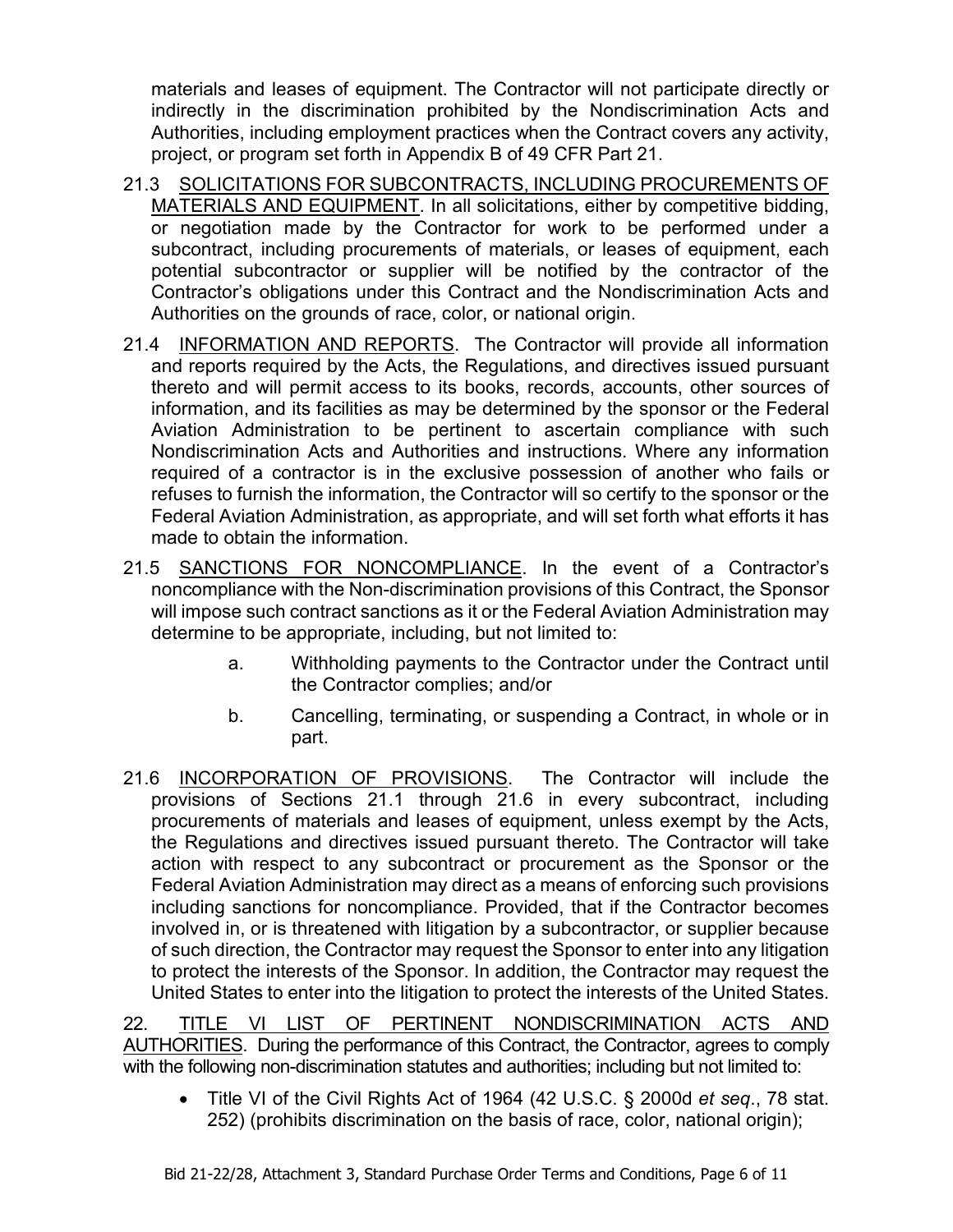- 49 CFR Part 21 (Non-discrimination In Federally-Assisted Programs of The Department of Transportation—Effectuation of Title VI of The Civil Rights Act of 1964);
- The Uniform Relocation Assistance and Real Property Acquisition Policies Act of 1970, (42 U.S.C. § 4601), (prohibits unfair treatment of persons displaced or whose property has been acquired because of Federal or Federal-aid programs and projects);
- Section 504 of the Rehabilitation Act of 1973, (29 U.S.C. § 794 *et seq*.), as amended, (prohibits discrimination on the basis of disability); and 49 CFR Part 27;
- The Age Discrimination Act of 1975, as amended, (42 U.S.C. § 6101 *et seq*.), (prohibits discrimination on the basis of age);
- Airport and Airway Improvement Act of 1982, (49 USC § 471, Section 47123), as amended, (prohibits discrimination based on race, creed, color, national origin, or sex);
- The Civil Rights Restoration Act of 1987, (PL 100-209), (broadened the scope, coverage and applicability of Title VI of the Civil Rights Act of 1964, the Age Discrimination Act of 1975 and Section 504 of the Rehabilitation Act of 1973, by expanding the definition of the terms "programs or activities" to include all of the programs or activities of the Federal-aid recipients, subrecipients and contractors, whether such programs or activities are Federally funded or not);
- Titles II and III of the Americans with Disabilities Act of 1990, which prohibit discrimination on the basis of disability in the operation of public entities, public and private transportation systems, places of public accommodation, and certain testing entities (42 U.S.C. §§ 12131 – 12189) as implemented by Department of Transportation regulations at 49 CFR Parts 37 and 38;
- The Federal Aviation Administration's Non-discrimination statute (49 U.S.C. § 47123) (prohibits discrimination on the basis of race, color, national origin, and sex);
- Executive Order 12898, Federal Actions to Address Environmental Justice in Minority Populations and Low-Income Populations, which ensures nondiscrimination against minority populations by discouraging programs, policies, and activities with disproportionately high and adverse human health or environmental effects on minority and low-income populations;
- Executive Order 13166, Improving Access to Services for Persons with Limited English Proficiency, and resulting agency guidance, national origin discrimination includes discrimination because of limited English proficiency (LEP). To ensure compliance with Title VI, you must take reasonable steps to ensure that LEP persons have meaningful access to your programs (70 Fed. Reg. at 74087 to 74100);
- Title IX of the Education Amendments of 1972, as amended, which prohibits you from discriminating because of sex in education programs or activities (20 U.S.C. 1681 et seq).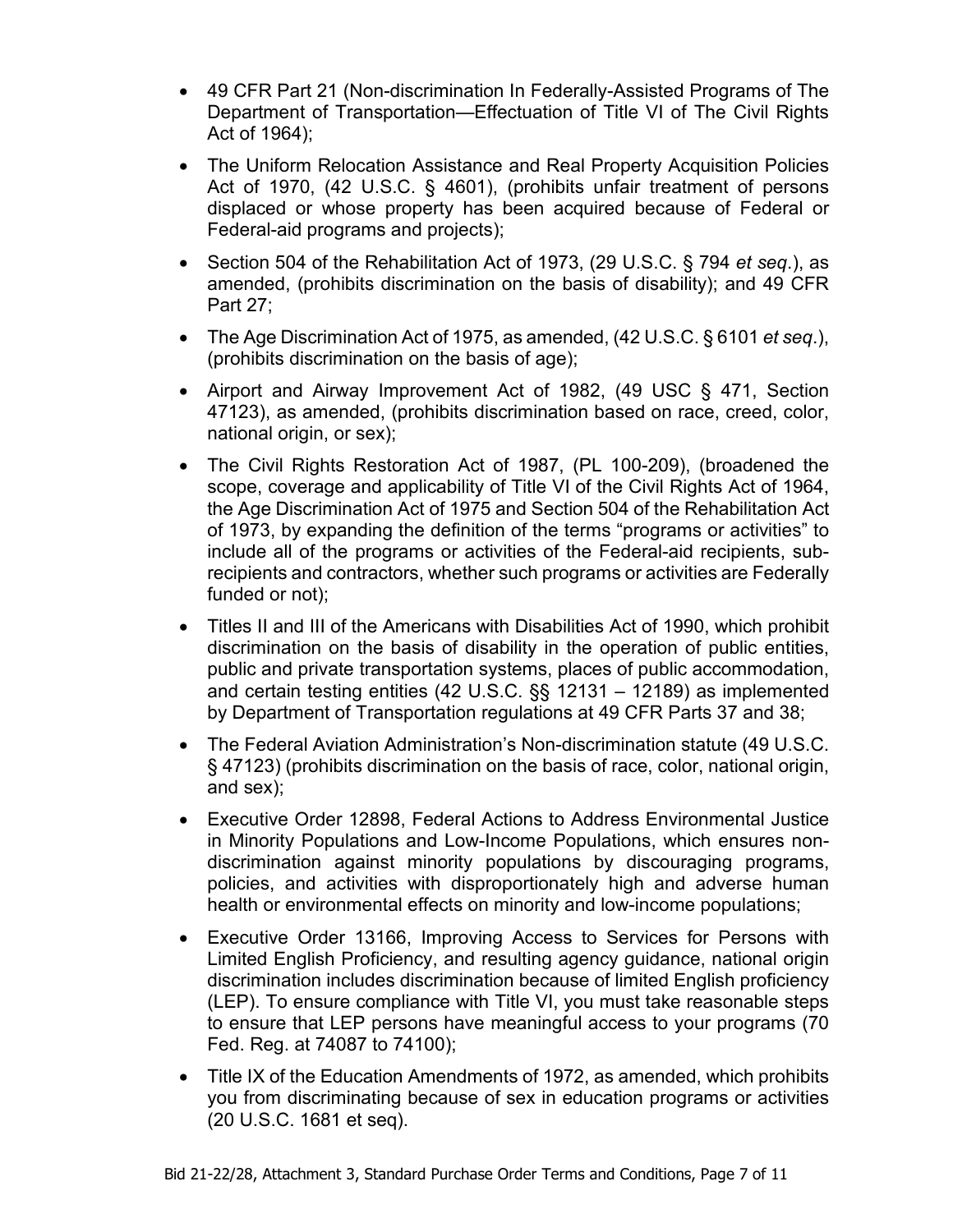23. FAIR LABOR STANDARDS ACT. This Contract incorporates by reference the provisions of 29 U.S.C. § 201, et seq (the Federal Fair Labor Standards Act (FLSA)), and its implementing regulations, with the same force and effect as if given in full text. The FLSA sets minimum wage, overtime pay, recordkeeping and child labor standards for full and part time workers. Supplier has full responsibility to monitor compliance to the referenced statute and regulation. Supplier must address any claims or disputes that arise from this requirement directly with the US Department of Labor – Wage and Hour Division.

24. OCCUPATIONAL SAFETY AND HEALTH ACT.This Contract incorporates by reference the requirements of 29 CFR Part 1910 with the same force and effect as if given in full text. Supplier must provide a work environment that is free from recognized hazards that may cause death or serious physical harm to the employee. Supplier retains full responsibility to monitor its compliance and its subcontractor's compliance with the applicable requirements of the Occupational Safety and Health Act of 1970 (29 U.S.C. § 651, et seq; 29 CFR Part 1910). Supplier must address any claims or disputes that pertain to a referenced requirement directly with the U.S. Department of Labor – Occupational Safety and Health Administration.

25. GOVERNING LAW AND VENUE. The Purchase Order shall be governed by California law. To the fullest extent allowed by law, legal actions relating to the Purchase Order shall only be brought in the state court of Alameda County, California or the federal court of the Northern District of California, to which jurisdictions Supplier irrevocably submits.

26. GENERAL. All correspondence and notices directed to the Port, other than invoices (which are to be delivered to the "Bill To" address set forth in the Purchase Order) must be in writing and delivered to Port of Oakland, Board of Port Commissioners, P.O. Box 2064, Oakland, CA 94604. The Purchase Order is for the sole benefit of the Port and Supplier, and their respective permitted successors and assigns, and nothing in the Purchase Order, express or implied, is intended to confer upon any other person any right, benefit or remedy of any nature whatsoever under or by reason of the Purchase Order. Time is of the essence in Supplier's performance of Supplier's obligations under the Purchase Order. The making or approval of any payment and any inspections, reviews, approvals or oral statements by or on behalf of the Port, or of certification by any governmental entity, in no way limits Supplier's obligations under the Purchase Order.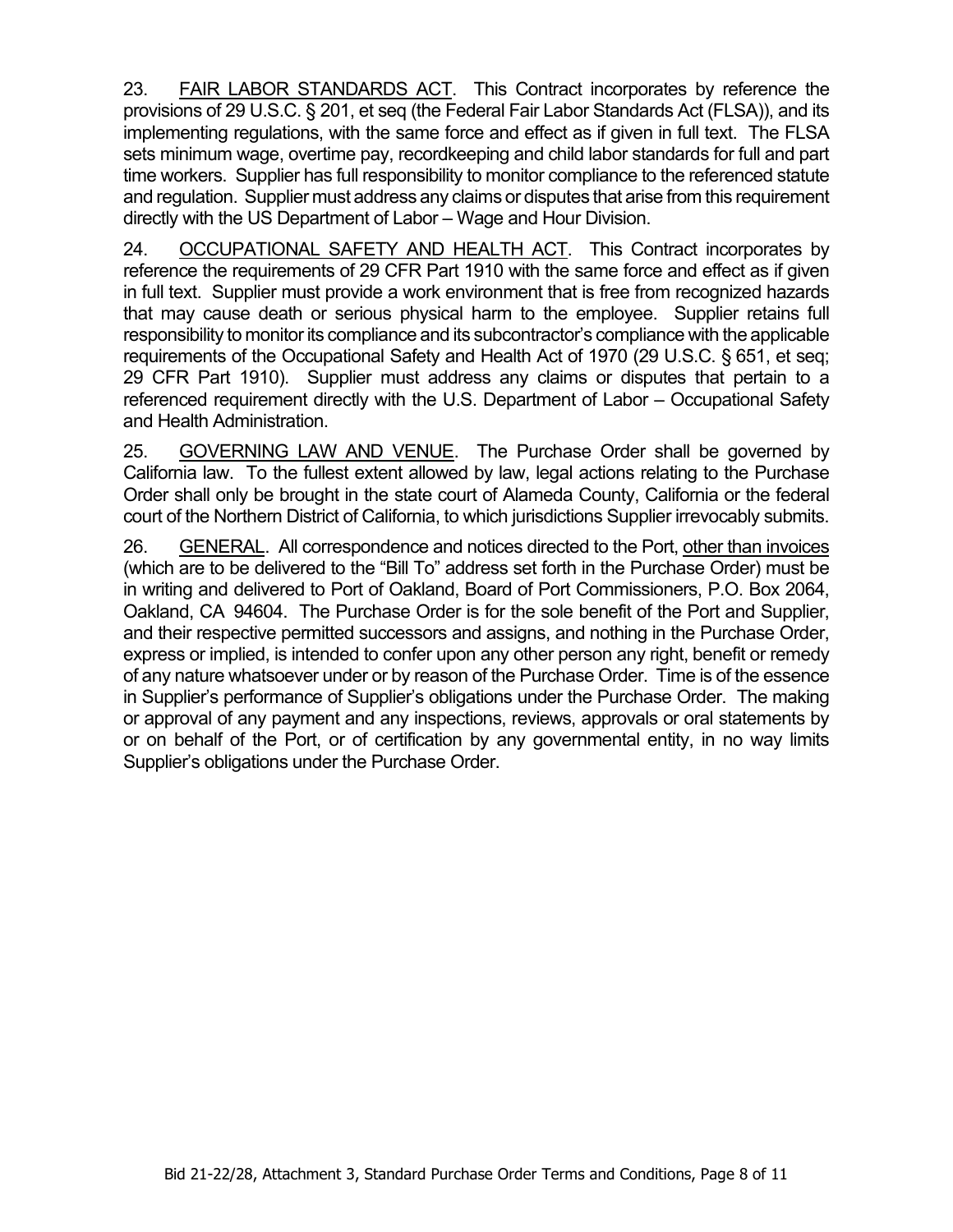# **APPENDIX A-1**

#### **SOFTWARE**

1. Applicability of Appendix. This Appendix shall govern any Software listed in the Purchase Order. With respect to Software, this Appendix shall supersede any directly conflicting provision of the Terms and Conditions.

2. Definitions. As used in this Appendix, the following capitalized terms will have the following meanings:

- 2.1"Software" means the software listed in the Purchase Order, which may be downloadable software or software installed locally on Port computing devices or which may be "software as a service," delivered through the stated online or mobileaccess platforms.
- 2.2"Agreement" means the agreement for purchase and/or license between the Port and Supplier, as defined by the Purchase Order, the Terms and Conditions, and this Appendix A-1.
- 2.3"Standard Purchase Order Terms and Conditions" (or "Terms and Conditions") means the document with that title that constitutes part of this Agreement.
- 2.4If not defined separately in this Appendix, capitalized terms used in this Appendix have the meanings set forth elsewhere in the Agreement.

3. License. Supplier hereby grants to the Port a perpetual, irrevocable, fully-paid, nonexclusive license to access and use the Software, without any limitation as to geographic scope or the number or nature of users, copies, installations, machines, devices, or platforms.

- 3.1**Back-Up Copies.** The Port may make copies of the Software as reasonably necessary for back-up disaster recovery purposes only.
- 3.2**No Other License.** Except as expressly set forth in this Agreement, no license is granted and none shall be deemed granted by implication, estoppel, or otherwise.
- 3.3**License Restrictions.** Any use of the Software not expressly permitted by this Agreement is prohibited. Without limiting the generality of the foregoing, the Port shall not commit any of the following:
- (a) Sublicense use or access to any Software.
- (b) Remove or modify any Software markings or any notice of Consultant's or its licensors' proprietary rights.
- (c) Cause or permit reverse engineering (unless required by law for interoperability), disassembly, or decompilation of the Software.

Except for the licenses granted herein and rights to data as set forth herein, all right, title, and interest in and to the Software, including (without limitation) all tangible or intangible material of any nature produced by Supplier related to the Software shall remain exclusively with Supplier and its licensors, as applicable. The software is licensed, not sold.

4. Delivery. To the extent possible, Supplier will deliver Software to the Port electronically, unless otherwise requested by the Port in writing.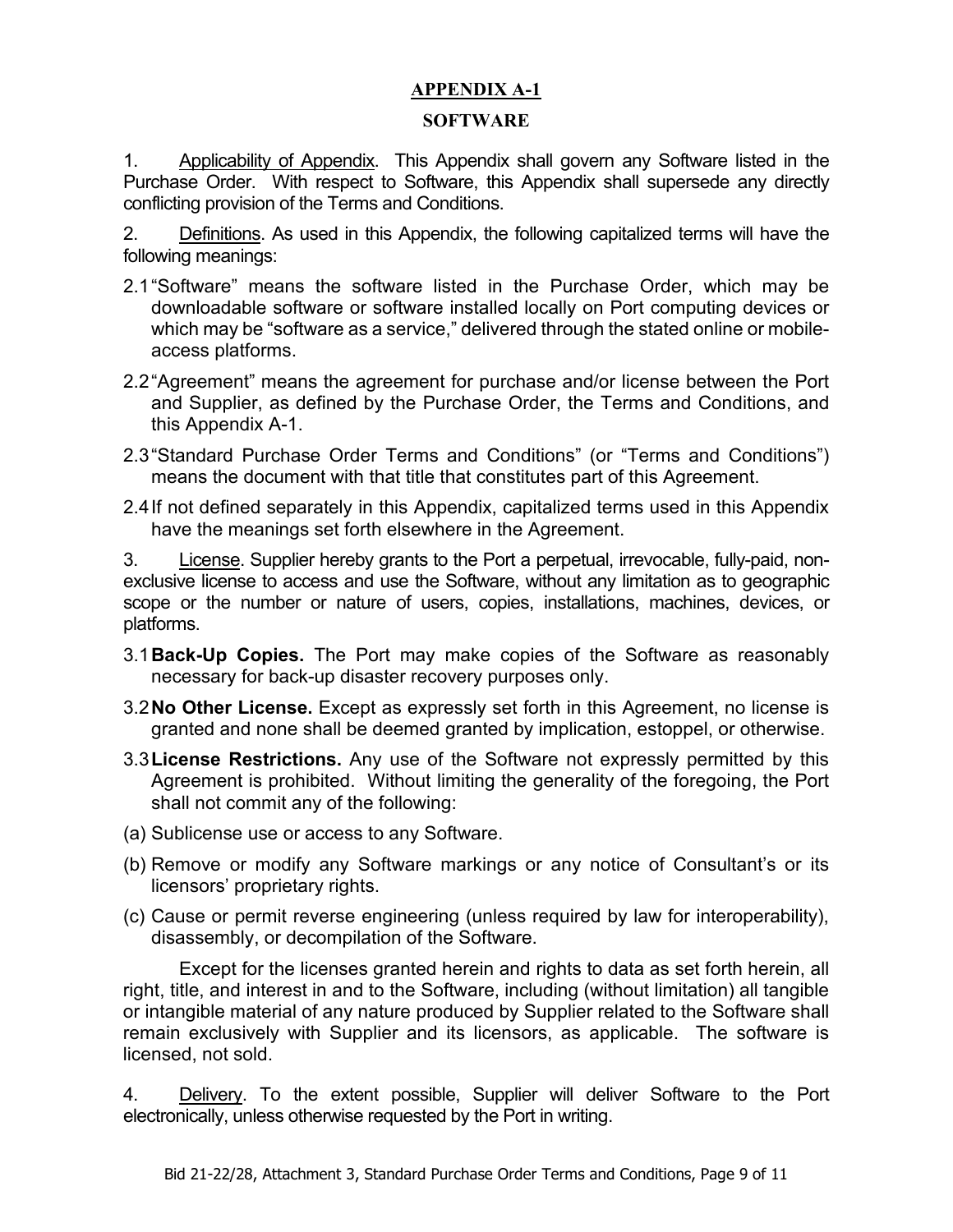5. Installation. Unless otherwise agreed in writing by the Port, and to the extent applicable, Supplier will be responsible for installing the Software on the Port's systems and for ensuring compatibility and that the Software is functioning as intended.

6. Data. As between the Port and Supplier, the Port owns all right, title, and interest in any data that the Port, or others acting on behalf of the Port, have entered into, have associated with, or have otherwise prepared for use in or with the Software ("Port Data").

Within thirty (30) days of the expiration or termination of the Agreement for any reason, Supplier shall, at no charge to the Port and without the Port's request, export and deliver to the Port all data input into the Software, including (without limitation) the Port Data. Supplier shall provide such data to the Port in a format reasonably requested by the Port.

7. Additional Warranties. Cumulative to any representations and warranties in the *Terms and Conditions*:

- 7.1The Software will operate in all material respects as described in its product descriptions and/or documentation provided or published by Supplier.
- 7.2The Software will contain no viruses, Trojan horses, worms, time bombs, trap doors, or other undisclosed code, program routine, device, or other feature or hidden file designed to damage, delete, disable, deactivate, interfere with or otherwise harm the Software or any hardware, software, data, or other programs of the Port.
- 7.3Where the Software involves any access, collection, handling or storage of personally-identifiable information or other Port data by Supplier (or through or at Supplier's computer systems), Supplier will use all commercially reasonable best practices to ensure the security, safety, and integrity of all such information and data.
- 7.4Supplier has all right, title, and authority necessary to grant any licenses or provide any Software or related services under this Agreement, including without limitation the absence of any contractual or other obligations that conflict with this Agreement or limit, restrict, or impair the rights granted under this Agreement
- 7.5The Software will not infringe or otherwise violate the patent rights, copyright, trade secret, trade name, trademark, service mark or any other intellectual-property or proprietary right of any person or persons.

8. Additional Indemnification and Liability Provisions. Cumulative to any provisions on indemnification and liability in the *Terms and Conditions*, to the fullest extent permitted by law, the Supplier shall defend (with legal counsel chosen or approved by the Port Attorney), indemnify and hold harmless the Indemnitees from all loss, cost, damage, expense, liability or claims, in law or in equity, including paralegal and attorneys' fees (including costs attributable to in-house paralegals and attorneys), Port staff costs, court costs, litigation expenses and fees of expert consultants or expert witnesses, that may at any time arise from or relate to, directly or indirectly, in whole or in part, from: (1) any claim of infringement of the patent rights, copyright, trade secret, trade name, trademark, service mark or any other intellectual-property or proprietary right of any person or persons in consequence of the use by Port, or any of the other Indemnitees, of the Software; or (2) any claim of unauthorized collection, disclosure, use, access, destruction, or modification, or inability to access, or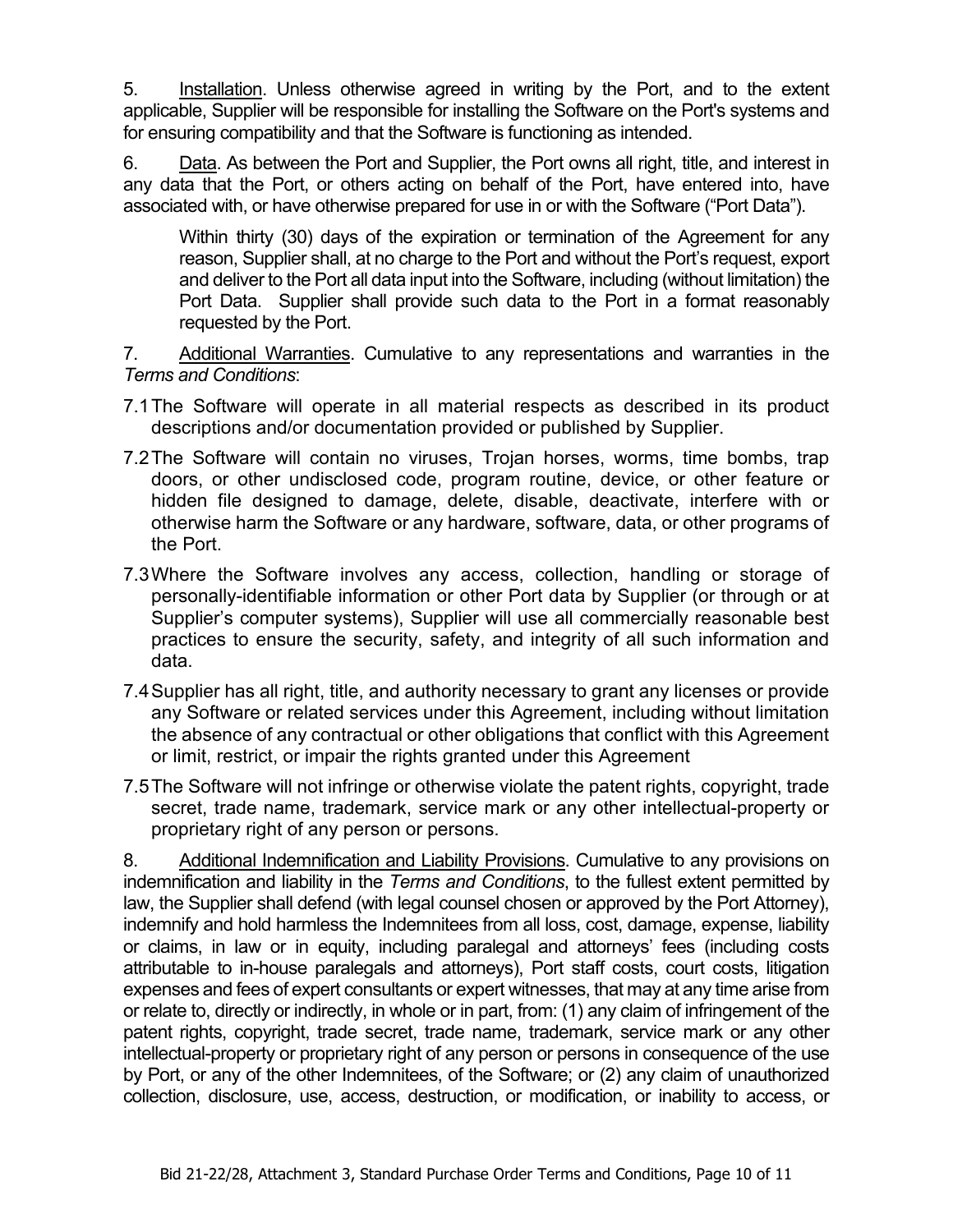failure to provide data, by any person or persons in consequence of any act or omission by Supplier.

9. Additional Bankruptcy Provisions. All rights and licenses granted under or pursuant to this Agreement are and shall be deemed to be, for purposes of Section 365(n) of the U.S. Bankruptcy Code, licenses of rights to "intellectual property," as defined under Section 101 of the U.S. Bankruptcy Code. The parties agree that the Port, as a licensee of such rights under this Agreement, will retain and may fully exercise all of its rights and elections under the U.S. Bankruptcy Code; however, nothing in this Agreement may be deemed to constitute a present exercise of such rights and elections. Supplier hereby agrees and consents that, in the event an order for relief under the United States Bankruptcy Code has been entered with respect to the Port, the Port will be permitted to assume this Agreement and all licenses set forth herein pursuant to 11 U.S.C. § 365, notwithstanding any right Supplier may have pursuant to 11 U.S.C. § 365(c)(1) to object to such assumption. This consent will constitute an irrevocable consent pursuant to 11 U.S.C. § 365 (c)(1)(B) but only with respect to the Port's assumption of the License (and not with respect to any assignment of this Agreement and the licenses set forth herein).

10. Clarifications regarding Certain Vendors. For clarification, Supplier does not need the Port's prior written consent under Section 2 of the Standard Purchase Order Terms and Conditions — or written subcontracts with incorporation of provisions under Section 21.6 of the Standard Purchase Order Terms and Conditions — with respect to Supplier's use of Internet service providers, co-location facilities, or managed cloud computing service providers that are part of Supplier's usual business operations—and that were not arranged specifically for the Work for the Port or provision of the Software to the Port under this Agreement. Notwithstanding the foregoing, however, where the Work of the Software involves any access, collection, handling or storage of personally-identifiable information or other Port data by Supplier (or through or at Supplier's computer systems), Supplier must gain the Port's prior written approval for the use of any such facilities or providers through which such information or data will be handled or stored outside the United States.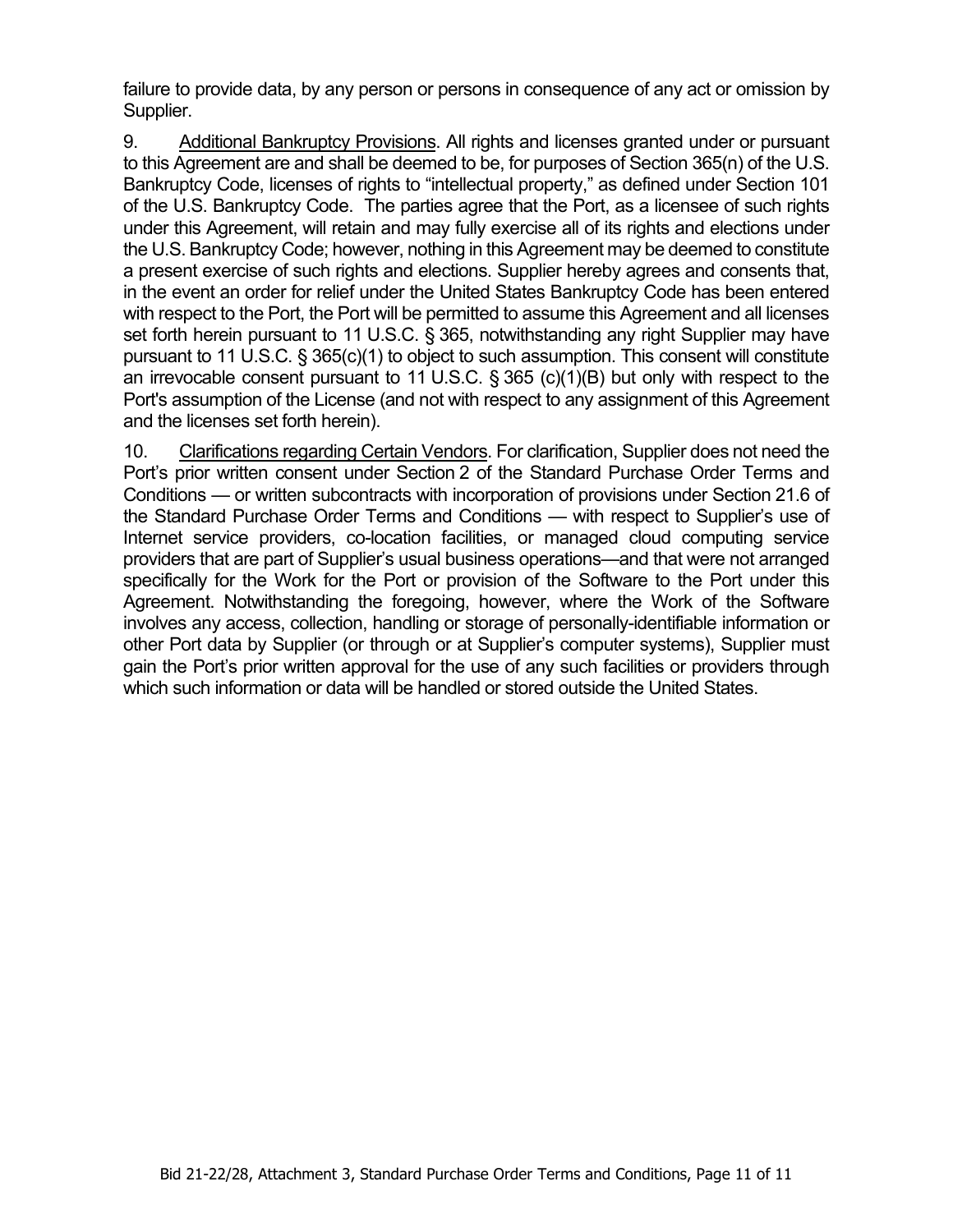

# **Supplier Insurance Requirements**

During any period Supplier performs the Work, and for such additional time as described below, Supplier shall maintain the following insurance with the following provisions:

#### **1. Commercial General Liability Insurance**

- **When Required:** All Suppliers performing Work.
- **Coverage:** Standard ISO Commercial General Liability form.
- **Limits**: \$1,000,000 per occurrence; \$2,000,000 annual general aggregate; \$2,000,000 products and completed operations aggregate; \$1,000,000 each offense for personal and advertising injury.
- **Deductible/Self-Insured Retention:** Not more than \$25,000 per occurrence unless otherwise approved by Port Risk Management.
- **Additional Insured**: The City of Oakland, a Municipal Corporation, Acting by and through its Board of Port Commissioners, Port of Oakland, its commissioners, officers, agents and employees.
- Cross liability/separation of insureds.
- Waiver of subrogation in favor of additional insured.
- If the Work involves construction activities, completed operations coverage must remain in force until at least 5 years after completion and acceptance of the Work.
- If the Work involves the sale of liquor, liquor legal liability insurance.
- If the Work involves construction or demolition work within 50 feet of railroad property, Railroad Protective Liability insurance in the name of the applicable railroad company with limits of at least \$2,000,000 per occurrence or as required by the applicable railroad company.

#### **2. Business Automobile Liability Insurance**

- **When Required:** All Suppliers performing Work.
- **Coverage:** Standard ISO Business Automobile Liability form for all owned (if any), nonowned and hired automobiles.
- **Limits:** \$1,000,000 each accident, except \$5,000,000 for vehicles operating in the South Field, the Aviation Operating Area ("**AOA**"), or any active airfields of the Oakland International Airport.
- **Deductible/Self-Insured Retention:** Not more than \$25,000 per accident unless otherwise approved by Port Risk Management.
- **Additional Insured:** The City of Oakland, a Municipal Corporation, Acting by and through its Board of Port Commissioners, Port of Oakland, its commissioners, officers, agents and employees.
- Waiver of subrogation in favor of additional insured.
- If the Work involves the parking or storage of vehicles, Garagekeeper's Liability insurance.
- If the Work involves valet parking, Valet Liability insurance.

#### **3**. **Workers' Compensation and Employer's Liability Insurance**

- **When Required:** All Suppliers performing Work.
- **Coverage:** Statutory Workers' Compensation and Side B Employer's Liability form.
- **Limits:** Statutory for workers' compensation and \$1,000,000 per accident, \$1,000,000 bodily injury each employee, and \$1,000,000 policy limit for bodily injury by disease, for Employer's Liability.
- **Deductible/Self-Insured Retention:** Not more than \$25,000 per occurrence for Employer's Liability unless otherwise approved by Port Risk Management.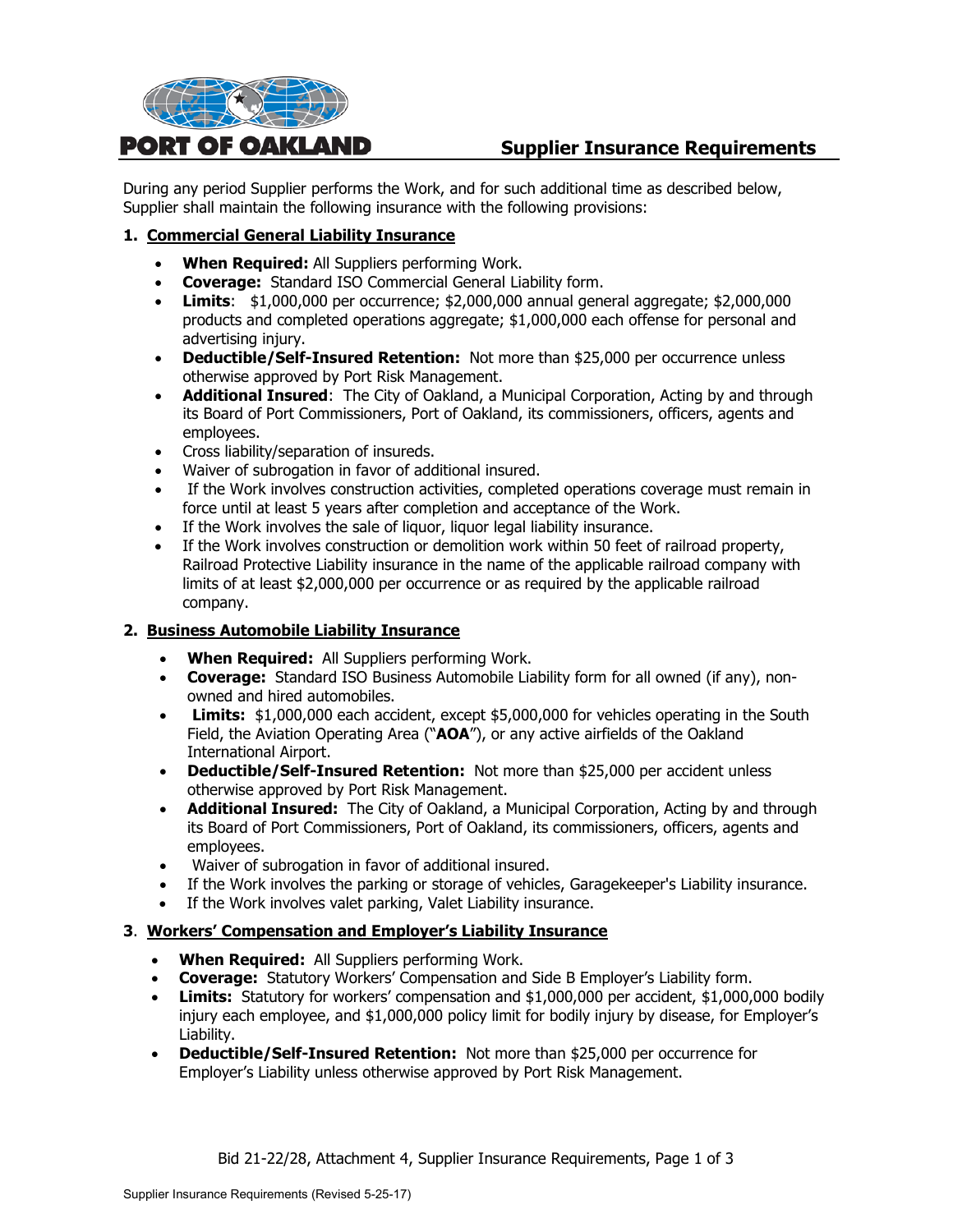- If Work is performed in or around water (whether in the Port maritime area or elsewhere), U.S. Longshoremen and Harbor Workers Act coverage and, if applicable, Jones Act and Marine Employer's Liability coverage.
- Waiver of subrogation in favor of the City of Oakland, a Municipal Corporation, Acting by and through its Board of Port Commissioners, Port of Oakland, its commissioners, officers, agents and employees.

# **4**. **Professional "Errors and Omissions" Liability Insurance**

- **When Required:** If the Work involves consulting, temporary staffing, design or technology services.
- **Coverage:** For errors and omissions arising out of the Work.
- **Limits:** \$1,000,000 per claim and annual aggregate.
- **Deductible/Self-Insured Retention:** Not more than \$25,000 per claim unless otherwise approved by Port Risk Management.
- **Additional Term:** 2 years after completion and acceptance of the Work.
- If Work involves software or technology services, Technology Liability coverage, including coverage for privacy liability.
- If the Work involves outsourced internet services, Network and Media Liability coverage.

# **5. Contractor's Pollution Legal Liability Insurance**

- **When Required:** If the Work involves any construction activities, or any grading, excavating, underground utilities, piping, trenching, or any Work below the surface of the ground, or involves the hauling or disposal of hazardous or regulated materials.
- **Coverage:** Contractor's Pollution Legal Liability occurrence or claims made form.
- **Limits:** \$1,000,000 per occurrence and \$2,000,000 annual aggregate.
- **Deductible/Self-Insured Retention:** Not more than \$100,000 per occurrence unless otherwise approved by Port Risk Management.
- **Additional Insured:** The City of Oakland, a Municipal Corporation, Acting by and through its Board of Port Commissioners, Port of Oakland, its commissioners, officers, agents and employees.
- Waiver of subrogation in favor of additional insured.
- **Additional Term if Claims Made Form:** 2 years following completion and acceptance of the Work.
- **Definition of "Covered Operations":** All Work performed by Supplier or its contractors or subcontractors.

# **6. Aviation Insurance**

- **When Required:** If Supplier or its subcontractors utilize aircraft in the Work.
- **Coverage:** Aviation Public Liability and Passenger Liability forms.
- **Limits:** \$1,000,000 combined single limit per accident for use of aircraft with up to 4 seats; such limit shall be \$5,000,000 for use of aircraft with 5 or more seats. However, use of jet aircraft of any size will need to be referred to Risk Management to determine amount of insurance required.
- **Deductible/Self-Insured Retention:** Not more than \$25,000 per accident unless otherwise approved by Port Risk Management.
- **Additional Insured:** The City of Oakland, a Municipal Corporation, Acting by and through its Board of Port Commissioners, Port of Oakland, its commissioners, officers, agents and employees.

# **7. Protection and Indemnity Insurance**

- **When Required:** If Supplier or its subcontractors utilize watercraft/vessels in the Work.
- **Coverage:** Liability for bodily injury and property damage including wreck removal and liability to crew, and SP-23 clause or equivalent, including collision liability.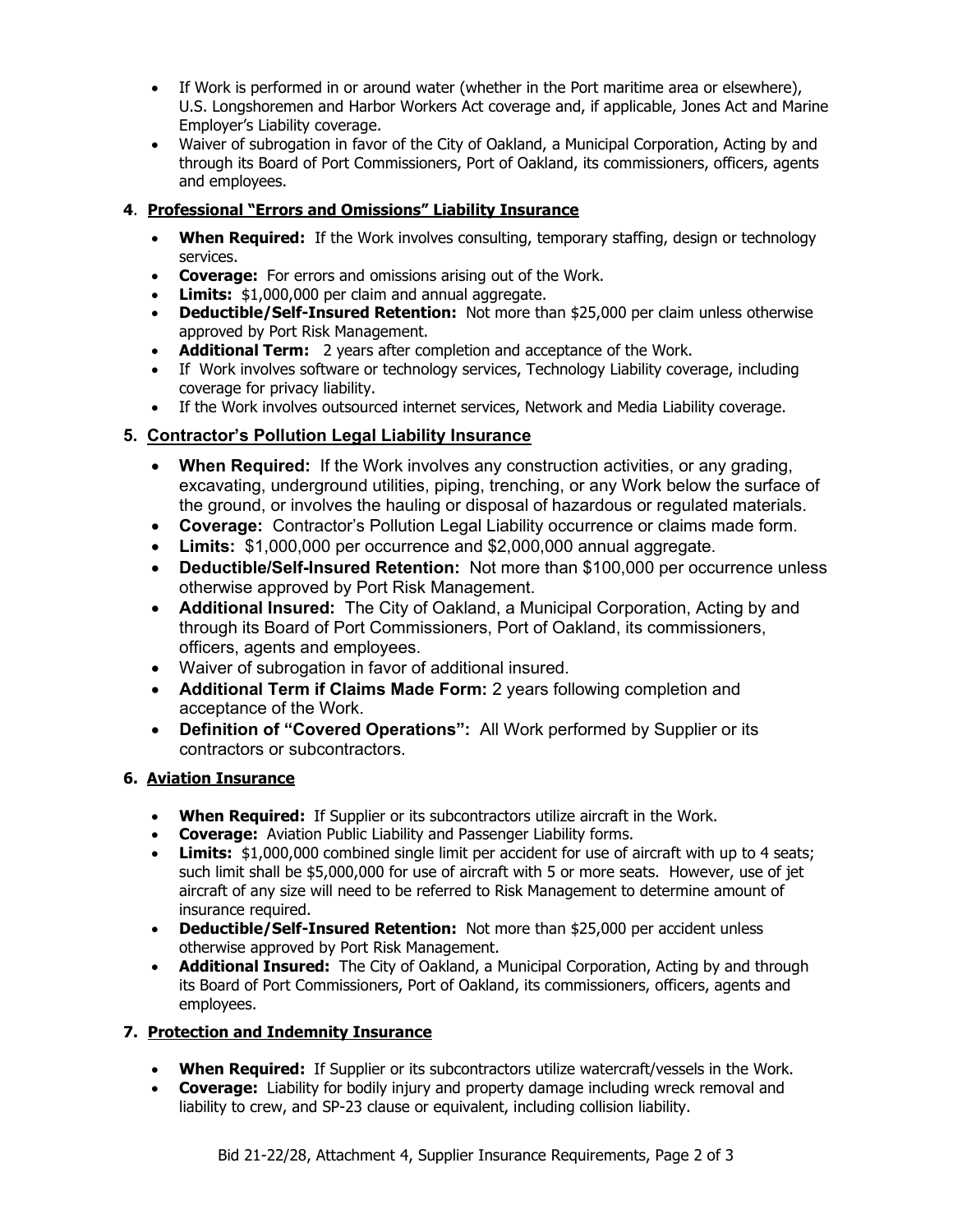- **Limits:** \$1,000,000 per person on board the watercraft for bodily injury and property damage, but no less than \$5,000,000 for watercraft of a length of 30 feet to 39 feet and no less than \$10,000,000 for watercraft 40 feet and over; any passenger services watercraft will need to be referred to Risk Management to determine amount of insurance required.
- **Deductible/Self-Insured Retention:** Not more than \$25,000 per occurrence unless otherwise approved by Port Risk Management.
- **Additional Insured:** The City of Oakland, a Municipal Corporation, Acting by and through its Board of Port Commissioners, Port of Oakland, its commissioners, officers, agents and employees.
- Waiver of subrogation in favor of additional insured.
- Deletion of any language that limits coverage to additional insured in the event the Limitation of Liability Statute applies.

#### **8. Builder's Risk/Equipment Installation Insurance**.

- **When Required:** If Work involves new construction of buildings or facilities, or the renovation of existing buildings or facilities..
- **Coverage:** "All risk" or "special form" perils, earthquake and terrorism, including risks from testing of equipment, and delayed completion coverage for soft costs.
- **Limits:** Full replacement cost value of the construction, covering the entire Work, including all materials and equipment that are or will be incorporated into the construction, or stored at the construction site or offsite, and including materials or equipment in the course of transportation.
- **Deductible/Self-Insured Retention:** Not more than \$25,000 per occurrence unless otherwise approved by Port Risk Management.
- **Term:** Until final completion and acceptance of the Work and for 2 years for delayed completion coverage.
- **Additional Insured and Loss Payee:** The City of Oakland, a Municipal Corporation, Acting by the through its Board of Port Commissioners.
- Waiver of subrogation in favor of additional insured and its commissioners, officers, agents and employees.
- Primary and non-contributory with any insurance, retention or self-insurance of the Port.

#### **Other Insurance Requirements:**

- **Notice of Cancellation.** Supplier or Supplier's agent must provide 30-days prior written notice to the Port Risk Management Department of any insurance policy cancellation, except 10-days prior written notice for non-payment of premium.
- **Proof of Insurance/Insurer Rating**. Supplier must deliver to the Port Risk Management Department, prior to the commencement of the Work, certificates of insurance evidencing all required insurance and additional insured status for the Port. All required insurance shall be provided by insurance companies with current A.M. Best ratings of A- VII or better. Please send certificates and other required information to:

Port of Oakland Attn: Risk Management Dept. 530 Water Street Oakland, Ca 94607 Fax: (510) 627-1626 Email: risktransfer@portoakland.com

**Conversion to OCIP**. The Port reserves the right to include the Purchase Order in an Owner Controlled Insurance Program ("OCIP"), upon written notice to Supplier. In that event, Supplier agrees to comply with all requirements of the OCIP.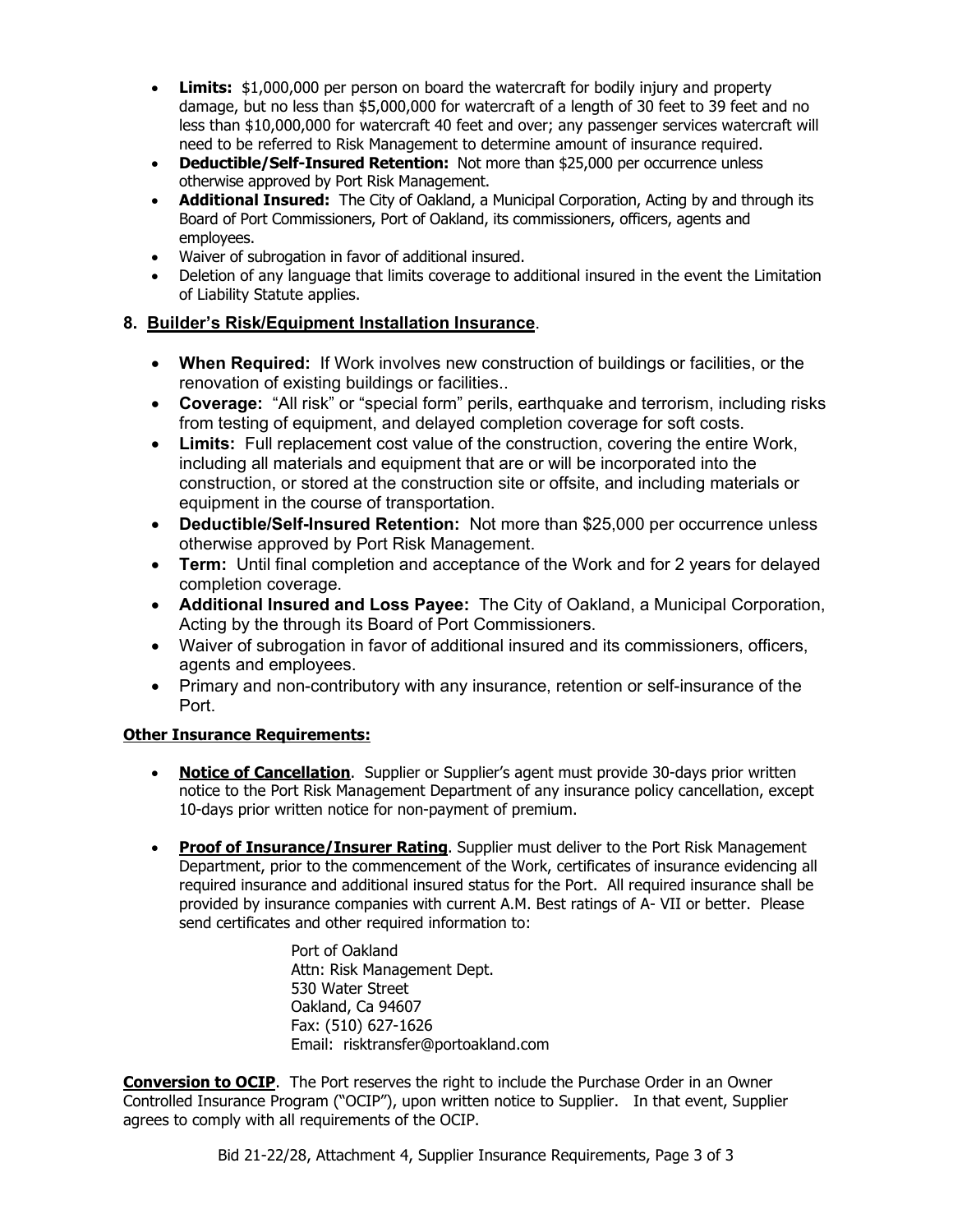

(To Be Executed by Bidder and Submitted with the Bid) I, \_\_\_\_\_\_\_\_\_\_\_\_\_\_\_\_\_\_\_\_\_\_\_\_\_\_\_\_\_\_\_\_\_\_\_\_\_\_\_\_\_\_\_\_\_\_\_\_\_\_\_\_\_\_, declare as follows:

That I am the \_\_\_\_\_\_\_\_\_\_\_\_\_\_\_\_\_of \_\_\_\_\_\_\_\_\_\_\_\_\_\_\_\_\_\_\_\_\_\_\_\_\_\_\_\_\_\_\_\_, the party making the attached Bid; that the attached Bid is not made in the interest of, or on behalf of, any undisclosed person, partnership, company, association, organization, or corporation; that the Bid is genuine and not collusive or sham; that the Bidder has not directly or indirectly induced or solicited any other Bidder to put in a false or sham Bid, or that anyone shall refrain from Bidding; that the Bidder has not in any manner, directly or indirectly, sought by agreement, communication, or to fix any overhead, profit, or cost element of the Bid price, or that of any other Bidder, or to secure any advantage against the public body awarding the Contract (or Purchase Order) of anyone interested in the proposed contract; that all statements contained in the Bid are true; and further, that the Bidder has not, directly or indirectly, submitted his or her Bid price or any breakdown thereof, or the contents thereof, or divulged information or data relative thereto, or paid, and will not pay, any fee to any corporation, partnership, company, association, organization, Bid depository, or to any member or agent thereof to effectuate a collusive or sham Bid.

Any person executing this declaration on behalf of a proposer that is a corporation, partnership, joint venture, limited liability company, limited liability partnership, or any other entity, hereby represents that he or she has full power to execute, and does execute, this declaration on behalf of the Bidder.

I declare under penalty of perjury under the laws of the State of California that the foregoing is true and correct.

Executed this day of the secuted this day of the secured this at  $\frac{1}{2}$  day of the secured this secure  $\frac{1}{2}$  at

\_\_\_\_\_\_\_\_\_\_\_\_\_\_\_\_\_\_\_\_\_\_\_\_\_\_\_\_\_, California

Signature

\_\_\_\_\_\_\_\_\_\_\_\_\_\_\_\_\_\_\_\_\_\_\_\_\_\_\_\_\_\_\_\_\_\_\_\_\_\_\_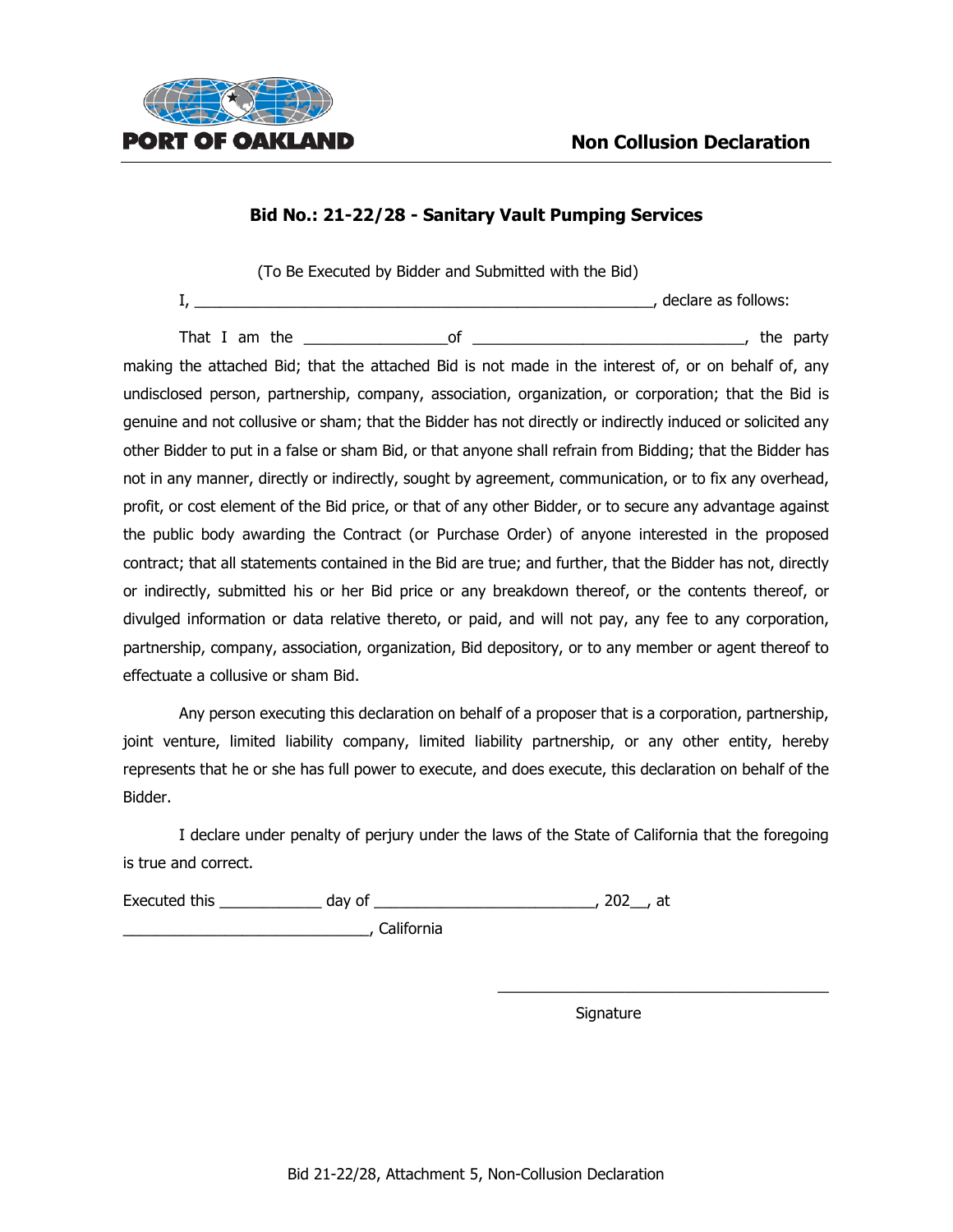

# **City of Oakland City Charter § 728 Living Wage Information**

#### **EMPLOYERS SUBJECT TO §728 OF THE CITY CHARTER MUST COMPLY WITH THE FOLLOWING REQUIREMENTS:**

- 1) Pay all non-exempt employees the living wage rates (As of July 1, 2021, \$17.56 without health benefits or \$15.30 with health benefits). Port Ordinance No. 3666, as amended also requires that covered businesses provide employees at least twelve compensated days off per year, including holidays.
- 2) Pay at least \$2.26 per hour worked toward the provision of health care benefits for employees and/or their dependents, if the employer claims credit for health benefits.
- 3) **Provide written notification to each current and new employee, at time of hire, of his or her rights to receive the benefits under the provisions of these regulations.** The notification shall be provided in English, Spanish and other languages spoken by a significant number of the employees, and shall be posted prominently in communal areas at the work site. A copy of said notification is available from the Port Division of Social Responsibility.
- 4) Provide all employees earning less than \$12/hour notification in English, Spanish, and any other language spoken by a significant number of employees of their right to advance Earned Income Credit payments.
- 5) **Maintain a list of the name, address, date of hire, occupation classification, rate of pay, benefits paid for each of its employees, and compensated time off - and submit this list to the Port's Social Responsibility Division, Attention: Connie Ng-Wong, Living Wage Compliance Officer, by March 31st, June 30th, September 30th, and December 31st of each year.** If a covered employer has obtained a waiver from the Port Board of Directors, then the employer must still submit an annual payroll report covering each of its employees by December 31st of each year. Failure to provide the list within five days of the due date will result in a penalty of \$500 per day. Covered employers shall maintain payrolls and basic records for all employees and shall preserve them for a period of at least three years after the close of the compliance period.
- 6) Require subcontractors, tenants and subtenants, or licensees who are covered by these requirements to comply with the provisions of these regulations. **Covered employers shall be responsible for including language committing the subcontractor's, tenant's or licensee's agreement to comply, in the contract with the subcontractor**. Covered employers shall submit a copy of such subcontracts or other such agreements to the Port Division of Social Responsibility.
- 7) Permit authorized Port representatives access to work sites and, with employee consent, relevant payroll records for the purpose of monitoring compliance with these regulations, investigating employee complaints of non-compliance and evaluating the operation and effects of these regulations, including the production for inspection and copying of its payroll records for any or all of its employees for the applicable compliance period. Permit a representative of the labor organizations in its industry to have access to its workforce at the Port during nonworking time and in non-work areas to ensure compliance.

Employers who fail to submit documents, declarations or information required to demonstrate compliance with these regulations shall be deemed noncompliant or non-responsive and subject to the remedies as set forth in §728.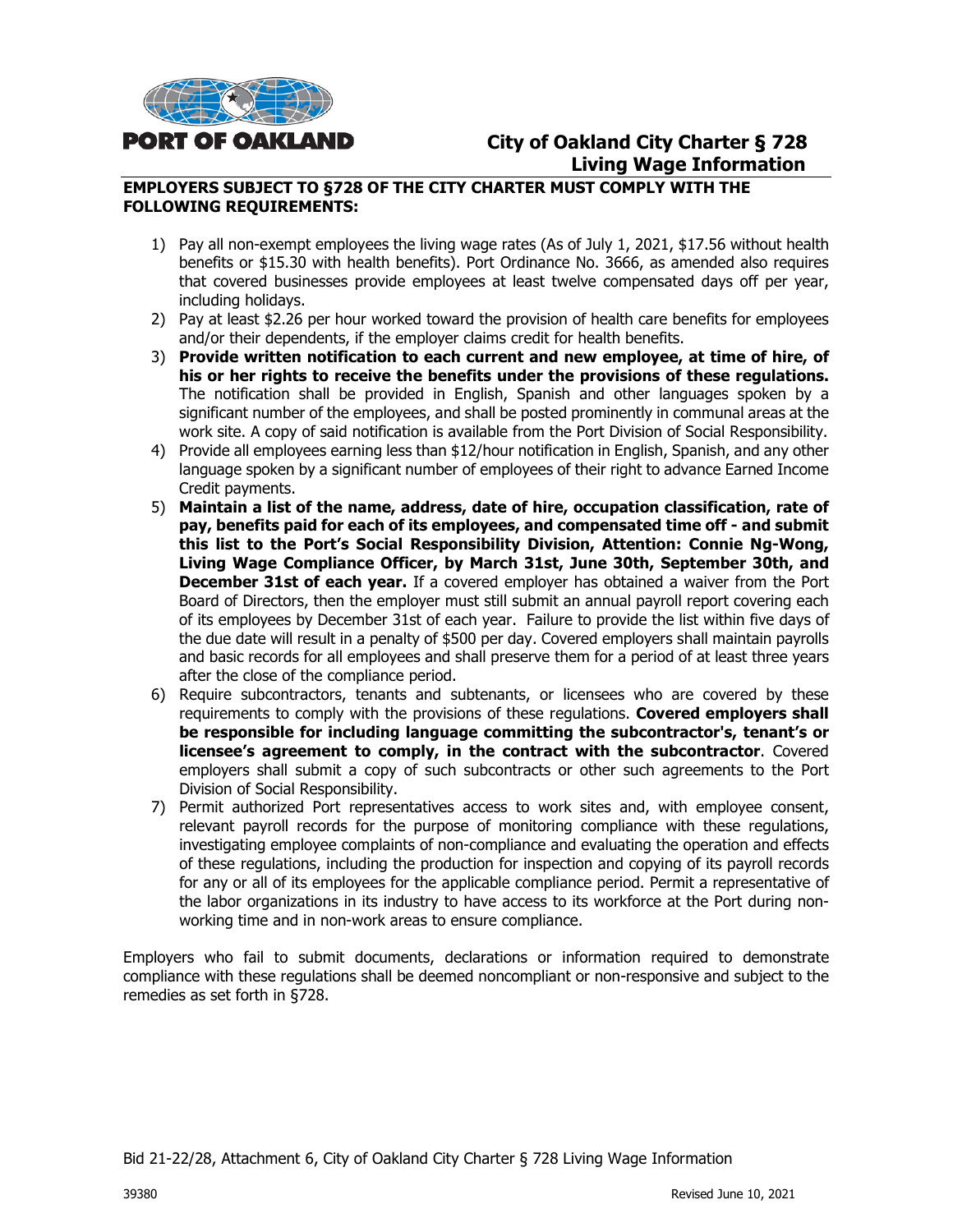

#### **COVERED BUSINESS CHECKLIST WRITE YES/NO ANSWER IN APPROPRIATE BOX:**

- $1. \Box$  Is the Business entering into a contract, tenancy agreement or subordinate agreement (such as, subcontract, subtenancy, or sublicense) with the Port? If no, go on to question 2. If yes, go to question 3.
- 2. **Has the Business amended an existing contract, tenancy agreement or subordinate** agreement at any time since April 2002? If no to 1 and 2, stop here: the business is not covered. If yes, go to question 3.
- 3. Is the contract with Aviation or Maritime divisions for a value of greater than \$50,000 over the life of the contract (over the next five years if contract is for less than a year and expected to be renewed or extended)? If no, stop here; the contract is not covered. If yes, go to question 4.
- 4. Is the contract for service other than the delivery of products, equipment or commodities? If no, stop here: the business is not covered. If yes, go to question 5.
- $5.$  Does the Business employ more than 20 employees who spend at least 10 hours per week (4 hours per week if part time employees) working under the contract with the Port or on Port property? Indicate the number of employees that are employed by the Contractor\_\_\_\_\_\_\_\_\_\_. If no, stop here the business is not covered. If yes, go to question 6, exemptions for specified employees of a covered employer.

#### All employees of a covered employer are required to be provided compensation and other benefits as provided under §728 of the Charter, except for specified employees exempt under the following exemptions. The following questions should be answered for each employee.

- 6.  $\Box$  Does the employee work less than 25% of his/her time (10 hours per week for full time employee) under the contract with the Port? If yes, stop here; the specified employee is exempt. If no, go to question 7.
- 7. Is the employee under 21 years of age, employed by a government agency or nonprofit for after school or summer employment, or as a trainee for 90 days or less? If yes, stop here; the specified employee is exempt. If no, go to question 8.
- 8.  $\Box$  Has the Business obtained a waiver that covers the employee? If yes, stop here; the specified employee is exempt. If no, go to question 9.
- 9.  $\Box$  Is the employee participating in a bona-fide temporary job-training program in which a significant part of the compensation consists of acquiring specialized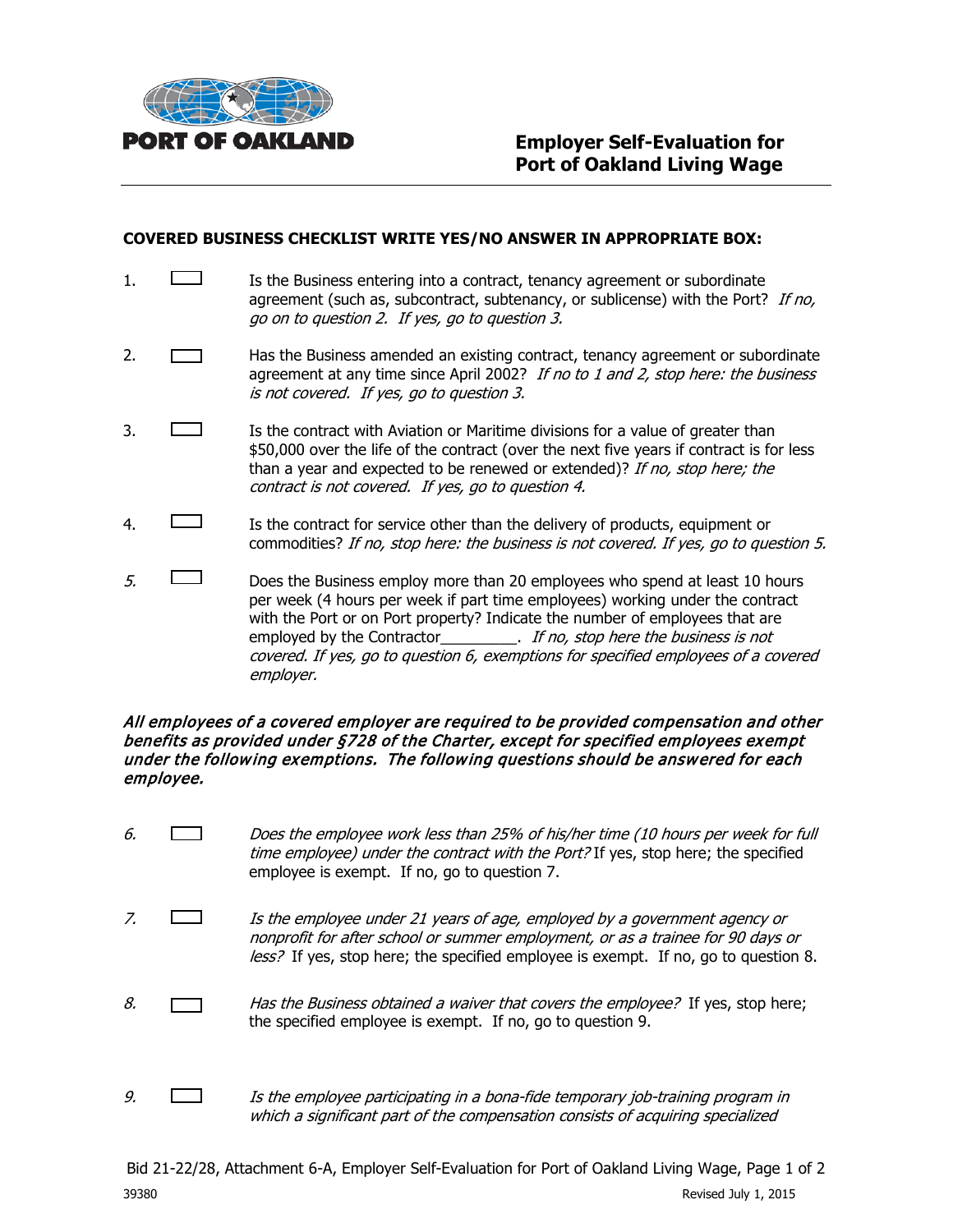knowledge, abilities or skills in a recognized trade? If yes, stop here; the specified employee is exempt. If no, go to question 10.

- 10. **If the employee a volunteer who is not compensated other than for incidental** expenses or stipends? If yes, stop here; the specified employee is exempt. If no, go to question 11.
- 11. Is the employee working for the Business less than 20 hours per week for a period of 6 months or less? If yes, stop here the specified employee is exempt. If no, go to question 12.
- 12.  $\Box$  Of the remaining employees (employees for which no exemption applies as indicated by your answers to questions 6 through 11), are there 20 or fewer nonexempt employees working for the employer under the Port Contract? If yes, stop here; each of the remaining specified employee(s) is/are exempt. If no, each of the remaining specified employee(s) is covered by §728.

The undersigned authorized representative of Contractor hereby certifies under penalty of perjury that all of the information on this form is true and accurate.

| Company Name            | Signature of Authorized Representative |
|-------------------------|----------------------------------------|
| <b>Address</b>          | Type or Print Name & Title             |
| Area Code and Phone     | <b>Email Address</b>                   |
| Name of Primary Contact | Date                                   |
|                         | Project Name (Be Specific)             |

**Submit Completed Checklist To:** Connie Ng-Wong

**Port of Oakland**  Social Responsibility Division 530 Water Street Oakland, CA 94607 Phone: (510) 627-1390 Fax: (510) 451-1656 Email: [cng-wong@portoakland.com](mailto:cng-wong@portoakland.com)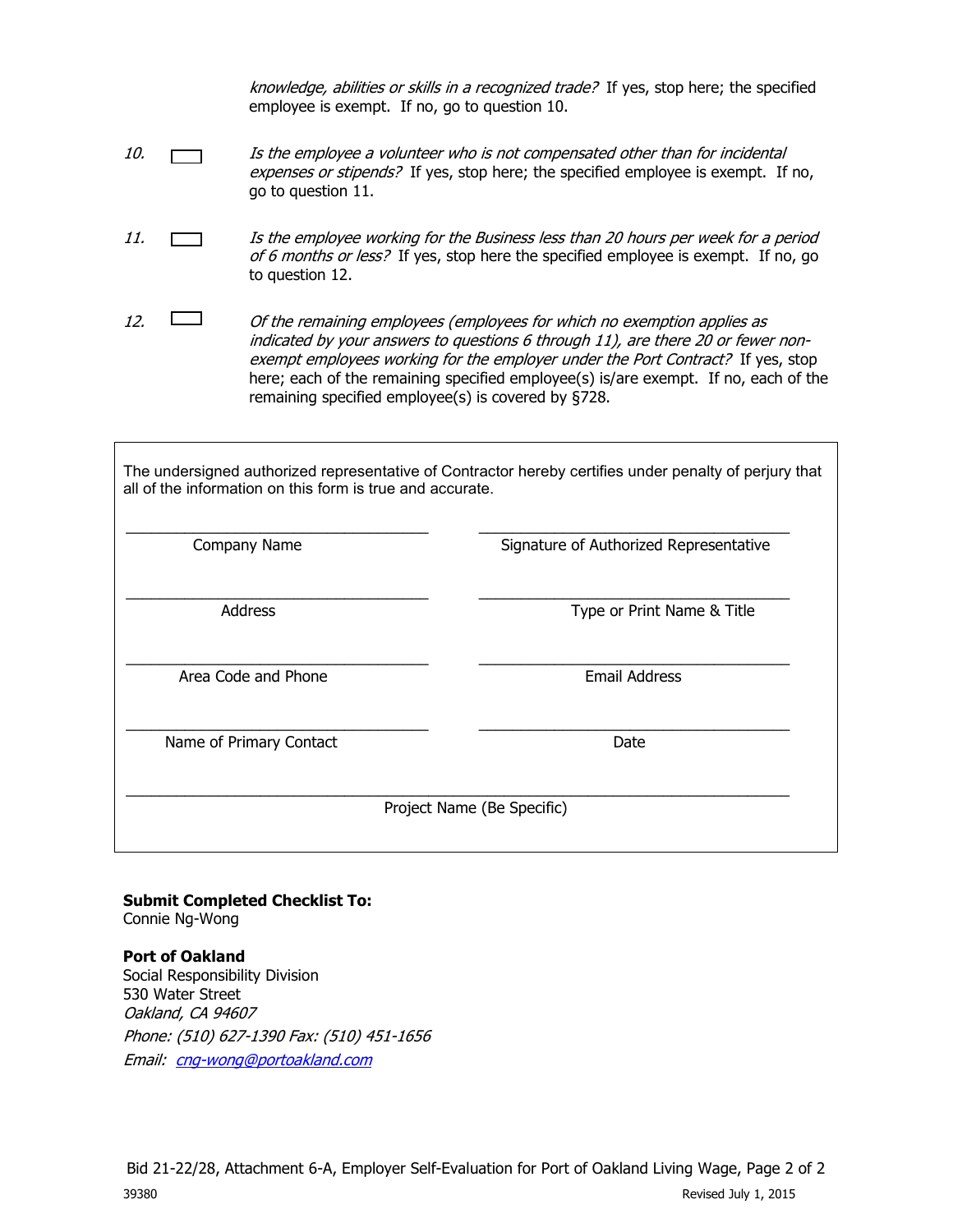

# **Certificate of Compliance – Living Wage**

The City of Oakland Living Wage Charter §728 ("§728") and Port Ordinance No. 3666 ("Ordinance 3666") as amended, provide that certain employers that enter into a contract, lease, license (or a subcontract, sublease, sublicense, or other agreement) with the Port for \$50,000 or more over the term of the contract and certain recipients of Port financial assistance for \$50,000 or more shall pay a prescribed minimum level of compensation to their covered employees ("Employees").

The undersigned ("Contractor") submits this certificate under penalty of perjury and as a condition of payment of its invoice(s) for service provided under the example agreement agreement between the Port and Contractor.

- 1) Contractor hereby certifies that it is in compliance with §728 and Ordinance 3666 with respect to all non-exempt Employees of Contractor engaged in Port-related employment or work on Port property.
- 2) Contractor herby acknowledges that the Port is relying on Contractor's certification of compliance with §728 and Ordinance 3666 as a condition of payment of Contractor's invoice(s).
- 3) Contractor understands that it may be subject to fines or penalties for noncompliance with §728 and Ordinance 3666 up to and including potential fines of \$500 per day until Contractor complies.
- 4) Contractor hereby certifies that claims, records and statements relating to Contractor's compliance with §728 and Ordinance 3666 are true and accurate, that such claims, records and statements are made with the knowledge that the Port will rely on such claims, records and statements, and that such claims, records and statements are submitted to the Port for the express benefit of Contractor's employees engaged in Port-related employment or work on Port property.

#### Please check the appropriate box and sign below

- $\Box$ Contractor hereby certifies its compliance with all of its obligations under §728 and Ordinance 3666;
- Contractor hereby certifies that all Employees of Contractor working under Contractor's contract  $\Box$ with the Port are compensated at wage rate(s) greater than \$12.00 per hour;
- $\Box$ Contractor hereby certifies that it is not currently covered by §728 or Ordinance 3666. Contractor further certifies that should §728 or Ordinance 3666 become applicable, Contractor will comply with all of its Living Wage obligations.

All terms used herein and not defined shall have the meaning ascribed to such terms in §728 and Ordinance 3666.

The undersigned authorized representative of Contractor hereby certifies under penalty of perjury that all of the information on this form is true and accurate.

\_\_\_\_\_\_\_\_\_\_\_\_\_\_\_\_\_\_\_\_\_\_\_\_\_\_\_\_\_\_\_\_\_\_\_\_ \_\_\_\_\_\_\_\_\_\_\_\_\_\_\_\_\_\_\_\_\_\_\_\_\_\_\_\_\_\_\_\_\_\_\_\_\_ Company Name Signature of Authorized Representative

\_\_\_\_\_\_\_\_\_\_\_\_\_\_\_\_\_\_\_\_\_\_\_\_\_\_\_\_\_\_\_\_\_\_\_\_ \_\_\_\_\_\_\_\_\_\_\_\_\_\_\_\_\_\_\_\_\_\_\_\_\_\_\_\_\_\_\_\_\_\_\_\_\_ Address **Address Address Type or Print Name & Title** 

Phone and Email Date and Email Date Date and Email Date Date Date Date Date

\_\_\_\_\_\_\_\_\_\_\_\_\_\_\_\_\_\_\_\_\_\_\_\_\_\_\_\_\_\_\_\_\_\_\_\_ \_\_\_\_\_\_\_\_\_\_\_\_\_\_\_\_\_\_\_\_\_\_\_\_\_\_\_\_\_\_\_\_\_\_\_\_\_

\_\_\_\_\_\_\_\_\_\_\_\_\_\_\_\_\_\_\_\_\_\_\_\_\_\_\_\_\_\_\_\_\_\_\_\_\_\_\_\_\_\_\_\_\_\_\_\_\_\_\_\_\_\_\_\_\_\_\_\_\_\_\_\_\_\_\_\_\_\_\_\_\_\_\_\_\_\_\_ Project Name (Be Specific)

**Submit to:** Connie Ng-Wong, Port of Oakland, Social Responsibility Division, 530 Water Street, Oakland, CA 94607. Email: [cng-wong@portoakland.com](mailto:cng-wong@portoakland.com)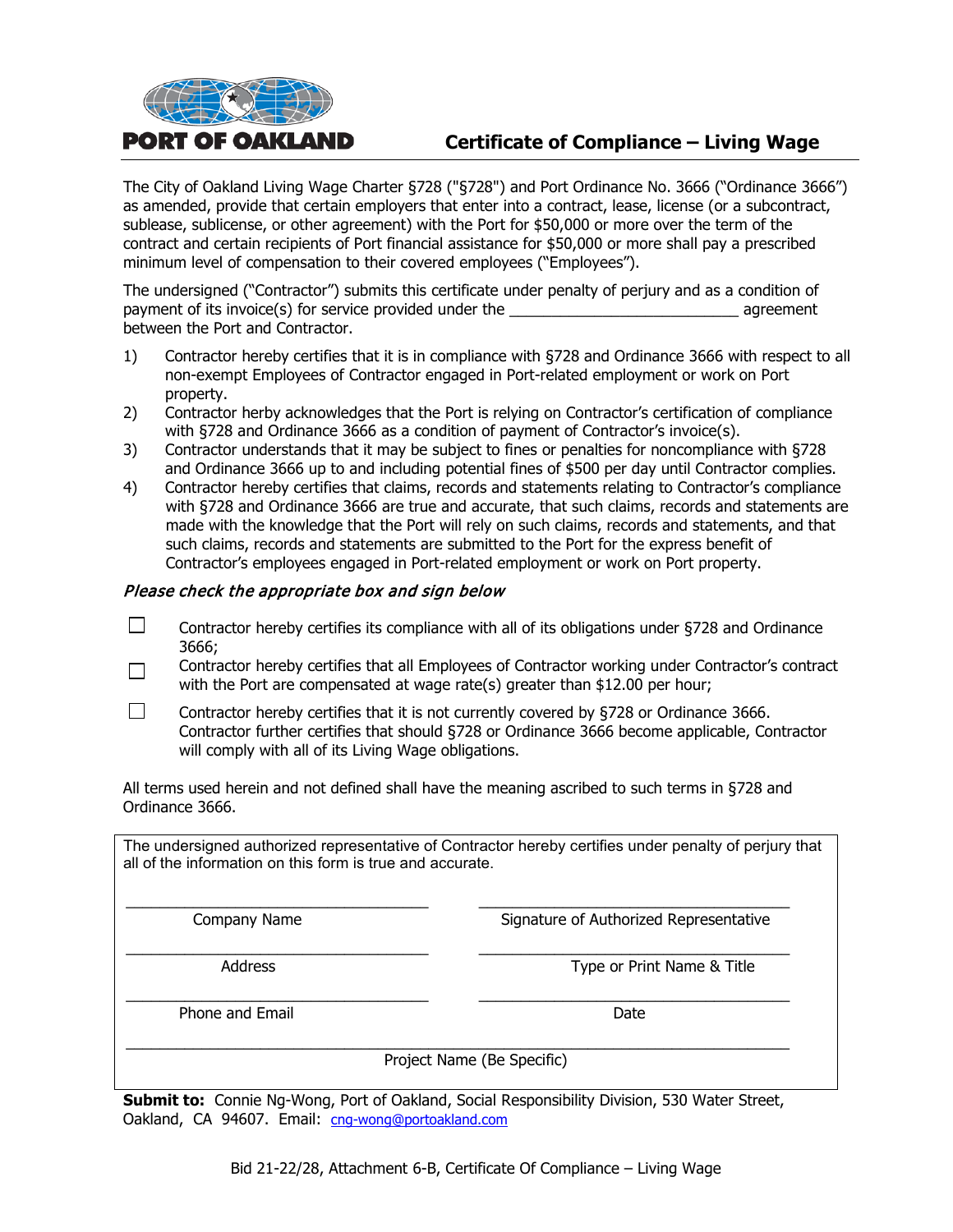

I hereby certify that I\_\_\_\_\_\_\_\_\_\_\_\_\_\_\_\_\_\_\_\_\_\_\_\_\_\_\_\_\_\_\_\_\_\_\_\_\_\_\_\_\_\_\_\_\_\_\_\_\_\_\_(Legal Name of Bidder/Respondent/Supplier/Consultant/Contractor), has reviewed the Living Wage Requirements, included in this Bid packet and will comply with said Requirement. Upon execution of an Agreement, the selected Bidder will be required to complete the Employer Self-Evaluation for Port of Oakland Form and Certificate of Compliance – Living Wage Form included in this Bid packet, and submit them to the Social Responsibility Division.

I declare under penalty of perjury under the laws of the State of California that the information I have provided herein is true and correct.

> $\overline{\phantom{a}}$  , and the contract of the contract of the contract of the contract of the contract of the contract of the contract of the contract of the contract of the contract of the contract of the contract of the contrac Signature

> $\overline{\phantom{a}}$  , and the contract of the contract of  $\overline{\phantom{a}}$ Print Name

> \_\_\_\_\_\_\_\_\_\_\_\_\_\_\_\_\_\_\_\_\_\_\_\_\_\_\_\_\_\_\_\_\_\_\_\_\_\_\_\_\_ Title

> $\overline{\phantom{a}}$  , and the set of the set of the set of the set of the set of the set of the set of the set of the set of the set of the set of the set of the set of the set of the set of the set of the set of the set of the s Date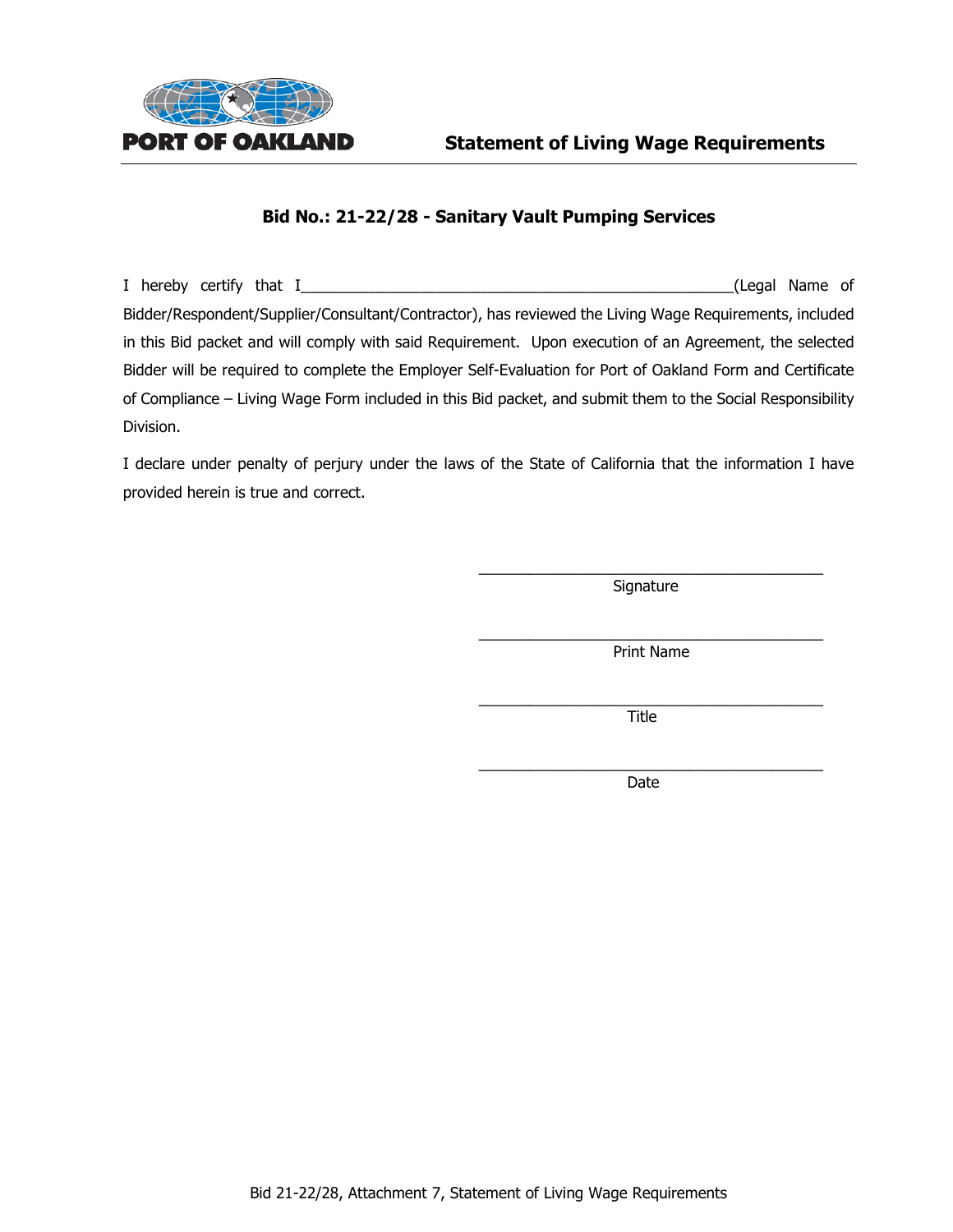

| I hereby certify that I                                                                                 | (Legal Name of |
|---------------------------------------------------------------------------------------------------------|----------------|
| Bidder/Supplier/Consultant/Contractor), will not discriminate against any employee or applicant for     |                |
| employment because of race, color, religion, sex, national origin, ancestry, age (over 40), physical or |                |
| mental disability, cancer-related medical condition, a known genetic pre-disposition to a disease or    |                |
| disorder, veteran status, marital status, or sexual orientation.                                        |                |

I declare under penalty of perjury under the laws of the State of California that the information I have provided herein is true and correct and is of my own personal knowledge.

> \_\_\_\_\_\_\_\_\_\_\_\_\_\_\_\_\_\_\_\_\_\_\_\_\_\_\_\_\_\_\_\_\_\_\_\_\_\_\_\_\_ **Signature**

> \_\_\_\_\_\_\_\_\_\_\_\_\_\_\_\_\_\_\_\_\_\_\_\_\_\_\_\_\_\_\_\_\_\_\_\_\_\_\_\_\_ Print Name

> $\_$ Title

> $\overline{\phantom{a}}$  , and the contract of the contract of the contract of the contract of the contract of the contract of the contract of the contract of the contract of the contract of the contract of the contract of the contrac Date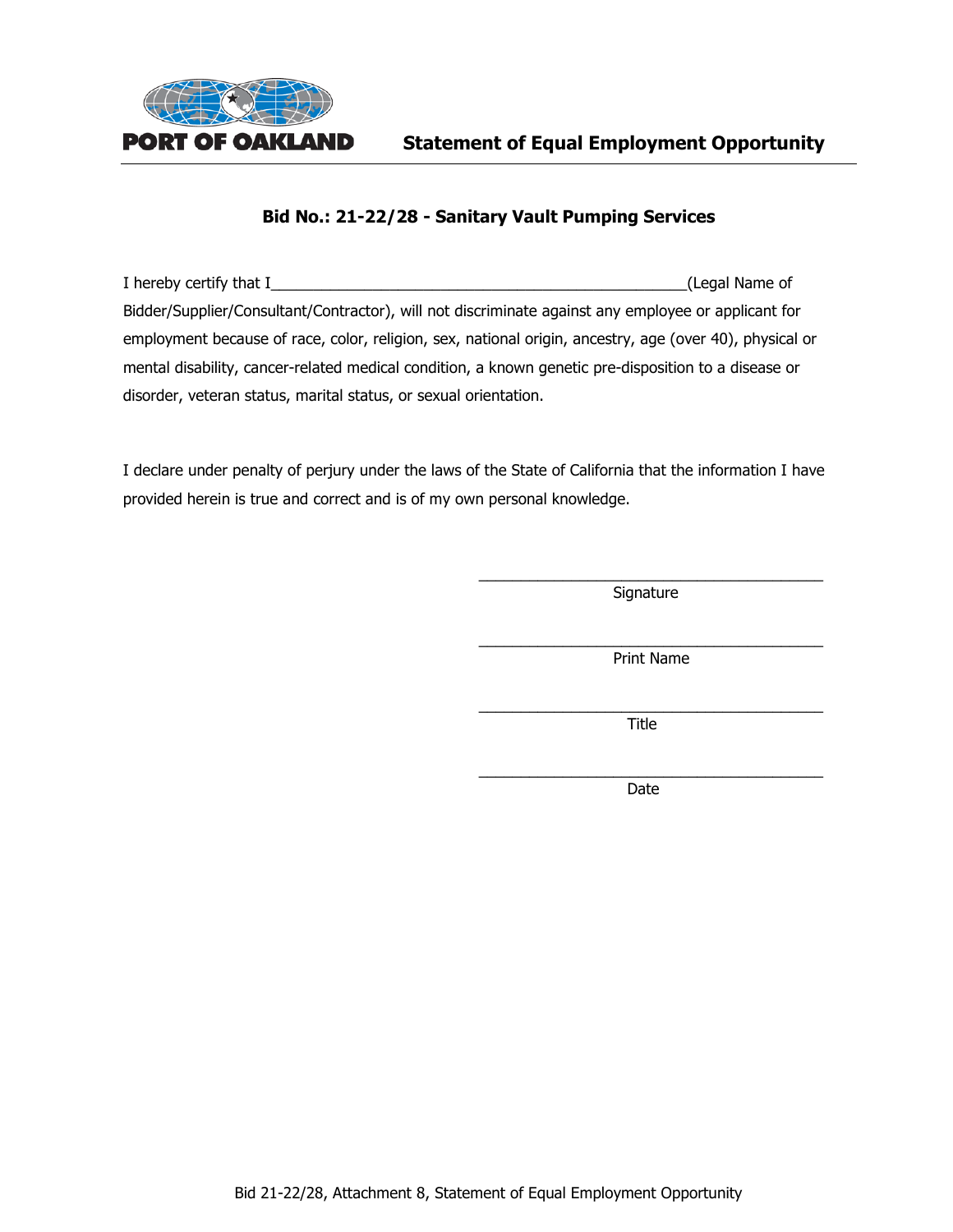

#### **A. Description of Services:**

The Port of Oakland (Port) is requesting bids to provide pumping down of Manhole Vault MH-1622 located at the intersection of 7th street & Maritime Street and/or at MH-1624 / MH-716 located within the Harbor Facilities yard at 651 Maritime Street. These are Port owned vault and has an estimated capacity of 1500 gallons. Location of site will be determined by the Project Manager prior to each shift.

The purpose of this invitation for bid is to select a contractor that can provide the requested schedule of services that includes a traffic plan. The successful contractor will enter into a 6-month contract (or purchase order) with option to extend, if awarded with the Port of Oakland. Your quoted price must be fixed for the 6 months of the contract term.

#### **About the Port of Oakland**

The Port of Oakland was established in 1927 and oversees the Oakland seaport, Oakland International Airport, Commercial Real Estate, and 20 miles of waterfront. The Oakland seaport is the seventh busiest container port in the U.S.; Oakland International Airport is the second largest San Francisco Bay Area airport offering over 300 daily passenger and cargo flights; and the Port's real estate includes commercial developments such as Jack London Square and hundreds of acres of public parks and conservation areas. Together, through Port operations and those of its tenants and users, the Port supports nearly 70,000 jobs in the region and over 800,000 jobs across the United States. The Port is an independent department of the City of Oakland.

#### **B. Scope of Services:**

The bidder shall provide the following scope of services as listed below:

- 1. Provide all personnel, labor, equipment, tools, supplies, materials, and Vac Truck or equivalent to perform all operations necessary to service the vault as part of this bid.
- 2. **Locations:**
	- a. **MH-1622** (7<sup>th</sup> Street & Maritime Street), this location (see Enclosure B) is currently serviced once a month (dates will be coordinated with the project manager) during the weekday between 5:00 p.m. – 1:00 am. service subject to change depending on usage and flow rates.
	- b. **MH-1624** (651 Maritime Street), this location (see Enclosure B) is currently serviced twice a week (Tuesday & Thursday) during normal business hours (7:00 a.m. – 3:30 p.m.), service subject to change depending on usage and flow rates.
	- c. **MH-716** (651 Maritime Street), this location (see Enclosure B) is currently serviced twice weekly accessible to service during normal business hours (7:00 a.m. – 3:30 p.m.), service subject to change depending on usage and flow rates.
- 3. Maximum 8-hour shifts from 7:00 a.m. to 3:30 p.m.
- 4. Contractor to provide sanitary waste pumping and removal services twice a week at either location 2.b. or 2.c.. Location 2.a. will be serviced minimum once a month and work will be scheduled by the project manager. Service schedule is subject to change depending on usage.
- 6. In the event of an overflow, the contractor shall be onsite within 3 hours of call and provide personnel, labor, equipment, tools, materials, vehicles and other items and services necessary to disinfect and clean the affected area. If it is deemed the overflow was caused by a missed service, the contractor will bear the cost of this work.
- 7. Contractor to include testing of materials as needed as part of this scope.
- 8. This service requires minimal jetting.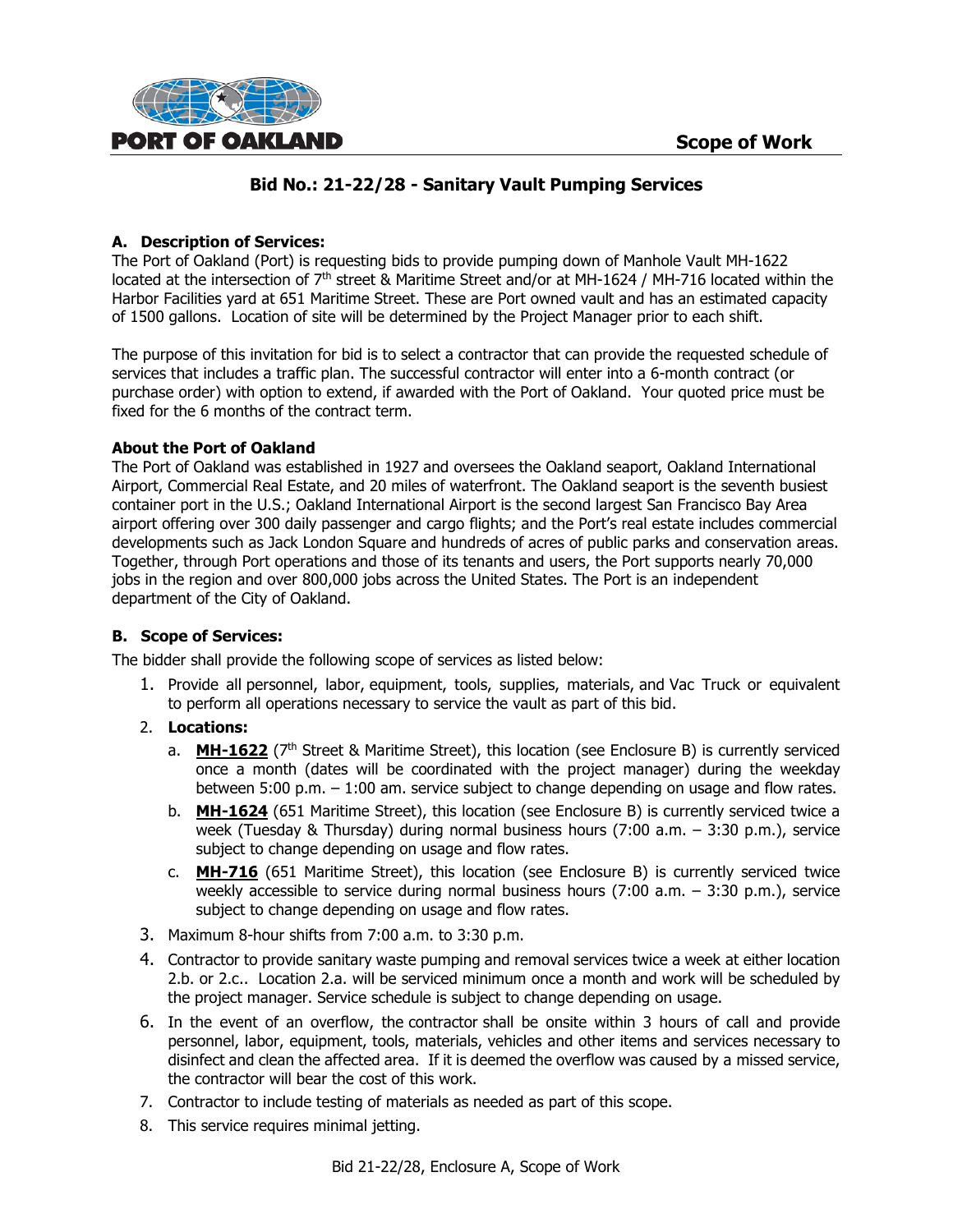- 9. Port will provide a decant location for waste liquids.
- 10. Contractor to provide a 10-yard bin for spoils including solid waste, pipe remnants, soil, and gravel. Contractor will be responsible for disposal of waste. Project Manager will provide a location.

#### **C. Traffic Control Plan:**

When requested, after the award, the Contractor will provide the Port of Oakland Traffic Control Plan, for the services on Maritime Street only, to be reviewed and approved by the Port prior to scheduled pumping services. Contingent to permit approval, it may be required to have OPD on-site while traffic control is inplace**.** Traffic Control Plan times and dates will be coordinated in advance of the plan.

Port employee or representative will be on site during pumping operations

#### **Please see attached Map for details. Also, sites are also visible via Google Maps.**

#### **D. Invoice Procedure:**

The contractor shall invoice the Port once per month for services performed the previous month. All Invoices are to be submitted to: Port of Oakland, Accounts Payable Department P.O. Box 28413, Oakland, CA 94604

Upon receipt of correct monthly invoice, the Port will pay Net 30 days.

#### **E. Duration of Contract:**

The successful contractor will enter into a six (6) Month contract (or purchase order), if awarded. Your quoted price must be fixed for the (6) months of the contract term. The Port of Oakland reserves the right to award a contract (or purchase order) to the Bidder, with the lowest responsive, responsible bid. The Port may terminate the agreement at any time should the contractor not perform satisfactorily.

#### **F. Extra Service Pricing Information (Do not include in the Total Bid Price but write in below):**

A. Extra Service Pricing:

a. Extra service for overflow disinfection and cleanup:

- b. Extra service **"on-call"** work during business hours, hourly rate:
- c. Extra service after-hour **"on-call"** service work, hourly rate: